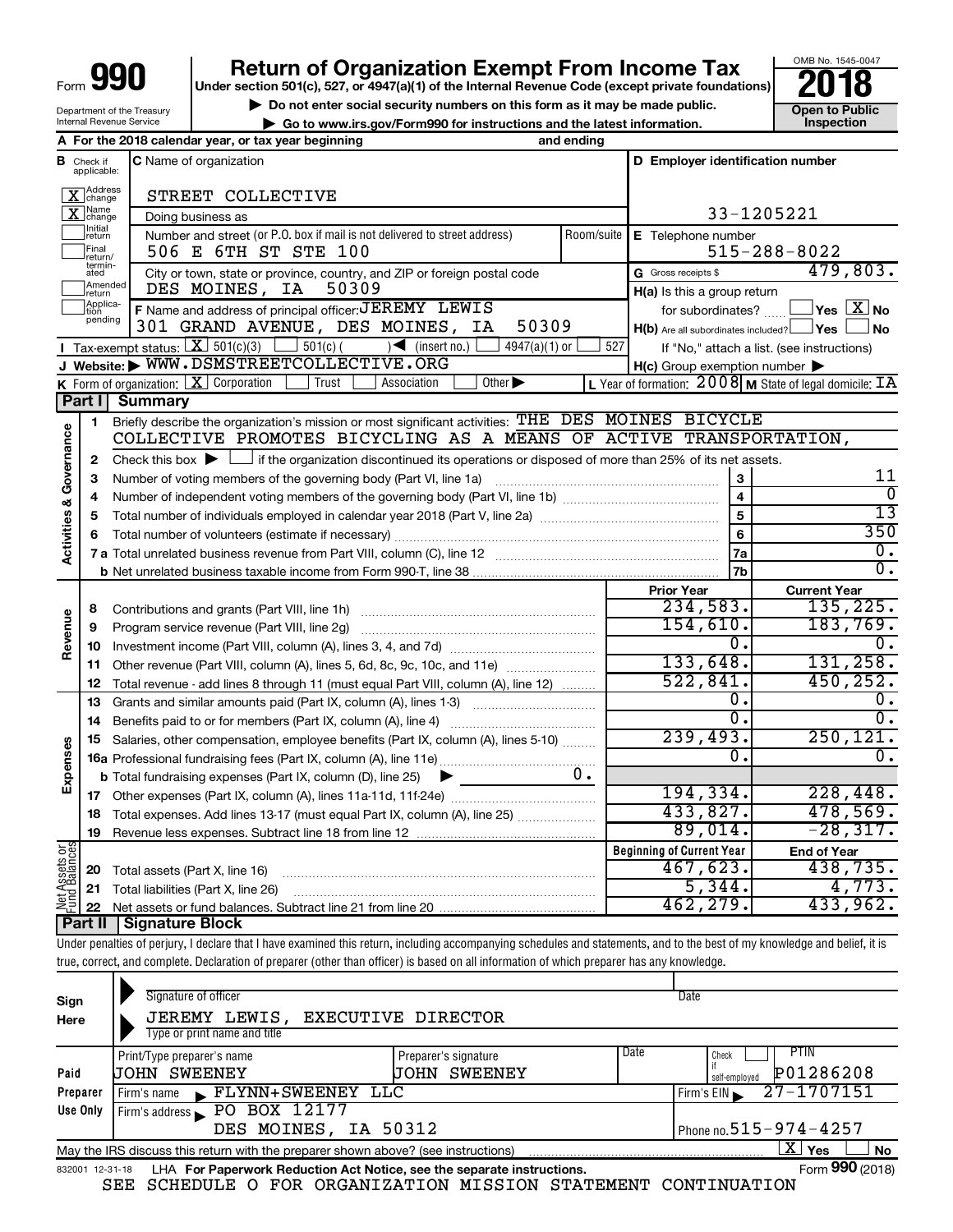|              | STREET COLLECTIVE<br>Form 990 (2018)                                                                                                         | 33-1205221<br>Page 2                    |
|--------------|----------------------------------------------------------------------------------------------------------------------------------------------|-----------------------------------------|
|              | Part III   Statement of Program Service Accomplishments                                                                                      |                                         |
|              |                                                                                                                                              |                                         |
| 1.           | Briefly describe the organization's mission:<br>THE DES MOINES BICYCLE COLLECTIVE PROMOTES BICYCLING AS A MEANS OF                           |                                         |
|              | ACTIVE TRANSPORTATION, WELLNESS, AND RECREATION IN CENTRAL IOWA.                                                                             |                                         |
|              |                                                                                                                                              |                                         |
|              |                                                                                                                                              |                                         |
| $\mathbf{2}$ | Did the organization undertake any significant program services during the year which were not listed on the                                 |                                         |
|              | prior Form 990 or 990-EZ?                                                                                                                    | $\Box$ Yes $[\overline{\mathrm{X}}]$ No |
|              | If "Yes," describe these new services on Schedule O.                                                                                         |                                         |
| 3            | Did the organization cease conducting, or make significant changes in how it conducts, any program services?                                 | $\Box$ Yes $[\overline{\mathrm{X}}]$ No |
|              | If "Yes," describe these changes on Schedule O.                                                                                              |                                         |
| 4            | Describe the organization's program service accomplishments for each of its three largest program services, as measured by expenses.         |                                         |
|              | Section 501(c)(3) and 501(c)(4) organizations are required to report the amount of grants and allocations to others, the total expenses, and |                                         |
|              | revenue, if any, for each program service reported.                                                                                          |                                         |
| 4a           | $8,876$ . including grants of \$<br>) (Expenses \$<br>(Code:                                                                                 | 33,572.<br>(Revenue \$                  |
|              | BIKE TO WORK: A PROGRAM TO PROMOTE BICYCLING AS ACTIVE TRANSPORTATION<br>WITH AREA BUSINESSES AND SCHOOLS.                                   | DMBC ORGANIZED AND PROMOTED EVENTS,     |
|              | TAUGHT CYCLING CLASSES, PROVIDED BIKE COMMUTER TRIPS AND ROUTES,                                                                             |                                         |
|              | ORGANIZED PUBLIC FORUMS AND RIDES.                                                                                                           |                                         |
|              |                                                                                                                                              |                                         |
|              |                                                                                                                                              |                                         |
|              |                                                                                                                                              |                                         |
|              |                                                                                                                                              |                                         |
|              |                                                                                                                                              |                                         |
|              |                                                                                                                                              |                                         |
|              |                                                                                                                                              |                                         |
|              |                                                                                                                                              |                                         |
|              |                                                                                                                                              |                                         |
| 4b           | $172, 047$ . including grants of \$<br>(Expenses \$<br>(Code:                                                                                | 180, 248.<br>) (Revenue \$              |
|              | SHOP: PROVIDES BIKES, BIKE MAINTENANCE, AND BIKE EDUCATION FOR PEOPLE                                                                        |                                         |
|              | IN THE GREATER DES MOINES AREA. DONATED REFURBISHED BIKES, SPENT 40% OF                                                                      |                                         |
|              | STAFF TIME WITH LOW-INCOME POPULATION IN DOWNTOWN DES MOINES.                                                                                |                                         |
|              |                                                                                                                                              |                                         |
|              |                                                                                                                                              |                                         |
|              |                                                                                                                                              |                                         |
|              |                                                                                                                                              |                                         |
|              |                                                                                                                                              |                                         |
|              |                                                                                                                                              |                                         |
|              |                                                                                                                                              |                                         |
|              |                                                                                                                                              |                                         |
|              |                                                                                                                                              |                                         |
| 4c           | 170,841.<br>including grants of \$<br>(Code:<br>) (Expenses \$                                                                               | 193, 223.<br>(Revenue \$                |
|              | BIKE-SHARING PROGRAM IN DOWNTOWN DES MOINES.<br>$B-CYCLE:$                                                                                   | SET UP KIOSKS AND                       |
|              | BIKES FOR SHORT TRIPS. PROGRAM OFFERS TRANSPORTATION ALTERNATIVE TO                                                                          |                                         |
|              | AUTO USAGE, REDUCTION OF CARBON FOOTPRINT, AND WELLNESS BENEFITS.                                                                            |                                         |
|              |                                                                                                                                              |                                         |
|              |                                                                                                                                              |                                         |
|              |                                                                                                                                              |                                         |
|              |                                                                                                                                              |                                         |
|              |                                                                                                                                              |                                         |
|              |                                                                                                                                              |                                         |
|              |                                                                                                                                              |                                         |
|              |                                                                                                                                              |                                         |
|              |                                                                                                                                              |                                         |
|              | 4d Other program services (Describe in Schedule O.)                                                                                          |                                         |
|              | $126, 805$ . including grants of \$<br>(Expenses \$<br>(Revenue \$                                                                           | 25, 175.                                |
| 4е           | 478,569.<br>Total program service expenses                                                                                                   |                                         |
|              |                                                                                                                                              | Form 990 (2018)                         |
|              | 832002 12-31-18                                                                                                                              |                                         |
|              | 2                                                                                                                                            |                                         |
|              | 15371107 142460 331205221<br>2018.05000 STREET COLLECTIVE                                                                                    | 33120521                                |
|              |                                                                                                                                              |                                         |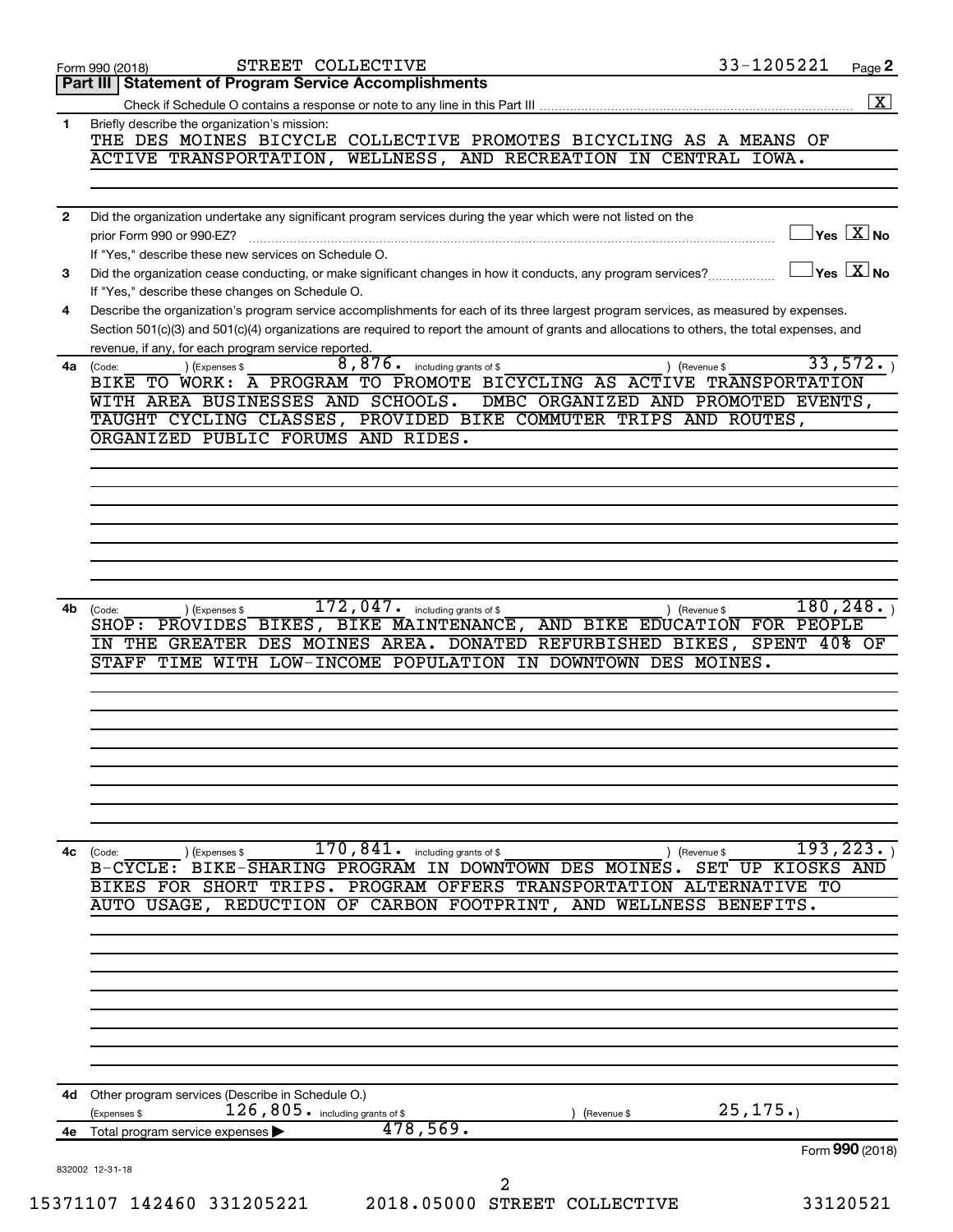| Form 990 (2018) |  |  |
|-----------------|--|--|

**Part IV Checklist of Required Schedules**

Form 990 (2018)  $\begin{array}{cccc} \text{STREET} & \text{COLLECTIVE} \end{array}$  33–1205221  $_{\text{Page}}$ 

|        |                                                                                                                                      |                   | Yes                     | No                      |
|--------|--------------------------------------------------------------------------------------------------------------------------------------|-------------------|-------------------------|-------------------------|
| 1      | Is the organization described in section 501(c)(3) or 4947(a)(1) (other than a private foundation)?                                  |                   | X                       |                         |
|        |                                                                                                                                      | 1<br>$\mathbf{2}$ | $\overline{\textbf{x}}$ |                         |
| 2<br>З | Did the organization engage in direct or indirect political campaign activities on behalf of or in opposition to candidates for      |                   |                         |                         |
|        |                                                                                                                                      | 3                 |                         | х                       |
| 4      | Section 501(c)(3) organizations. Did the organization engage in lobbying activities, or have a section 501(h) election in effect     |                   |                         |                         |
|        |                                                                                                                                      | 4                 |                         | x                       |
| 5      | Is the organization a section 501(c)(4), 501(c)(5), or 501(c)(6) organization that receives membership dues, assessments, or         |                   |                         |                         |
|        |                                                                                                                                      | 5                 |                         | x                       |
| 6      | Did the organization maintain any donor advised funds or any similar funds or accounts for which donors have the right to            |                   |                         |                         |
|        | provide advice on the distribution or investment of amounts in such funds or accounts? If "Yes," complete Schedule D, Part I         | 6                 |                         | x                       |
| 7      | Did the organization receive or hold a conservation easement, including easements to preserve open space,                            |                   |                         |                         |
|        |                                                                                                                                      | $\overline{7}$    |                         | X                       |
| 8      | Did the organization maintain collections of works of art, historical treasures, or other similar assets? If "Yes," complete         |                   |                         |                         |
|        |                                                                                                                                      | 8                 |                         | х                       |
| 9      | Did the organization report an amount in Part X, line 21, for escrow or custodial account liability, serve as a custodian for        |                   |                         |                         |
|        | amounts not listed in Part X; or provide credit counseling, debt management, credit repair, or debt negotiation services?            |                   |                         |                         |
|        |                                                                                                                                      | 9                 |                         | х                       |
| 10     | Did the organization, directly or through a related organization, hold assets in temporarily restricted endowments, permanent        |                   |                         |                         |
|        |                                                                                                                                      | 10                |                         | x                       |
| 11     | If the organization's answer to any of the following questions is "Yes," then complete Schedule D, Parts VI, VII, VIII, IX, or X     |                   |                         |                         |
|        | as applicable.                                                                                                                       |                   |                         |                         |
|        | a Did the organization report an amount for land, buildings, and equipment in Part X, line 10? If "Yes," complete Schedule D,        |                   |                         |                         |
|        |                                                                                                                                      | 11a               | X                       |                         |
|        | <b>b</b> Did the organization report an amount for investments - other securities in Part X, line 12 that is 5% or more of its total |                   |                         | x                       |
|        |                                                                                                                                      | 11 <sub>b</sub>   |                         |                         |
|        | c Did the organization report an amount for investments - program related in Part X, line 13 that is 5% or more of its total         | 11c               |                         | х                       |
|        | d Did the organization report an amount for other assets in Part X, line 15 that is 5% or more of its total assets reported in       |                   |                         |                         |
|        |                                                                                                                                      | 11d               |                         | х                       |
|        |                                                                                                                                      | 11e               |                         | $\overline{\textbf{X}}$ |
|        | f Did the organization's separate or consolidated financial statements for the tax year include a footnote that addresses            |                   |                         |                         |
|        | the organization's liability for uncertain tax positions under FIN 48 (ASC 740)? If "Yes," complete Schedule D, Part X               | 11f               |                         | х                       |
|        | 12a Did the organization obtain separate, independent audited financial statements for the tax year? If "Yes," complete              |                   |                         |                         |
|        | Schedule D, Parts XI and XII                                                                                                         | 12a               |                         | x                       |
|        | <b>b</b> Was the organization included in consolidated, independent audited financial statements for the tax year?                   |                   |                         |                         |
|        | If "Yes," and if the organization answered "No" to line 12a, then completing Schedule D, Parts XI and XII is optional                | 12 <sub>b</sub>   |                         | х                       |
| 13     |                                                                                                                                      | 13                |                         | $\overline{\mathbf{X}}$ |
|        |                                                                                                                                      | 14a               |                         | х                       |
|        | <b>b</b> Did the organization have aggregate revenues or expenses of more than \$10,000 from grantmaking, fundraising, business,     |                   |                         |                         |
|        | investment, and program service activities outside the United States, or aggregate foreign investments valued at \$100,000           |                   |                         |                         |
|        |                                                                                                                                      | 14b               |                         | x                       |
| 15     | Did the organization report on Part IX, column (A), line 3, more than \$5,000 of grants or other assistance to or for any            |                   |                         | x                       |
|        |                                                                                                                                      | 15                |                         |                         |
| 16     | Did the organization report on Part IX, column (A), line 3, more than \$5,000 of aggregate grants or other assistance to             | 16                |                         | x                       |
| 17     | Did the organization report a total of more than \$15,000 of expenses for professional fundraising services on Part IX,              |                   |                         |                         |
|        |                                                                                                                                      | 17                |                         | x                       |
| 18     | Did the organization report more than \$15,000 total of fundraising event gross income and contributions on Part VIII, lines         |                   |                         |                         |
|        |                                                                                                                                      | 18                |                         | х                       |
| 19     | Did the organization report more than \$15,000 of gross income from gaming activities on Part VIII, line 9a? If "Yes,"               |                   |                         |                         |
|        |                                                                                                                                      | 19                |                         | х                       |
|        |                                                                                                                                      | 20a               |                         | X                       |
|        |                                                                                                                                      | 20b               |                         |                         |
| 21     | Did the organization report more than \$5,000 of grants or other assistance to any domestic organization or                          |                   |                         |                         |
|        |                                                                                                                                      | 21                |                         | x                       |
|        | 832003 12-31-18                                                                                                                      |                   |                         | Form 990 (2018)         |

15371107 142460 331205221 2018.05000 STREET COLLECTIVE 33120521 3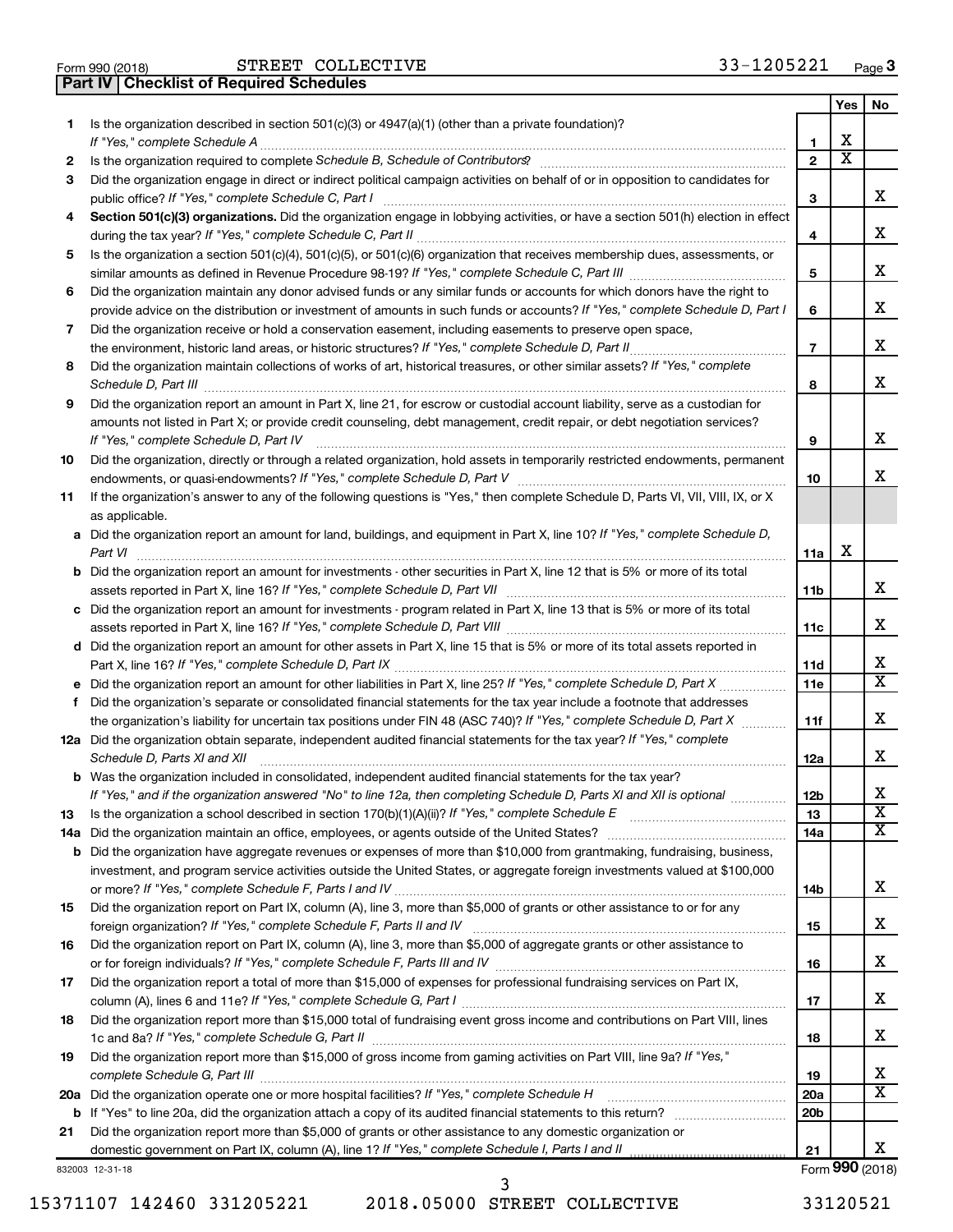|  | Form 990 (2018) |  |
|--|-----------------|--|
|  |                 |  |

**Part IV Checklist of Required Schedules**

STREET COLLECTIVE 33-1205221

*(continued)*

|        |                                                                                                                                                                                                                                                                 |                        | Yes | No                      |
|--------|-----------------------------------------------------------------------------------------------------------------------------------------------------------------------------------------------------------------------------------------------------------------|------------------------|-----|-------------------------|
| 22     | Did the organization report more than \$5,000 of grants or other assistance to or for domestic individuals on                                                                                                                                                   |                        |     |                         |
|        |                                                                                                                                                                                                                                                                 | 22                     |     | x                       |
| 23     | Did the organization answer "Yes" to Part VII, Section A, line 3, 4, or 5 about compensation of the organization's current                                                                                                                                      |                        |     |                         |
|        | and former officers, directors, trustees, key employees, and highest compensated employees? If "Yes," complete                                                                                                                                                  |                        |     | x                       |
|        | Schedule J<br>24a Did the organization have a tax-exempt bond issue with an outstanding principal amount of more than \$100,000 as of the                                                                                                                       | 23                     |     |                         |
|        | last day of the year, that was issued after December 31, 2002? If "Yes," answer lines 24b through 24d and complete                                                                                                                                              |                        |     |                         |
|        |                                                                                                                                                                                                                                                                 | 24a                    |     | x                       |
|        |                                                                                                                                                                                                                                                                 | 24 <sub>b</sub>        |     |                         |
|        | c Did the organization maintain an escrow account other than a refunding escrow at any time during the year to defease                                                                                                                                          |                        |     |                         |
|        | any tax-exempt bonds?                                                                                                                                                                                                                                           | 24c                    |     |                         |
|        |                                                                                                                                                                                                                                                                 | 24d                    |     |                         |
|        | 25a Section 501(c)(3), 501(c)(4), and 501(c)(29) organizations. Did the organization engage in an excess benefit                                                                                                                                                |                        |     |                         |
|        |                                                                                                                                                                                                                                                                 | 25a                    |     | x                       |
|        | b Is the organization aware that it engaged in an excess benefit transaction with a disqualified person in a prior year, and                                                                                                                                    |                        |     |                         |
|        | that the transaction has not been reported on any of the organization's prior Forms 990 or 990-EZ? If "Yes," complete                                                                                                                                           |                        |     |                         |
|        | Schedule L, Part I                                                                                                                                                                                                                                              | 25b                    |     | х                       |
| 26     | Did the organization report any amount on Part X, line 5, 6, or 22 for receivables from or payables to any current or                                                                                                                                           |                        |     |                         |
|        | former officers, directors, trustees, key employees, highest compensated employees, or disqualified persons? If "Yes,"                                                                                                                                          |                        |     |                         |
|        | complete Schedule L, Part II                                                                                                                                                                                                                                    | 26                     |     | x                       |
| 27     | Did the organization provide a grant or other assistance to an officer, director, trustee, key employee, substantial                                                                                                                                            |                        |     |                         |
|        | contributor or employee thereof, a grant selection committee member, or to a 35% controlled entity or family member                                                                                                                                             |                        |     |                         |
|        |                                                                                                                                                                                                                                                                 | 27                     |     | x                       |
| 28     | Was the organization a party to a business transaction with one of the following parties (see Schedule L, Part IV                                                                                                                                               |                        |     |                         |
|        | instructions for applicable filing thresholds, conditions, and exceptions):                                                                                                                                                                                     |                        |     | х                       |
| a      | A current or former officer, director, trustee, or key employee? If "Yes," complete Schedule L, Part IV                                                                                                                                                         | 28a<br>28 <sub>b</sub> |     | $\overline{\textbf{X}}$ |
| b      | A family member of a current or former officer, director, trustee, or key employee? If "Yes," complete Schedule L, Part IV<br>c An entity of which a current or former officer, director, trustee, or key employee (or a family member thereof) was an officer, |                        |     |                         |
|        | director, trustee, or direct or indirect owner? If "Yes," complete Schedule L, Part IV                                                                                                                                                                          | 28c                    |     | х                       |
| 29     |                                                                                                                                                                                                                                                                 | 29                     |     | X                       |
| 30     | Did the organization receive contributions of art, historical treasures, or other similar assets, or qualified conservation                                                                                                                                     |                        |     |                         |
|        |                                                                                                                                                                                                                                                                 | 30                     |     | х                       |
| 31     | Did the organization liquidate, terminate, or dissolve and cease operations?                                                                                                                                                                                    |                        |     |                         |
|        | If "Yes," complete Schedule N, Part I                                                                                                                                                                                                                           | 31                     |     | х                       |
| 32     | Did the organization sell, exchange, dispose of, or transfer more than 25% of its net assets? If "Yes," complete                                                                                                                                                |                        |     |                         |
|        | Schedule N, Part II                                                                                                                                                                                                                                             | 32                     |     | х                       |
| 33     | Did the organization own 100% of an entity disregarded as separate from the organization under Regulations                                                                                                                                                      |                        |     |                         |
|        |                                                                                                                                                                                                                                                                 | 33                     |     | х                       |
| 34     | Was the organization related to any tax-exempt or taxable entity? If "Yes," complete Schedule R, Part II, III, or IV, and                                                                                                                                       |                        |     |                         |
|        | Part V, line 1                                                                                                                                                                                                                                                  | 34                     |     | х                       |
|        |                                                                                                                                                                                                                                                                 | 35a                    |     | $\overline{\text{X}}$   |
|        | b If "Yes" to line 35a, did the organization receive any payment from or engage in any transaction with a controlled entity                                                                                                                                     |                        |     |                         |
|        |                                                                                                                                                                                                                                                                 | 35 <sub>b</sub>        |     |                         |
| 36     | Section 501(c)(3) organizations. Did the organization make any transfers to an exempt non-charitable related organization?                                                                                                                                      | 36                     |     | х                       |
| 37     | Did the organization conduct more than 5% of its activities through an entity that is not a related organization                                                                                                                                                |                        |     |                         |
|        | and that is treated as a partnership for federal income tax purposes? If "Yes," complete Schedule R, Part VI                                                                                                                                                    | 37                     |     | x.                      |
| 38     | Did the organization complete Schedule O and provide explanations in Schedule O for Part VI, lines 11b and 19?                                                                                                                                                  |                        |     |                         |
|        |                                                                                                                                                                                                                                                                 | 38                     | X   |                         |
| Part V | <b>Statements Regarding Other IRS Filings and Tax Compliance</b>                                                                                                                                                                                                |                        |     |                         |
|        | Check if Schedule O contains a response or note to any line in this Part V                                                                                                                                                                                      |                        |     |                         |
|        |                                                                                                                                                                                                                                                                 |                        | Yes | No                      |
|        | 1a                                                                                                                                                                                                                                                              |                        |     |                         |
|        | <b>b</b> Enter the number of Forms W-2G included in line 1a. Enter -0- if not applicable<br>1b                                                                                                                                                                  |                        |     |                         |
|        | c Did the organization comply with backup withholding rules for reportable payments to vendors and reportable gaming                                                                                                                                            |                        |     |                         |
|        |                                                                                                                                                                                                                                                                 | 1c                     | х   |                         |
|        | 832004 12-31-18                                                                                                                                                                                                                                                 |                        |     | Form 990 (2018)         |
|        | 4                                                                                                                                                                                                                                                               |                        |     |                         |

15371107 142460 331205221 2018.05000 STREET COLLECTIVE 33120521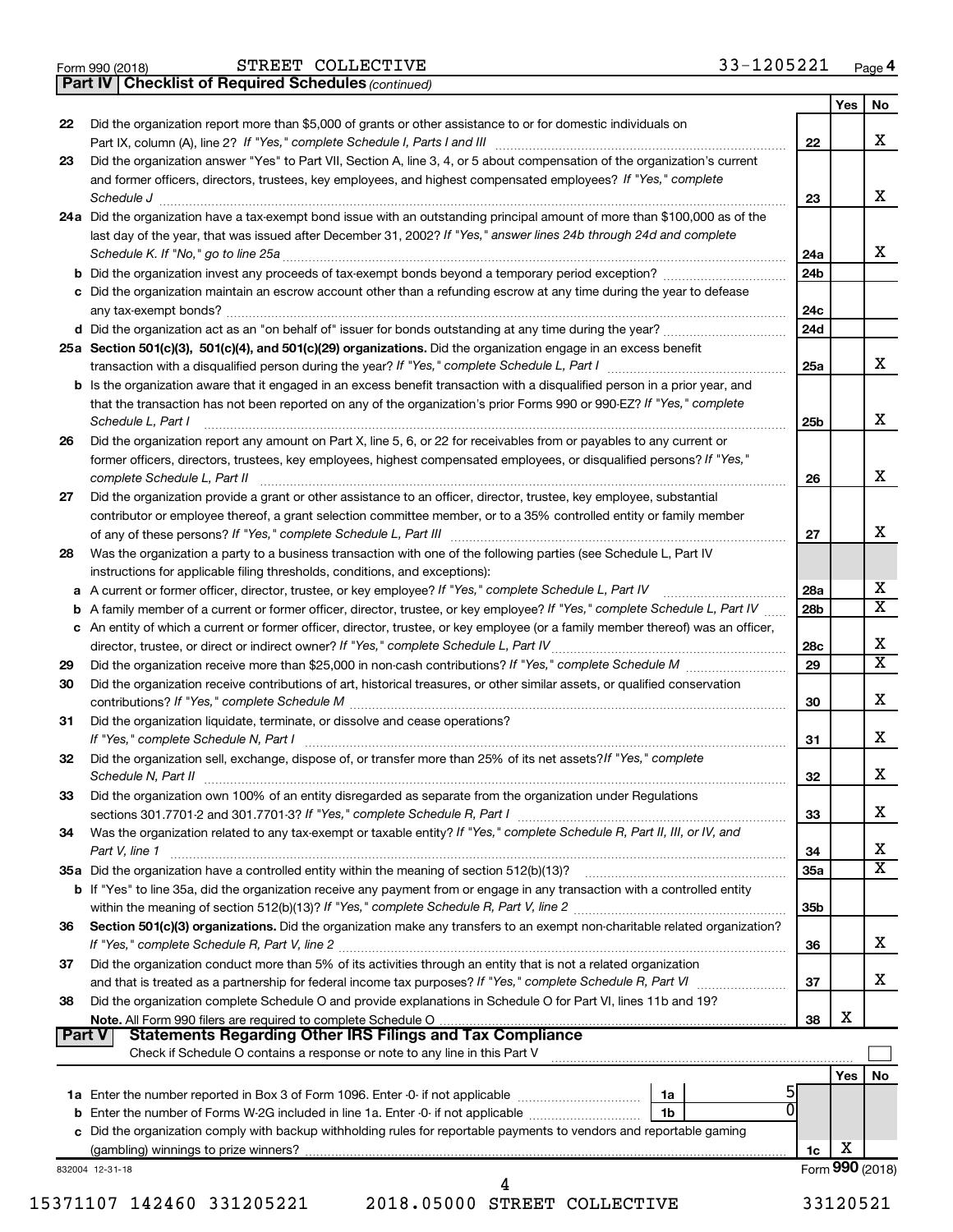| Form 990 (2018) | COLLECTIVE<br><b>STREET</b> | , , , , , , ,<br>1205221<br>$P$ age $\sim$ |
|-----------------|-----------------------------|--------------------------------------------|
|-----------------|-----------------------------|--------------------------------------------|

| <b>Yes</b><br>No<br>2a Enter the number of employees reported on Form W-3, Transmittal of Wage and Tax Statements,<br>13<br>filed for the calendar year ending with or within the year covered by this return<br>2a<br>X<br>2 <sub>b</sub><br>If at least one is reported on line 2a, did the organization file all required federal employment tax returns?<br>b<br>x<br>Did the organization have unrelated business gross income of \$1,000 or more during the year?<br>За<br>За<br>3 <sub>b</sub><br>4a At any time during the calendar year, did the organization have an interest in, or a signature or other authority over, a<br>X<br>financial account in a foreign country (such as a bank account, securities account, or other financial account)?<br>4a<br><b>b</b> If "Yes," enter the name of the foreign country: $\blacktriangleright$<br>See instructions for filing requirements for FinCEN Form 114, Report of Foreign Bank and Financial Accounts (FBAR).<br>Χ<br>5a<br>5a<br>$\overline{\textbf{X}}$<br>5 <sub>b</sub><br>b<br>5 <sub>c</sub><br>c<br>6a Does the organization have annual gross receipts that are normally greater than \$100,000, and did the organization solicit<br>x<br>any contributions that were not tax deductible as charitable contributions?<br>6a<br>If "Yes," did the organization include with every solicitation an express statement that such contributions or gifts<br>b<br>were not tax deductible?<br>6b<br>Organizations that may receive deductible contributions under section 170(c).<br>7<br>x<br>Did the organization receive a payment in excess of \$75 made partly as a contribution and partly for goods and services provided to the payor?<br>7a<br>a<br>7b<br>b<br>Did the organization sell, exchange, or otherwise dispose of tangible personal property for which it was required<br>c<br>x<br>to file Form 8282?<br>7c<br>7d<br>If "Yes," indicate the number of Forms 8282 filed during the year manufacture intervent controller<br>d<br>7e<br>е<br>7f<br>Did the organization, during the year, pay premiums, directly or indirectly, on a personal benefit contract?<br>If the organization received a contribution of qualified intellectual property, did the organization file Form 8899 as required?<br>7g<br>g<br>If the organization received a contribution of cars, boats, airplanes, or other vehicles, did the organization file a Form 1098-C?<br>7h<br>h<br>Sponsoring organizations maintaining donor advised funds. Did a donor advised fund maintained by the<br>8<br>8<br>Sponsoring organizations maintaining donor advised funds.<br>9<br>Did the sponsoring organization make any taxable distributions under section 4966?<br>9а<br>а<br>9 <sub>b</sub><br>b<br>Section 501(c)(7) organizations. Enter:<br>10<br>10a<br>а<br>Gross receipts, included on Form 990, Part VIII, line 12, for public use of club facilities<br>10 <sub>b</sub><br>b<br>Section 501(c)(12) organizations. Enter:<br>11<br>11a<br>а<br>Gross income from other sources (Do not net amounts due or paid to other sources against<br>b<br>amounts due or received from them.)<br>11b<br>12a Section 4947(a)(1) non-exempt charitable trusts. Is the organization filing Form 990 in lieu of Form 1041?<br><b>12a</b><br><b>b</b> If "Yes," enter the amount of tax-exempt interest received or accrued during the year<br>12b<br>Section 501(c)(29) qualified nonprofit health insurance issuers.<br>13<br>13a<br>Note. See the instructions for additional information the organization must report on Schedule O.<br>Enter the amount of reserves the organization is required to maintain by the states in which the<br>b<br>13 <sub>b</sub><br>13 <sub>c</sub><br>с<br>х<br>14a Did the organization receive any payments for indoor tanning services during the tax year?<br>14a<br>14b<br>Is the organization subject to the section 4960 tax on payment(s) of more than \$1,000,000 in remuneration or<br>15<br>х<br>15<br>excess parachute payment(s) during the year?<br>If "Yes," see instructions and file Form 4720, Schedule N.<br>х<br>Is the organization an educational institution subject to the section 4968 excise tax on net investment income?<br>16<br>16<br>If "Yes," complete Form 4720, Schedule O. | Part V | Statements Regarding Other IRS Filings and Tax Compliance (continued) |  |  |
|------------------------------------------------------------------------------------------------------------------------------------------------------------------------------------------------------------------------------------------------------------------------------------------------------------------------------------------------------------------------------------------------------------------------------------------------------------------------------------------------------------------------------------------------------------------------------------------------------------------------------------------------------------------------------------------------------------------------------------------------------------------------------------------------------------------------------------------------------------------------------------------------------------------------------------------------------------------------------------------------------------------------------------------------------------------------------------------------------------------------------------------------------------------------------------------------------------------------------------------------------------------------------------------------------------------------------------------------------------------------------------------------------------------------------------------------------------------------------------------------------------------------------------------------------------------------------------------------------------------------------------------------------------------------------------------------------------------------------------------------------------------------------------------------------------------------------------------------------------------------------------------------------------------------------------------------------------------------------------------------------------------------------------------------------------------------------------------------------------------------------------------------------------------------------------------------------------------------------------------------------------------------------------------------------------------------------------------------------------------------------------------------------------------------------------------------------------------------------------------------------------------------------------------------------------------------------------------------------------------------------------------------------------------------------------------------------------------------------------------------------------------------------------------------------------------------------------------------------------------------------------------------------------------------------------------------------------------------------------------------------------------------------------------------------------------------------------------------------------------------------------------------------------------------------------------------------------------------------------------------------------------------------------------------------------------------------------------------------------------------------------------------------------------------------------------------------------------------------------------------------------------------------------------------------------------------------------------------------------------------------------------------------------------------------------------------------------------------------------------------------------------------------------------------------------------------------------------------------------------------------------------------------------------------------------------------------------------------------------------------------------------------------------------------------------------------------------------------------------------------------------------------------------------------------------------------------------------------------------------------------------------------------------------------------------|--------|-----------------------------------------------------------------------|--|--|
|                                                                                                                                                                                                                                                                                                                                                                                                                                                                                                                                                                                                                                                                                                                                                                                                                                                                                                                                                                                                                                                                                                                                                                                                                                                                                                                                                                                                                                                                                                                                                                                                                                                                                                                                                                                                                                                                                                                                                                                                                                                                                                                                                                                                                                                                                                                                                                                                                                                                                                                                                                                                                                                                                                                                                                                                                                                                                                                                                                                                                                                                                                                                                                                                                                                                                                                                                                                                                                                                                                                                                                                                                                                                                                                                                                                                                                                                                                                                                                                                                                                                                                                                                                                                                                                                                                            |        |                                                                       |  |  |
|                                                                                                                                                                                                                                                                                                                                                                                                                                                                                                                                                                                                                                                                                                                                                                                                                                                                                                                                                                                                                                                                                                                                                                                                                                                                                                                                                                                                                                                                                                                                                                                                                                                                                                                                                                                                                                                                                                                                                                                                                                                                                                                                                                                                                                                                                                                                                                                                                                                                                                                                                                                                                                                                                                                                                                                                                                                                                                                                                                                                                                                                                                                                                                                                                                                                                                                                                                                                                                                                                                                                                                                                                                                                                                                                                                                                                                                                                                                                                                                                                                                                                                                                                                                                                                                                                                            |        |                                                                       |  |  |
|                                                                                                                                                                                                                                                                                                                                                                                                                                                                                                                                                                                                                                                                                                                                                                                                                                                                                                                                                                                                                                                                                                                                                                                                                                                                                                                                                                                                                                                                                                                                                                                                                                                                                                                                                                                                                                                                                                                                                                                                                                                                                                                                                                                                                                                                                                                                                                                                                                                                                                                                                                                                                                                                                                                                                                                                                                                                                                                                                                                                                                                                                                                                                                                                                                                                                                                                                                                                                                                                                                                                                                                                                                                                                                                                                                                                                                                                                                                                                                                                                                                                                                                                                                                                                                                                                                            |        |                                                                       |  |  |
|                                                                                                                                                                                                                                                                                                                                                                                                                                                                                                                                                                                                                                                                                                                                                                                                                                                                                                                                                                                                                                                                                                                                                                                                                                                                                                                                                                                                                                                                                                                                                                                                                                                                                                                                                                                                                                                                                                                                                                                                                                                                                                                                                                                                                                                                                                                                                                                                                                                                                                                                                                                                                                                                                                                                                                                                                                                                                                                                                                                                                                                                                                                                                                                                                                                                                                                                                                                                                                                                                                                                                                                                                                                                                                                                                                                                                                                                                                                                                                                                                                                                                                                                                                                                                                                                                                            |        |                                                                       |  |  |
|                                                                                                                                                                                                                                                                                                                                                                                                                                                                                                                                                                                                                                                                                                                                                                                                                                                                                                                                                                                                                                                                                                                                                                                                                                                                                                                                                                                                                                                                                                                                                                                                                                                                                                                                                                                                                                                                                                                                                                                                                                                                                                                                                                                                                                                                                                                                                                                                                                                                                                                                                                                                                                                                                                                                                                                                                                                                                                                                                                                                                                                                                                                                                                                                                                                                                                                                                                                                                                                                                                                                                                                                                                                                                                                                                                                                                                                                                                                                                                                                                                                                                                                                                                                                                                                                                                            |        |                                                                       |  |  |
|                                                                                                                                                                                                                                                                                                                                                                                                                                                                                                                                                                                                                                                                                                                                                                                                                                                                                                                                                                                                                                                                                                                                                                                                                                                                                                                                                                                                                                                                                                                                                                                                                                                                                                                                                                                                                                                                                                                                                                                                                                                                                                                                                                                                                                                                                                                                                                                                                                                                                                                                                                                                                                                                                                                                                                                                                                                                                                                                                                                                                                                                                                                                                                                                                                                                                                                                                                                                                                                                                                                                                                                                                                                                                                                                                                                                                                                                                                                                                                                                                                                                                                                                                                                                                                                                                                            |        |                                                                       |  |  |
|                                                                                                                                                                                                                                                                                                                                                                                                                                                                                                                                                                                                                                                                                                                                                                                                                                                                                                                                                                                                                                                                                                                                                                                                                                                                                                                                                                                                                                                                                                                                                                                                                                                                                                                                                                                                                                                                                                                                                                                                                                                                                                                                                                                                                                                                                                                                                                                                                                                                                                                                                                                                                                                                                                                                                                                                                                                                                                                                                                                                                                                                                                                                                                                                                                                                                                                                                                                                                                                                                                                                                                                                                                                                                                                                                                                                                                                                                                                                                                                                                                                                                                                                                                                                                                                                                                            |        |                                                                       |  |  |
|                                                                                                                                                                                                                                                                                                                                                                                                                                                                                                                                                                                                                                                                                                                                                                                                                                                                                                                                                                                                                                                                                                                                                                                                                                                                                                                                                                                                                                                                                                                                                                                                                                                                                                                                                                                                                                                                                                                                                                                                                                                                                                                                                                                                                                                                                                                                                                                                                                                                                                                                                                                                                                                                                                                                                                                                                                                                                                                                                                                                                                                                                                                                                                                                                                                                                                                                                                                                                                                                                                                                                                                                                                                                                                                                                                                                                                                                                                                                                                                                                                                                                                                                                                                                                                                                                                            |        |                                                                       |  |  |
|                                                                                                                                                                                                                                                                                                                                                                                                                                                                                                                                                                                                                                                                                                                                                                                                                                                                                                                                                                                                                                                                                                                                                                                                                                                                                                                                                                                                                                                                                                                                                                                                                                                                                                                                                                                                                                                                                                                                                                                                                                                                                                                                                                                                                                                                                                                                                                                                                                                                                                                                                                                                                                                                                                                                                                                                                                                                                                                                                                                                                                                                                                                                                                                                                                                                                                                                                                                                                                                                                                                                                                                                                                                                                                                                                                                                                                                                                                                                                                                                                                                                                                                                                                                                                                                                                                            |        |                                                                       |  |  |
|                                                                                                                                                                                                                                                                                                                                                                                                                                                                                                                                                                                                                                                                                                                                                                                                                                                                                                                                                                                                                                                                                                                                                                                                                                                                                                                                                                                                                                                                                                                                                                                                                                                                                                                                                                                                                                                                                                                                                                                                                                                                                                                                                                                                                                                                                                                                                                                                                                                                                                                                                                                                                                                                                                                                                                                                                                                                                                                                                                                                                                                                                                                                                                                                                                                                                                                                                                                                                                                                                                                                                                                                                                                                                                                                                                                                                                                                                                                                                                                                                                                                                                                                                                                                                                                                                                            |        |                                                                       |  |  |
|                                                                                                                                                                                                                                                                                                                                                                                                                                                                                                                                                                                                                                                                                                                                                                                                                                                                                                                                                                                                                                                                                                                                                                                                                                                                                                                                                                                                                                                                                                                                                                                                                                                                                                                                                                                                                                                                                                                                                                                                                                                                                                                                                                                                                                                                                                                                                                                                                                                                                                                                                                                                                                                                                                                                                                                                                                                                                                                                                                                                                                                                                                                                                                                                                                                                                                                                                                                                                                                                                                                                                                                                                                                                                                                                                                                                                                                                                                                                                                                                                                                                                                                                                                                                                                                                                                            |        |                                                                       |  |  |
|                                                                                                                                                                                                                                                                                                                                                                                                                                                                                                                                                                                                                                                                                                                                                                                                                                                                                                                                                                                                                                                                                                                                                                                                                                                                                                                                                                                                                                                                                                                                                                                                                                                                                                                                                                                                                                                                                                                                                                                                                                                                                                                                                                                                                                                                                                                                                                                                                                                                                                                                                                                                                                                                                                                                                                                                                                                                                                                                                                                                                                                                                                                                                                                                                                                                                                                                                                                                                                                                                                                                                                                                                                                                                                                                                                                                                                                                                                                                                                                                                                                                                                                                                                                                                                                                                                            |        |                                                                       |  |  |
|                                                                                                                                                                                                                                                                                                                                                                                                                                                                                                                                                                                                                                                                                                                                                                                                                                                                                                                                                                                                                                                                                                                                                                                                                                                                                                                                                                                                                                                                                                                                                                                                                                                                                                                                                                                                                                                                                                                                                                                                                                                                                                                                                                                                                                                                                                                                                                                                                                                                                                                                                                                                                                                                                                                                                                                                                                                                                                                                                                                                                                                                                                                                                                                                                                                                                                                                                                                                                                                                                                                                                                                                                                                                                                                                                                                                                                                                                                                                                                                                                                                                                                                                                                                                                                                                                                            |        |                                                                       |  |  |
|                                                                                                                                                                                                                                                                                                                                                                                                                                                                                                                                                                                                                                                                                                                                                                                                                                                                                                                                                                                                                                                                                                                                                                                                                                                                                                                                                                                                                                                                                                                                                                                                                                                                                                                                                                                                                                                                                                                                                                                                                                                                                                                                                                                                                                                                                                                                                                                                                                                                                                                                                                                                                                                                                                                                                                                                                                                                                                                                                                                                                                                                                                                                                                                                                                                                                                                                                                                                                                                                                                                                                                                                                                                                                                                                                                                                                                                                                                                                                                                                                                                                                                                                                                                                                                                                                                            |        |                                                                       |  |  |
|                                                                                                                                                                                                                                                                                                                                                                                                                                                                                                                                                                                                                                                                                                                                                                                                                                                                                                                                                                                                                                                                                                                                                                                                                                                                                                                                                                                                                                                                                                                                                                                                                                                                                                                                                                                                                                                                                                                                                                                                                                                                                                                                                                                                                                                                                                                                                                                                                                                                                                                                                                                                                                                                                                                                                                                                                                                                                                                                                                                                                                                                                                                                                                                                                                                                                                                                                                                                                                                                                                                                                                                                                                                                                                                                                                                                                                                                                                                                                                                                                                                                                                                                                                                                                                                                                                            |        |                                                                       |  |  |
|                                                                                                                                                                                                                                                                                                                                                                                                                                                                                                                                                                                                                                                                                                                                                                                                                                                                                                                                                                                                                                                                                                                                                                                                                                                                                                                                                                                                                                                                                                                                                                                                                                                                                                                                                                                                                                                                                                                                                                                                                                                                                                                                                                                                                                                                                                                                                                                                                                                                                                                                                                                                                                                                                                                                                                                                                                                                                                                                                                                                                                                                                                                                                                                                                                                                                                                                                                                                                                                                                                                                                                                                                                                                                                                                                                                                                                                                                                                                                                                                                                                                                                                                                                                                                                                                                                            |        |                                                                       |  |  |
|                                                                                                                                                                                                                                                                                                                                                                                                                                                                                                                                                                                                                                                                                                                                                                                                                                                                                                                                                                                                                                                                                                                                                                                                                                                                                                                                                                                                                                                                                                                                                                                                                                                                                                                                                                                                                                                                                                                                                                                                                                                                                                                                                                                                                                                                                                                                                                                                                                                                                                                                                                                                                                                                                                                                                                                                                                                                                                                                                                                                                                                                                                                                                                                                                                                                                                                                                                                                                                                                                                                                                                                                                                                                                                                                                                                                                                                                                                                                                                                                                                                                                                                                                                                                                                                                                                            |        |                                                                       |  |  |
|                                                                                                                                                                                                                                                                                                                                                                                                                                                                                                                                                                                                                                                                                                                                                                                                                                                                                                                                                                                                                                                                                                                                                                                                                                                                                                                                                                                                                                                                                                                                                                                                                                                                                                                                                                                                                                                                                                                                                                                                                                                                                                                                                                                                                                                                                                                                                                                                                                                                                                                                                                                                                                                                                                                                                                                                                                                                                                                                                                                                                                                                                                                                                                                                                                                                                                                                                                                                                                                                                                                                                                                                                                                                                                                                                                                                                                                                                                                                                                                                                                                                                                                                                                                                                                                                                                            |        |                                                                       |  |  |
|                                                                                                                                                                                                                                                                                                                                                                                                                                                                                                                                                                                                                                                                                                                                                                                                                                                                                                                                                                                                                                                                                                                                                                                                                                                                                                                                                                                                                                                                                                                                                                                                                                                                                                                                                                                                                                                                                                                                                                                                                                                                                                                                                                                                                                                                                                                                                                                                                                                                                                                                                                                                                                                                                                                                                                                                                                                                                                                                                                                                                                                                                                                                                                                                                                                                                                                                                                                                                                                                                                                                                                                                                                                                                                                                                                                                                                                                                                                                                                                                                                                                                                                                                                                                                                                                                                            |        |                                                                       |  |  |
|                                                                                                                                                                                                                                                                                                                                                                                                                                                                                                                                                                                                                                                                                                                                                                                                                                                                                                                                                                                                                                                                                                                                                                                                                                                                                                                                                                                                                                                                                                                                                                                                                                                                                                                                                                                                                                                                                                                                                                                                                                                                                                                                                                                                                                                                                                                                                                                                                                                                                                                                                                                                                                                                                                                                                                                                                                                                                                                                                                                                                                                                                                                                                                                                                                                                                                                                                                                                                                                                                                                                                                                                                                                                                                                                                                                                                                                                                                                                                                                                                                                                                                                                                                                                                                                                                                            |        |                                                                       |  |  |
|                                                                                                                                                                                                                                                                                                                                                                                                                                                                                                                                                                                                                                                                                                                                                                                                                                                                                                                                                                                                                                                                                                                                                                                                                                                                                                                                                                                                                                                                                                                                                                                                                                                                                                                                                                                                                                                                                                                                                                                                                                                                                                                                                                                                                                                                                                                                                                                                                                                                                                                                                                                                                                                                                                                                                                                                                                                                                                                                                                                                                                                                                                                                                                                                                                                                                                                                                                                                                                                                                                                                                                                                                                                                                                                                                                                                                                                                                                                                                                                                                                                                                                                                                                                                                                                                                                            |        |                                                                       |  |  |
|                                                                                                                                                                                                                                                                                                                                                                                                                                                                                                                                                                                                                                                                                                                                                                                                                                                                                                                                                                                                                                                                                                                                                                                                                                                                                                                                                                                                                                                                                                                                                                                                                                                                                                                                                                                                                                                                                                                                                                                                                                                                                                                                                                                                                                                                                                                                                                                                                                                                                                                                                                                                                                                                                                                                                                                                                                                                                                                                                                                                                                                                                                                                                                                                                                                                                                                                                                                                                                                                                                                                                                                                                                                                                                                                                                                                                                                                                                                                                                                                                                                                                                                                                                                                                                                                                                            |        |                                                                       |  |  |
|                                                                                                                                                                                                                                                                                                                                                                                                                                                                                                                                                                                                                                                                                                                                                                                                                                                                                                                                                                                                                                                                                                                                                                                                                                                                                                                                                                                                                                                                                                                                                                                                                                                                                                                                                                                                                                                                                                                                                                                                                                                                                                                                                                                                                                                                                                                                                                                                                                                                                                                                                                                                                                                                                                                                                                                                                                                                                                                                                                                                                                                                                                                                                                                                                                                                                                                                                                                                                                                                                                                                                                                                                                                                                                                                                                                                                                                                                                                                                                                                                                                                                                                                                                                                                                                                                                            |        |                                                                       |  |  |
|                                                                                                                                                                                                                                                                                                                                                                                                                                                                                                                                                                                                                                                                                                                                                                                                                                                                                                                                                                                                                                                                                                                                                                                                                                                                                                                                                                                                                                                                                                                                                                                                                                                                                                                                                                                                                                                                                                                                                                                                                                                                                                                                                                                                                                                                                                                                                                                                                                                                                                                                                                                                                                                                                                                                                                                                                                                                                                                                                                                                                                                                                                                                                                                                                                                                                                                                                                                                                                                                                                                                                                                                                                                                                                                                                                                                                                                                                                                                                                                                                                                                                                                                                                                                                                                                                                            |        |                                                                       |  |  |
|                                                                                                                                                                                                                                                                                                                                                                                                                                                                                                                                                                                                                                                                                                                                                                                                                                                                                                                                                                                                                                                                                                                                                                                                                                                                                                                                                                                                                                                                                                                                                                                                                                                                                                                                                                                                                                                                                                                                                                                                                                                                                                                                                                                                                                                                                                                                                                                                                                                                                                                                                                                                                                                                                                                                                                                                                                                                                                                                                                                                                                                                                                                                                                                                                                                                                                                                                                                                                                                                                                                                                                                                                                                                                                                                                                                                                                                                                                                                                                                                                                                                                                                                                                                                                                                                                                            |        |                                                                       |  |  |
|                                                                                                                                                                                                                                                                                                                                                                                                                                                                                                                                                                                                                                                                                                                                                                                                                                                                                                                                                                                                                                                                                                                                                                                                                                                                                                                                                                                                                                                                                                                                                                                                                                                                                                                                                                                                                                                                                                                                                                                                                                                                                                                                                                                                                                                                                                                                                                                                                                                                                                                                                                                                                                                                                                                                                                                                                                                                                                                                                                                                                                                                                                                                                                                                                                                                                                                                                                                                                                                                                                                                                                                                                                                                                                                                                                                                                                                                                                                                                                                                                                                                                                                                                                                                                                                                                                            |        |                                                                       |  |  |
|                                                                                                                                                                                                                                                                                                                                                                                                                                                                                                                                                                                                                                                                                                                                                                                                                                                                                                                                                                                                                                                                                                                                                                                                                                                                                                                                                                                                                                                                                                                                                                                                                                                                                                                                                                                                                                                                                                                                                                                                                                                                                                                                                                                                                                                                                                                                                                                                                                                                                                                                                                                                                                                                                                                                                                                                                                                                                                                                                                                                                                                                                                                                                                                                                                                                                                                                                                                                                                                                                                                                                                                                                                                                                                                                                                                                                                                                                                                                                                                                                                                                                                                                                                                                                                                                                                            |        |                                                                       |  |  |
|                                                                                                                                                                                                                                                                                                                                                                                                                                                                                                                                                                                                                                                                                                                                                                                                                                                                                                                                                                                                                                                                                                                                                                                                                                                                                                                                                                                                                                                                                                                                                                                                                                                                                                                                                                                                                                                                                                                                                                                                                                                                                                                                                                                                                                                                                                                                                                                                                                                                                                                                                                                                                                                                                                                                                                                                                                                                                                                                                                                                                                                                                                                                                                                                                                                                                                                                                                                                                                                                                                                                                                                                                                                                                                                                                                                                                                                                                                                                                                                                                                                                                                                                                                                                                                                                                                            |        |                                                                       |  |  |
|                                                                                                                                                                                                                                                                                                                                                                                                                                                                                                                                                                                                                                                                                                                                                                                                                                                                                                                                                                                                                                                                                                                                                                                                                                                                                                                                                                                                                                                                                                                                                                                                                                                                                                                                                                                                                                                                                                                                                                                                                                                                                                                                                                                                                                                                                                                                                                                                                                                                                                                                                                                                                                                                                                                                                                                                                                                                                                                                                                                                                                                                                                                                                                                                                                                                                                                                                                                                                                                                                                                                                                                                                                                                                                                                                                                                                                                                                                                                                                                                                                                                                                                                                                                                                                                                                                            |        |                                                                       |  |  |
|                                                                                                                                                                                                                                                                                                                                                                                                                                                                                                                                                                                                                                                                                                                                                                                                                                                                                                                                                                                                                                                                                                                                                                                                                                                                                                                                                                                                                                                                                                                                                                                                                                                                                                                                                                                                                                                                                                                                                                                                                                                                                                                                                                                                                                                                                                                                                                                                                                                                                                                                                                                                                                                                                                                                                                                                                                                                                                                                                                                                                                                                                                                                                                                                                                                                                                                                                                                                                                                                                                                                                                                                                                                                                                                                                                                                                                                                                                                                                                                                                                                                                                                                                                                                                                                                                                            |        |                                                                       |  |  |
|                                                                                                                                                                                                                                                                                                                                                                                                                                                                                                                                                                                                                                                                                                                                                                                                                                                                                                                                                                                                                                                                                                                                                                                                                                                                                                                                                                                                                                                                                                                                                                                                                                                                                                                                                                                                                                                                                                                                                                                                                                                                                                                                                                                                                                                                                                                                                                                                                                                                                                                                                                                                                                                                                                                                                                                                                                                                                                                                                                                                                                                                                                                                                                                                                                                                                                                                                                                                                                                                                                                                                                                                                                                                                                                                                                                                                                                                                                                                                                                                                                                                                                                                                                                                                                                                                                            |        |                                                                       |  |  |
|                                                                                                                                                                                                                                                                                                                                                                                                                                                                                                                                                                                                                                                                                                                                                                                                                                                                                                                                                                                                                                                                                                                                                                                                                                                                                                                                                                                                                                                                                                                                                                                                                                                                                                                                                                                                                                                                                                                                                                                                                                                                                                                                                                                                                                                                                                                                                                                                                                                                                                                                                                                                                                                                                                                                                                                                                                                                                                                                                                                                                                                                                                                                                                                                                                                                                                                                                                                                                                                                                                                                                                                                                                                                                                                                                                                                                                                                                                                                                                                                                                                                                                                                                                                                                                                                                                            |        |                                                                       |  |  |
|                                                                                                                                                                                                                                                                                                                                                                                                                                                                                                                                                                                                                                                                                                                                                                                                                                                                                                                                                                                                                                                                                                                                                                                                                                                                                                                                                                                                                                                                                                                                                                                                                                                                                                                                                                                                                                                                                                                                                                                                                                                                                                                                                                                                                                                                                                                                                                                                                                                                                                                                                                                                                                                                                                                                                                                                                                                                                                                                                                                                                                                                                                                                                                                                                                                                                                                                                                                                                                                                                                                                                                                                                                                                                                                                                                                                                                                                                                                                                                                                                                                                                                                                                                                                                                                                                                            |        |                                                                       |  |  |
|                                                                                                                                                                                                                                                                                                                                                                                                                                                                                                                                                                                                                                                                                                                                                                                                                                                                                                                                                                                                                                                                                                                                                                                                                                                                                                                                                                                                                                                                                                                                                                                                                                                                                                                                                                                                                                                                                                                                                                                                                                                                                                                                                                                                                                                                                                                                                                                                                                                                                                                                                                                                                                                                                                                                                                                                                                                                                                                                                                                                                                                                                                                                                                                                                                                                                                                                                                                                                                                                                                                                                                                                                                                                                                                                                                                                                                                                                                                                                                                                                                                                                                                                                                                                                                                                                                            |        |                                                                       |  |  |
|                                                                                                                                                                                                                                                                                                                                                                                                                                                                                                                                                                                                                                                                                                                                                                                                                                                                                                                                                                                                                                                                                                                                                                                                                                                                                                                                                                                                                                                                                                                                                                                                                                                                                                                                                                                                                                                                                                                                                                                                                                                                                                                                                                                                                                                                                                                                                                                                                                                                                                                                                                                                                                                                                                                                                                                                                                                                                                                                                                                                                                                                                                                                                                                                                                                                                                                                                                                                                                                                                                                                                                                                                                                                                                                                                                                                                                                                                                                                                                                                                                                                                                                                                                                                                                                                                                            |        |                                                                       |  |  |
|                                                                                                                                                                                                                                                                                                                                                                                                                                                                                                                                                                                                                                                                                                                                                                                                                                                                                                                                                                                                                                                                                                                                                                                                                                                                                                                                                                                                                                                                                                                                                                                                                                                                                                                                                                                                                                                                                                                                                                                                                                                                                                                                                                                                                                                                                                                                                                                                                                                                                                                                                                                                                                                                                                                                                                                                                                                                                                                                                                                                                                                                                                                                                                                                                                                                                                                                                                                                                                                                                                                                                                                                                                                                                                                                                                                                                                                                                                                                                                                                                                                                                                                                                                                                                                                                                                            |        |                                                                       |  |  |
|                                                                                                                                                                                                                                                                                                                                                                                                                                                                                                                                                                                                                                                                                                                                                                                                                                                                                                                                                                                                                                                                                                                                                                                                                                                                                                                                                                                                                                                                                                                                                                                                                                                                                                                                                                                                                                                                                                                                                                                                                                                                                                                                                                                                                                                                                                                                                                                                                                                                                                                                                                                                                                                                                                                                                                                                                                                                                                                                                                                                                                                                                                                                                                                                                                                                                                                                                                                                                                                                                                                                                                                                                                                                                                                                                                                                                                                                                                                                                                                                                                                                                                                                                                                                                                                                                                            |        |                                                                       |  |  |
|                                                                                                                                                                                                                                                                                                                                                                                                                                                                                                                                                                                                                                                                                                                                                                                                                                                                                                                                                                                                                                                                                                                                                                                                                                                                                                                                                                                                                                                                                                                                                                                                                                                                                                                                                                                                                                                                                                                                                                                                                                                                                                                                                                                                                                                                                                                                                                                                                                                                                                                                                                                                                                                                                                                                                                                                                                                                                                                                                                                                                                                                                                                                                                                                                                                                                                                                                                                                                                                                                                                                                                                                                                                                                                                                                                                                                                                                                                                                                                                                                                                                                                                                                                                                                                                                                                            |        |                                                                       |  |  |
|                                                                                                                                                                                                                                                                                                                                                                                                                                                                                                                                                                                                                                                                                                                                                                                                                                                                                                                                                                                                                                                                                                                                                                                                                                                                                                                                                                                                                                                                                                                                                                                                                                                                                                                                                                                                                                                                                                                                                                                                                                                                                                                                                                                                                                                                                                                                                                                                                                                                                                                                                                                                                                                                                                                                                                                                                                                                                                                                                                                                                                                                                                                                                                                                                                                                                                                                                                                                                                                                                                                                                                                                                                                                                                                                                                                                                                                                                                                                                                                                                                                                                                                                                                                                                                                                                                            |        |                                                                       |  |  |
|                                                                                                                                                                                                                                                                                                                                                                                                                                                                                                                                                                                                                                                                                                                                                                                                                                                                                                                                                                                                                                                                                                                                                                                                                                                                                                                                                                                                                                                                                                                                                                                                                                                                                                                                                                                                                                                                                                                                                                                                                                                                                                                                                                                                                                                                                                                                                                                                                                                                                                                                                                                                                                                                                                                                                                                                                                                                                                                                                                                                                                                                                                                                                                                                                                                                                                                                                                                                                                                                                                                                                                                                                                                                                                                                                                                                                                                                                                                                                                                                                                                                                                                                                                                                                                                                                                            |        |                                                                       |  |  |
|                                                                                                                                                                                                                                                                                                                                                                                                                                                                                                                                                                                                                                                                                                                                                                                                                                                                                                                                                                                                                                                                                                                                                                                                                                                                                                                                                                                                                                                                                                                                                                                                                                                                                                                                                                                                                                                                                                                                                                                                                                                                                                                                                                                                                                                                                                                                                                                                                                                                                                                                                                                                                                                                                                                                                                                                                                                                                                                                                                                                                                                                                                                                                                                                                                                                                                                                                                                                                                                                                                                                                                                                                                                                                                                                                                                                                                                                                                                                                                                                                                                                                                                                                                                                                                                                                                            |        |                                                                       |  |  |
|                                                                                                                                                                                                                                                                                                                                                                                                                                                                                                                                                                                                                                                                                                                                                                                                                                                                                                                                                                                                                                                                                                                                                                                                                                                                                                                                                                                                                                                                                                                                                                                                                                                                                                                                                                                                                                                                                                                                                                                                                                                                                                                                                                                                                                                                                                                                                                                                                                                                                                                                                                                                                                                                                                                                                                                                                                                                                                                                                                                                                                                                                                                                                                                                                                                                                                                                                                                                                                                                                                                                                                                                                                                                                                                                                                                                                                                                                                                                                                                                                                                                                                                                                                                                                                                                                                            |        |                                                                       |  |  |
|                                                                                                                                                                                                                                                                                                                                                                                                                                                                                                                                                                                                                                                                                                                                                                                                                                                                                                                                                                                                                                                                                                                                                                                                                                                                                                                                                                                                                                                                                                                                                                                                                                                                                                                                                                                                                                                                                                                                                                                                                                                                                                                                                                                                                                                                                                                                                                                                                                                                                                                                                                                                                                                                                                                                                                                                                                                                                                                                                                                                                                                                                                                                                                                                                                                                                                                                                                                                                                                                                                                                                                                                                                                                                                                                                                                                                                                                                                                                                                                                                                                                                                                                                                                                                                                                                                            |        |                                                                       |  |  |
|                                                                                                                                                                                                                                                                                                                                                                                                                                                                                                                                                                                                                                                                                                                                                                                                                                                                                                                                                                                                                                                                                                                                                                                                                                                                                                                                                                                                                                                                                                                                                                                                                                                                                                                                                                                                                                                                                                                                                                                                                                                                                                                                                                                                                                                                                                                                                                                                                                                                                                                                                                                                                                                                                                                                                                                                                                                                                                                                                                                                                                                                                                                                                                                                                                                                                                                                                                                                                                                                                                                                                                                                                                                                                                                                                                                                                                                                                                                                                                                                                                                                                                                                                                                                                                                                                                            |        |                                                                       |  |  |
|                                                                                                                                                                                                                                                                                                                                                                                                                                                                                                                                                                                                                                                                                                                                                                                                                                                                                                                                                                                                                                                                                                                                                                                                                                                                                                                                                                                                                                                                                                                                                                                                                                                                                                                                                                                                                                                                                                                                                                                                                                                                                                                                                                                                                                                                                                                                                                                                                                                                                                                                                                                                                                                                                                                                                                                                                                                                                                                                                                                                                                                                                                                                                                                                                                                                                                                                                                                                                                                                                                                                                                                                                                                                                                                                                                                                                                                                                                                                                                                                                                                                                                                                                                                                                                                                                                            |        |                                                                       |  |  |
|                                                                                                                                                                                                                                                                                                                                                                                                                                                                                                                                                                                                                                                                                                                                                                                                                                                                                                                                                                                                                                                                                                                                                                                                                                                                                                                                                                                                                                                                                                                                                                                                                                                                                                                                                                                                                                                                                                                                                                                                                                                                                                                                                                                                                                                                                                                                                                                                                                                                                                                                                                                                                                                                                                                                                                                                                                                                                                                                                                                                                                                                                                                                                                                                                                                                                                                                                                                                                                                                                                                                                                                                                                                                                                                                                                                                                                                                                                                                                                                                                                                                                                                                                                                                                                                                                                            |        |                                                                       |  |  |
|                                                                                                                                                                                                                                                                                                                                                                                                                                                                                                                                                                                                                                                                                                                                                                                                                                                                                                                                                                                                                                                                                                                                                                                                                                                                                                                                                                                                                                                                                                                                                                                                                                                                                                                                                                                                                                                                                                                                                                                                                                                                                                                                                                                                                                                                                                                                                                                                                                                                                                                                                                                                                                                                                                                                                                                                                                                                                                                                                                                                                                                                                                                                                                                                                                                                                                                                                                                                                                                                                                                                                                                                                                                                                                                                                                                                                                                                                                                                                                                                                                                                                                                                                                                                                                                                                                            |        |                                                                       |  |  |
|                                                                                                                                                                                                                                                                                                                                                                                                                                                                                                                                                                                                                                                                                                                                                                                                                                                                                                                                                                                                                                                                                                                                                                                                                                                                                                                                                                                                                                                                                                                                                                                                                                                                                                                                                                                                                                                                                                                                                                                                                                                                                                                                                                                                                                                                                                                                                                                                                                                                                                                                                                                                                                                                                                                                                                                                                                                                                                                                                                                                                                                                                                                                                                                                                                                                                                                                                                                                                                                                                                                                                                                                                                                                                                                                                                                                                                                                                                                                                                                                                                                                                                                                                                                                                                                                                                            |        |                                                                       |  |  |
|                                                                                                                                                                                                                                                                                                                                                                                                                                                                                                                                                                                                                                                                                                                                                                                                                                                                                                                                                                                                                                                                                                                                                                                                                                                                                                                                                                                                                                                                                                                                                                                                                                                                                                                                                                                                                                                                                                                                                                                                                                                                                                                                                                                                                                                                                                                                                                                                                                                                                                                                                                                                                                                                                                                                                                                                                                                                                                                                                                                                                                                                                                                                                                                                                                                                                                                                                                                                                                                                                                                                                                                                                                                                                                                                                                                                                                                                                                                                                                                                                                                                                                                                                                                                                                                                                                            |        |                                                                       |  |  |
|                                                                                                                                                                                                                                                                                                                                                                                                                                                                                                                                                                                                                                                                                                                                                                                                                                                                                                                                                                                                                                                                                                                                                                                                                                                                                                                                                                                                                                                                                                                                                                                                                                                                                                                                                                                                                                                                                                                                                                                                                                                                                                                                                                                                                                                                                                                                                                                                                                                                                                                                                                                                                                                                                                                                                                                                                                                                                                                                                                                                                                                                                                                                                                                                                                                                                                                                                                                                                                                                                                                                                                                                                                                                                                                                                                                                                                                                                                                                                                                                                                                                                                                                                                                                                                                                                                            |        |                                                                       |  |  |
|                                                                                                                                                                                                                                                                                                                                                                                                                                                                                                                                                                                                                                                                                                                                                                                                                                                                                                                                                                                                                                                                                                                                                                                                                                                                                                                                                                                                                                                                                                                                                                                                                                                                                                                                                                                                                                                                                                                                                                                                                                                                                                                                                                                                                                                                                                                                                                                                                                                                                                                                                                                                                                                                                                                                                                                                                                                                                                                                                                                                                                                                                                                                                                                                                                                                                                                                                                                                                                                                                                                                                                                                                                                                                                                                                                                                                                                                                                                                                                                                                                                                                                                                                                                                                                                                                                            |        |                                                                       |  |  |
|                                                                                                                                                                                                                                                                                                                                                                                                                                                                                                                                                                                                                                                                                                                                                                                                                                                                                                                                                                                                                                                                                                                                                                                                                                                                                                                                                                                                                                                                                                                                                                                                                                                                                                                                                                                                                                                                                                                                                                                                                                                                                                                                                                                                                                                                                                                                                                                                                                                                                                                                                                                                                                                                                                                                                                                                                                                                                                                                                                                                                                                                                                                                                                                                                                                                                                                                                                                                                                                                                                                                                                                                                                                                                                                                                                                                                                                                                                                                                                                                                                                                                                                                                                                                                                                                                                            |        |                                                                       |  |  |
|                                                                                                                                                                                                                                                                                                                                                                                                                                                                                                                                                                                                                                                                                                                                                                                                                                                                                                                                                                                                                                                                                                                                                                                                                                                                                                                                                                                                                                                                                                                                                                                                                                                                                                                                                                                                                                                                                                                                                                                                                                                                                                                                                                                                                                                                                                                                                                                                                                                                                                                                                                                                                                                                                                                                                                                                                                                                                                                                                                                                                                                                                                                                                                                                                                                                                                                                                                                                                                                                                                                                                                                                                                                                                                                                                                                                                                                                                                                                                                                                                                                                                                                                                                                                                                                                                                            |        |                                                                       |  |  |
|                                                                                                                                                                                                                                                                                                                                                                                                                                                                                                                                                                                                                                                                                                                                                                                                                                                                                                                                                                                                                                                                                                                                                                                                                                                                                                                                                                                                                                                                                                                                                                                                                                                                                                                                                                                                                                                                                                                                                                                                                                                                                                                                                                                                                                                                                                                                                                                                                                                                                                                                                                                                                                                                                                                                                                                                                                                                                                                                                                                                                                                                                                                                                                                                                                                                                                                                                                                                                                                                                                                                                                                                                                                                                                                                                                                                                                                                                                                                                                                                                                                                                                                                                                                                                                                                                                            |        |                                                                       |  |  |

Form (2018) **990**

832005 12-31-18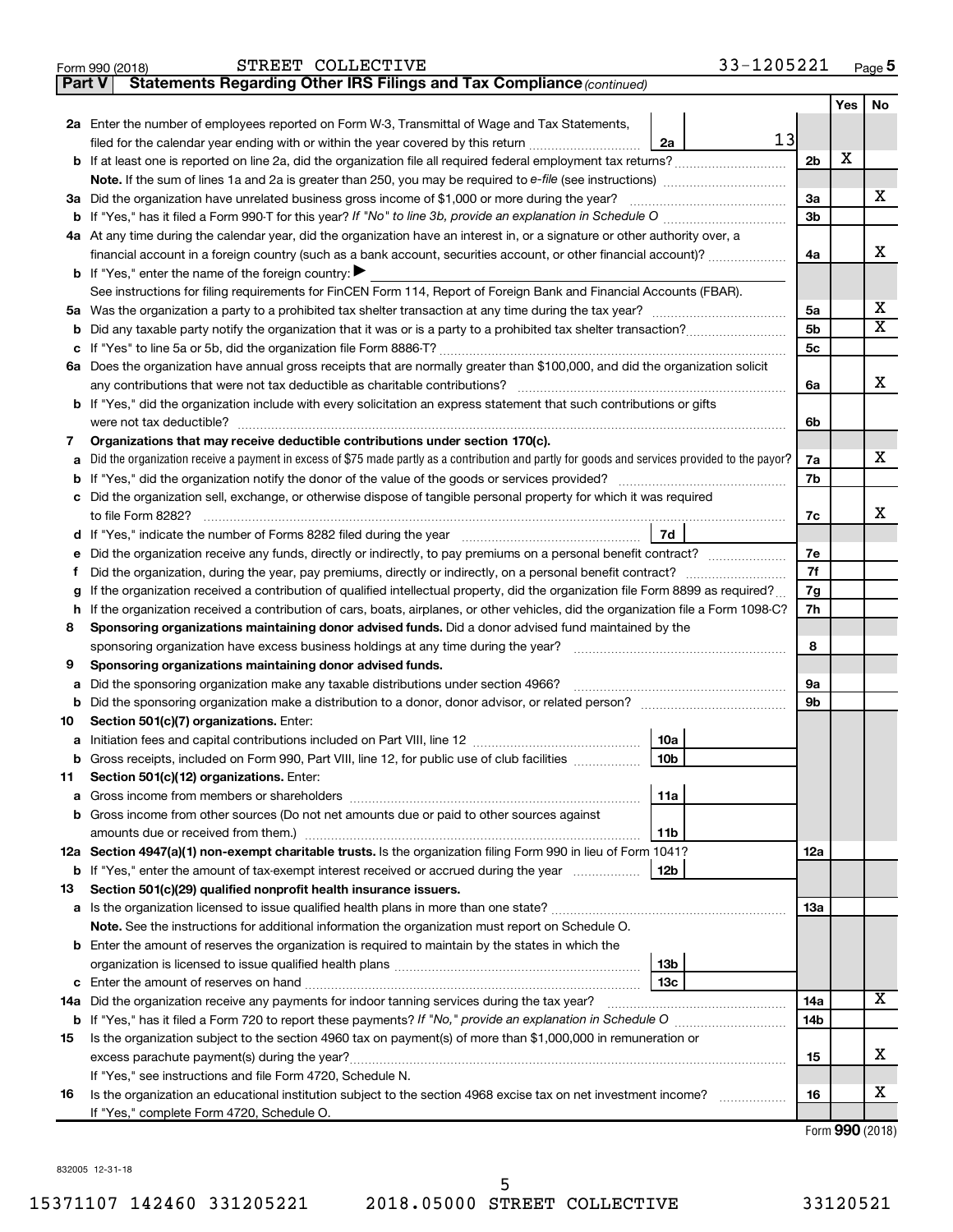| Form 990 (2018) |  |
|-----------------|--|
|-----------------|--|

#### Form 990 (2018)  $\begin{array}{cccc} \text{STREET} & \text{COLLECTIVE} \end{array}$  33–1205221  $_{\text{Page}}$

**Part VI** Governance, Management, and Disclosure For each "Yes" response to lines 2 through 7b below, and for a "No" response *to line 8a, 8b, or 10b below, describe the circumstances, processes, or changes in Schedule O. See instructions.*

|     | Check if Schedule O contains a response or note to any line in this Part VI [11] [12] Check if Schedule O contains a response or note to any line in this Part VI |                               |                         |                         | $\overline{\mathbf{X}}$                            |
|-----|-------------------------------------------------------------------------------------------------------------------------------------------------------------------|-------------------------------|-------------------------|-------------------------|----------------------------------------------------|
|     | <b>Section A. Governing Body and Management</b>                                                                                                                   |                               |                         |                         |                                                    |
|     |                                                                                                                                                                   |                               |                         | <b>Yes</b>              | No                                                 |
|     | 1a Enter the number of voting members of the governing body at the end of the tax year                                                                            | 1a                            | 11                      |                         |                                                    |
|     | If there are material differences in voting rights among members of the governing body, or if the governing                                                       |                               |                         |                         |                                                    |
|     | body delegated broad authority to an executive committee or similar committee, explain in Schedule O.                                                             |                               |                         |                         |                                                    |
| b   | Enter the number of voting members included in line 1a, above, who are independent <i>manamer</i>                                                                 | 1b                            | 0                       |                         |                                                    |
| 2   | Did any officer, director, trustee, or key employee have a family relationship or a business relationship with any other                                          |                               |                         |                         |                                                    |
|     | officer, director, trustee, or key employee?                                                                                                                      |                               | $\mathbf{2}$            |                         | x                                                  |
| 3   | Did the organization delegate control over management duties customarily performed by or under the direct supervision                                             |                               |                         |                         |                                                    |
|     |                                                                                                                                                                   |                               | 3                       |                         | х                                                  |
| 4   | Did the organization make any significant changes to its governing documents since the prior Form 990 was filed?                                                  |                               | $\overline{4}$          |                         | $\overline{\textbf{x}}$<br>$\overline{\textbf{x}}$ |
| 5   |                                                                                                                                                                   |                               | $\overline{\mathbf{5}}$ |                         | $\overline{\textbf{x}}$                            |
| 6   |                                                                                                                                                                   |                               | 6                       |                         |                                                    |
| 7a  | Did the organization have members, stockholders, or other persons who had the power to elect or appoint one or                                                    |                               |                         |                         |                                                    |
|     |                                                                                                                                                                   |                               | 7a                      |                         | x                                                  |
|     | <b>b</b> Are any governance decisions of the organization reserved to (or subject to approval by) members, stockholders, or                                       |                               |                         |                         |                                                    |
|     | persons other than the governing body?                                                                                                                            |                               | 7b                      |                         | x                                                  |
| 8   | Did the organization contemporaneously document the meetings held or written actions undertaken during the year by the following:                                 |                               |                         |                         |                                                    |
|     |                                                                                                                                                                   |                               | 8а                      | х                       |                                                    |
|     |                                                                                                                                                                   |                               | 8b                      | $\overline{\text{x}}$   |                                                    |
| 9   | Is there any officer, director, trustee, or key employee listed in Part VII, Section A, who cannot be reached at the                                              |                               |                         |                         |                                                    |
|     | organization's mailing address? If "Yes," provide the names and addresses in Schedule O manuminum manuminum man                                                   |                               | 9                       |                         |                                                    |
|     | Section B. Policies (This Section B requests information about policies not required by the Internal Revenue Code.)                                               |                               |                         |                         |                                                    |
|     |                                                                                                                                                                   |                               |                         | Yes                     | No.                                                |
|     |                                                                                                                                                                   |                               | 10a                     |                         |                                                    |
|     | b If "Yes," did the organization have written policies and procedures governing the activities of such chapters, affiliates,                                      |                               |                         |                         |                                                    |
|     | and branches to ensure their operations are consistent with the organization's exempt purposes? <i>managereconominion</i>                                         |                               | 10 <sub>b</sub>         |                         |                                                    |
|     | 11a Has the organization provided a complete copy of this Form 990 to all members of its governing body before filing the form?                                   |                               | 11a                     | $\overline{\mathbf{X}}$ |                                                    |
|     | <b>b</b> Describe in Schedule O the process, if any, used by the organization to review this Form 990.                                                            |                               |                         |                         |                                                    |
| 12a | Did the organization have a written conflict of interest policy? If "No," go to line 13                                                                           |                               | 12a                     | х                       |                                                    |
| b   | Were officers, directors, or trustees, and key employees required to disclose annually interests that could give rise to conflicts?                               |                               | 12 <sub>b</sub>         | $\overline{\text{x}}$   |                                                    |
| c   | Did the organization regularly and consistently monitor and enforce compliance with the policy? If "Yes," describe                                                |                               |                         |                         |                                                    |
|     | in Schedule O how this was done manufactured and continuum and contact the way to the set of the set of the schedule O how this was done                          |                               | 12c                     | X                       |                                                    |
| 13  |                                                                                                                                                                   |                               | 13                      |                         |                                                    |
| 14  | Did the organization have a written document retention and destruction policy? [11] manufaction manufaction in                                                    |                               | 14                      |                         |                                                    |
| 15  | Did the process for determining compensation of the following persons include a review and approval by independent                                                |                               |                         |                         |                                                    |
|     |                                                                                                                                                                   |                               |                         |                         |                                                    |
|     | persons, comparability data, and contemporaneous substantiation of the deliberation and decision?                                                                 |                               |                         |                         |                                                    |
|     |                                                                                                                                                                   |                               | 15a                     |                         |                                                    |
|     |                                                                                                                                                                   |                               | 15b                     |                         |                                                    |
|     | If "Yes" to line 15a or 15b, describe the process in Schedule O (see instructions).                                                                               |                               |                         |                         |                                                    |
|     | 16a Did the organization invest in, contribute assets to, or participate in a joint venture or similar arrangement with a                                         |                               |                         |                         |                                                    |
|     | taxable entity during the year?                                                                                                                                   |                               | 16a                     |                         |                                                    |
|     | b If "Yes," did the organization follow a written policy or procedure requiring the organization to evaluate its participation                                    |                               |                         |                         |                                                    |
|     | in joint venture arrangements under applicable federal tax law, and take steps to safeguard the organization's                                                    |                               |                         |                         |                                                    |
|     | exempt status with respect to such arrangements?                                                                                                                  |                               | 16b                     |                         |                                                    |
|     | <b>Section C. Disclosure</b>                                                                                                                                      |                               |                         |                         |                                                    |
| 17  | <b>NONE</b><br>List the states with which a copy of this Form 990 is required to be filed >                                                                       |                               |                         |                         |                                                    |
| 18  | Section 6104 requires an organization to make its Forms 1023 (1024 or 1024-A if applicable), 990, and 990-T (Section 501(c)(3)s only) available                   |                               |                         |                         |                                                    |
|     | for public inspection. Indicate how you made these available. Check all that apply.                                                                               |                               |                         |                         |                                                    |
|     | X   Own website<br>$ \underline{X} $ Upon request<br>Another's website                                                                                            | Other (explain in Schedule O) |                         |                         |                                                    |
| 19  | Describe in Schedule O whether (and if so, how) the organization made its governing documents, conflict of interest policy, and financial                         |                               |                         |                         |                                                    |
|     | statements available to the public during the tax year.                                                                                                           |                               |                         |                         |                                                    |
| 20  | State the name, address, and telephone number of the person who possesses the organization's books and records                                                    |                               |                         |                         |                                                    |
|     | DEB MARLEY - (515) 288-8022                                                                                                                                       |                               |                         |                         |                                                    |
|     | 50309<br>506 E 6TH ST STE 100, DES MOINES, IA                                                                                                                     |                               |                         |                         |                                                    |
|     | 832006 12-31-18                                                                                                                                                   |                               |                         | Form 990 (2018)         |                                                    |
|     | 6                                                                                                                                                                 |                               |                         |                         |                                                    |
|     | 15371107 142460 331205221<br>2018.05000 STREET COLLECTIVE                                                                                                         |                               |                         | 33120521                |                                                    |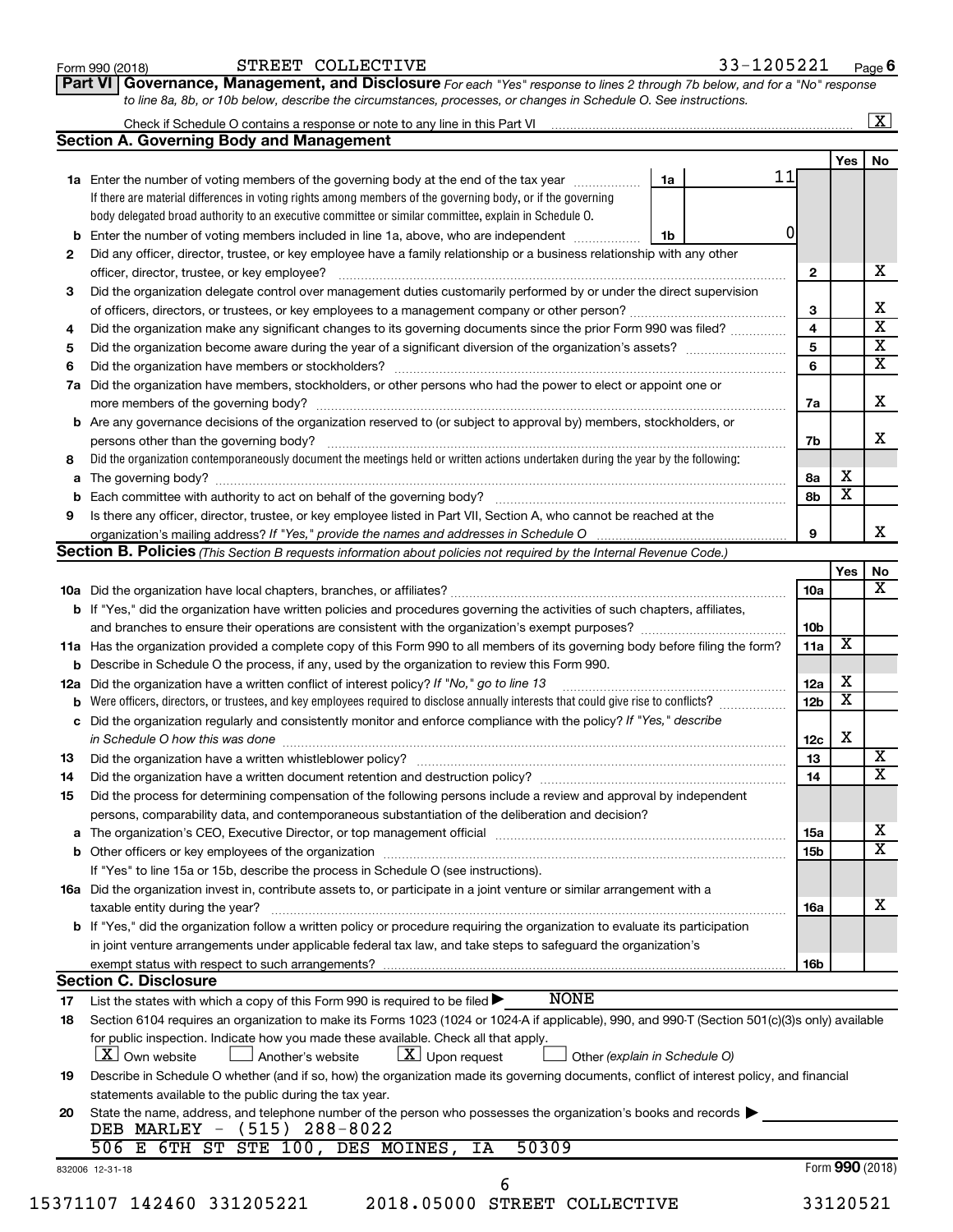$\Box$ 

| Part VII Compensation of Officers, Directors, Trustees, Key Employees, Highest Compensated |  |
|--------------------------------------------------------------------------------------------|--|
| <b>Employees, and Independent Contractors</b>                                              |  |

Check if Schedule O contains a response or note to any line in this Part VII

**Section A. Officers, Directors, Trustees, Key Employees, and Highest Compensated Employees**

**1a**  Complete this table for all persons required to be listed. Report compensation for the calendar year ending with or within the organization's tax year.

**•** List all of the organization's current officers, directors, trustees (whether individuals or organizations), regardless of amount of compensation. Enter -0- in columns  $(D)$ ,  $(E)$ , and  $(F)$  if no compensation was paid.

**•** List all of the organization's **current** key employees, if any. See instructions for definition of "key employee."

**•** List the organization's five current highest compensated employees (other than an officer, director, trustee, or key employee) who received reportable compensation (Box 5 of Form W-2 and/or Box 7 of Form 1099-MISC) of more than \$100,000 from the organization and any related organizations.

**•** List all of the organization's former officers, key employees, and highest compensated employees who received more than \$100,000 of reportable compensation from the organization and any related organizations.

**•** List all of the organization's former directors or trustees that received, in the capacity as a former director or trustee of the organization, more than \$10,000 of reportable compensation from the organization and any related organizations.

List persons in the following order: individual trustees or directors; institutional trustees; officers; key employees; highest compensated employees; and former such persons.

 $\boxed{\textbf{X}}$  Check this box if neither the organization nor any related organization compensated any current officer, director, or trustee.

| (A)                        | (B)                                                                  |                                |                      |          | (C)          |                                                                                                 |        | (D)                                    | (E)                                        | (F)                                                                      |
|----------------------------|----------------------------------------------------------------------|--------------------------------|----------------------|----------|--------------|-------------------------------------------------------------------------------------------------|--------|----------------------------------------|--------------------------------------------|--------------------------------------------------------------------------|
| Name and Title             | Average<br>hours per<br>week                                         |                                |                      | Position |              | (do not check more than one<br>box, unless person is both an<br>officer and a director/trustee) |        | Reportable<br>compensation<br>from     | Reportable<br>compensation<br>from related | Estimated<br>amount of<br>other                                          |
|                            | (list any<br>hours for<br>related<br>organizations<br>below<br>line) | Individual trustee or director | nstitutional trustee | Officer  | Key employee | Highest compensated<br>employee                                                                 | Former | the<br>organization<br>(W-2/1099-MISC) | organizations<br>(W-2/1099-MISC)           | compensation<br>from the<br>organization<br>and related<br>organizations |
| TONY CHANCE<br>(1)         | 2.00                                                                 |                                |                      |          |              |                                                                                                 |        |                                        |                                            |                                                                          |
| <b>DIRECTOR</b>            |                                                                      | $\mathbf X$                    |                      |          |              |                                                                                                 |        | 0.                                     | $\mathbf 0$ .                              | $\mathbf 0$ .                                                            |
| (2)<br>TIMOTHY H. HIELKEMA | 1.00                                                                 |                                |                      |          |              |                                                                                                 |        |                                        |                                            |                                                                          |
| <b>DIRECTOR</b>            |                                                                      | X                              |                      |          |              |                                                                                                 |        | 0.                                     | $\mathbf 0$ .                              | $\mathbf 0$ .                                                            |
| EMILEE RICHARDSON<br>(3)   | 4.00                                                                 |                                |                      |          |              |                                                                                                 |        |                                        |                                            |                                                                          |
| DIRECTOR-CHAIR             |                                                                      | $\mathbf X$                    |                      |          |              |                                                                                                 |        | $\mathbf 0$ .                          | $\mathbf 0$ .                              | $\mathbf 0$ .                                                            |
| (4)<br>JOHNNY ALCIVAR      | 3.00                                                                 |                                |                      |          |              |                                                                                                 |        |                                        |                                            |                                                                          |
| <b>DIRECTOR</b>            |                                                                      | $\mathbf X$                    |                      |          |              |                                                                                                 |        | $\mathbf 0$ .                          | $\mathbf 0$ .                              | $\boldsymbol{0}$ .                                                       |
| (5)<br>ANNE PHAM           | 4.00                                                                 |                                |                      |          |              |                                                                                                 |        |                                        |                                            |                                                                          |
| <b>DIRECTOR</b>            |                                                                      | X                              |                      |          |              |                                                                                                 |        | 0                                      | $\mathbf 0$ .                              | $0$ .                                                                    |
| (6)<br>SHANNON DRAAYER     | 2.00                                                                 |                                |                      |          |              |                                                                                                 |        |                                        |                                            |                                                                          |
| <b>DIRECTOR</b>            |                                                                      | X                              |                      |          |              |                                                                                                 |        | $\mathbf 0$                            | $\mathbf 0$ .                              | $\mathbf 0$ .                                                            |
| DR. DAN BALDI<br>(7)       | 1.50                                                                 |                                |                      |          |              |                                                                                                 |        |                                        |                                            |                                                                          |
| <b>DIRECTOR</b>            |                                                                      | X                              |                      |          |              |                                                                                                 |        | 0.                                     | $\mathbf 0$ .                              | $\mathbf 0$ .                                                            |
| DAN JOHANNSEN<br>(8)       | 4.00                                                                 |                                |                      |          |              |                                                                                                 |        |                                        |                                            |                                                                          |
| DIRECTOR TREASURER         |                                                                      | X                              |                      |          |              |                                                                                                 |        | $\mathbf 0$ .                          | $\mathbf 0$ .                              | 0.                                                                       |
| <b>MATT HARDIN</b><br>(9)  | 3.00                                                                 |                                |                      |          |              |                                                                                                 |        |                                        |                                            |                                                                          |
| DIRECTOR, VICE CHAIR       |                                                                      | $\mathbf X$                    |                      |          |              |                                                                                                 |        | 0.                                     | $\mathbf 0$ .                              | $\mathbf 0$ .                                                            |
| (10) KYLE LUTTGEHARM       | 1.50                                                                 |                                |                      |          |              |                                                                                                 |        |                                        |                                            |                                                                          |
| <b>DIRECTOR</b>            |                                                                      | X                              |                      |          |              |                                                                                                 |        | 0.                                     | $\mathbf 0$ .                              | $\mathbf 0$ .                                                            |
| (11) ANDREA METZLER        | 4.00                                                                 |                                |                      |          |              |                                                                                                 |        |                                        |                                            |                                                                          |
| <b>DIRECTOR</b>            |                                                                      | X                              |                      |          |              |                                                                                                 |        | 0.                                     | $\mathbf 0$ .                              | $\mathbf 0$ .                                                            |
|                            |                                                                      |                                |                      |          |              |                                                                                                 |        |                                        |                                            |                                                                          |
|                            |                                                                      |                                |                      |          |              |                                                                                                 |        |                                        |                                            |                                                                          |
|                            |                                                                      |                                |                      |          |              |                                                                                                 |        |                                        |                                            |                                                                          |
|                            |                                                                      |                                |                      |          |              |                                                                                                 |        |                                        |                                            |                                                                          |
|                            |                                                                      |                                |                      |          |              |                                                                                                 |        |                                        |                                            |                                                                          |
|                            |                                                                      |                                |                      |          |              |                                                                                                 |        |                                        |                                            |                                                                          |
|                            |                                                                      |                                |                      |          |              |                                                                                                 |        |                                        |                                            |                                                                          |
|                            |                                                                      |                                |                      |          |              |                                                                                                 |        |                                        |                                            |                                                                          |
|                            |                                                                      |                                |                      |          |              |                                                                                                 |        |                                        |                                            |                                                                          |
|                            |                                                                      |                                |                      |          |              |                                                                                                 |        |                                        |                                            |                                                                          |
|                            |                                                                      |                                |                      |          |              |                                                                                                 |        |                                        |                                            |                                                                          |
|                            |                                                                      |                                |                      |          |              |                                                                                                 |        |                                        |                                            |                                                                          |
| 832007 12-31-18            |                                                                      |                                |                      |          |              |                                                                                                 |        |                                        |                                            | Form 990 (2018)                                                          |

7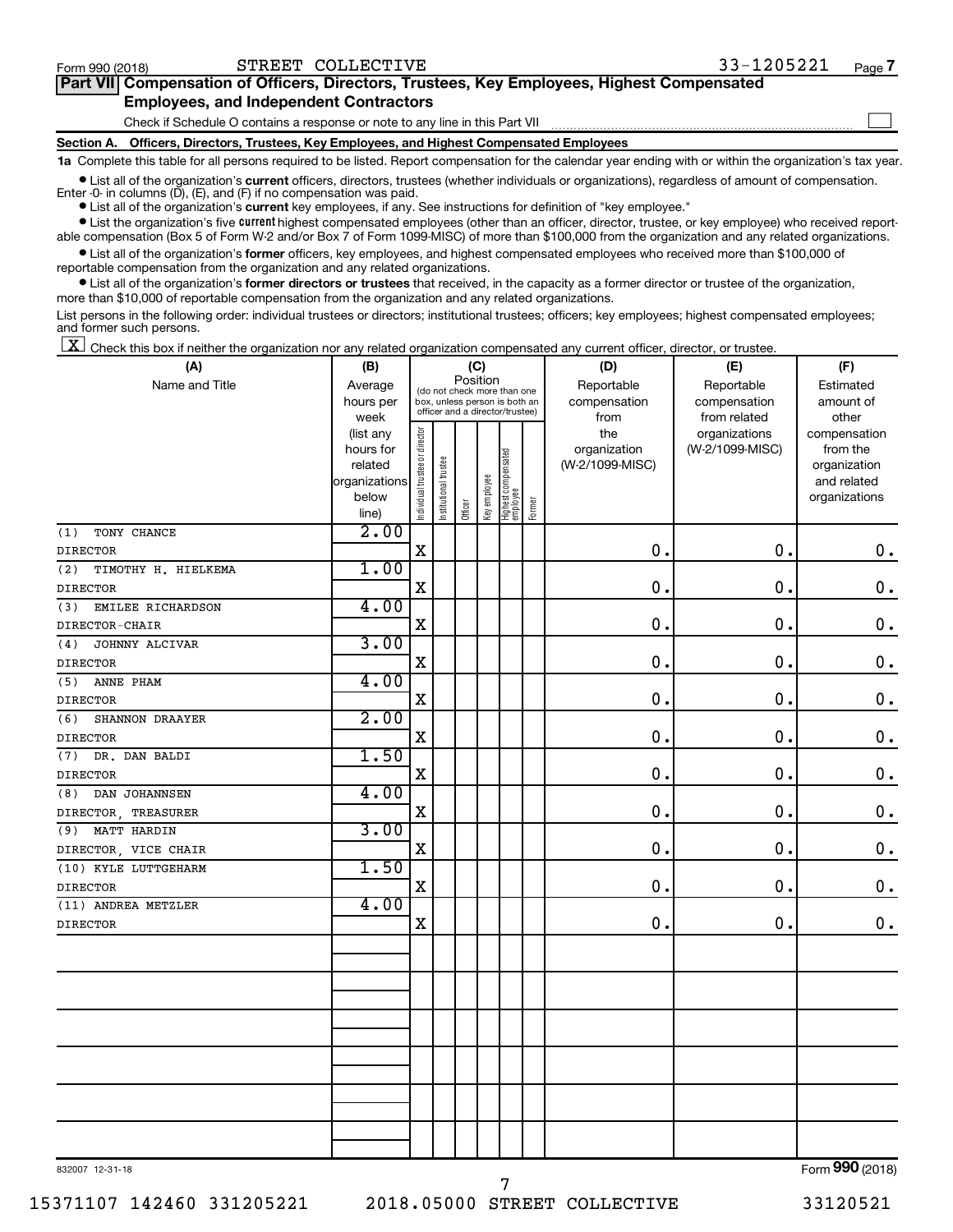|                 | STREET COLLECTIVE<br>Form 990 (2018)                                                                                                                                                     |                                                         |                               |                            |          |              |                                                                                                 |        |                                                  | 33-1205221                                                         |          |                         |                                                          | Page 8                                          |
|-----------------|------------------------------------------------------------------------------------------------------------------------------------------------------------------------------------------|---------------------------------------------------------|-------------------------------|----------------------------|----------|--------------|-------------------------------------------------------------------------------------------------|--------|--------------------------------------------------|--------------------------------------------------------------------|----------|-------------------------|----------------------------------------------------------|-------------------------------------------------|
| <b>Part VII</b> | Section A. Officers, Directors, Trustees, Key Employees, and Highest Compensated Employees (continued)                                                                                   |                                                         |                               |                            |          |              |                                                                                                 |        |                                                  |                                                                    |          |                         |                                                          |                                                 |
|                 | (A)<br>Name and title                                                                                                                                                                    | (B)<br>Average<br>hours per<br>week<br>(list any        |                               |                            | Position | (C)          | (do not check more than one<br>box, unless person is both an<br>officer and a director/trustee) |        | (D)<br>Reportable<br>compensation<br>from<br>the | (E)<br>Reportable<br>compensation<br>from related<br>organizations |          |                         | (F)<br>Estimated<br>amount of<br>other<br>compensation   |                                                 |
|                 |                                                                                                                                                                                          | hours for<br>related<br>organizations<br>below<br>line) | ndividual trustee or director | trustee<br>Institutional t | Officer  | Key employee | Highest compensated<br>  employee                                                               | Former | organization<br>(W-2/1099-MISC)                  | (W-2/1099-MISC)                                                    |          |                         | from the<br>organization<br>and related<br>organizations |                                                 |
|                 |                                                                                                                                                                                          |                                                         |                               |                            |          |              |                                                                                                 |        |                                                  |                                                                    |          |                         |                                                          |                                                 |
|                 |                                                                                                                                                                                          |                                                         |                               |                            |          |              |                                                                                                 |        |                                                  |                                                                    |          |                         |                                                          |                                                 |
|                 |                                                                                                                                                                                          |                                                         |                               |                            |          |              |                                                                                                 |        |                                                  |                                                                    |          |                         |                                                          |                                                 |
|                 |                                                                                                                                                                                          |                                                         |                               |                            |          |              |                                                                                                 |        |                                                  |                                                                    |          |                         |                                                          |                                                 |
|                 |                                                                                                                                                                                          |                                                         |                               |                            |          |              |                                                                                                 |        |                                                  |                                                                    |          |                         |                                                          |                                                 |
|                 |                                                                                                                                                                                          |                                                         |                               |                            |          |              |                                                                                                 |        |                                                  |                                                                    |          |                         |                                                          |                                                 |
|                 |                                                                                                                                                                                          |                                                         |                               |                            |          |              |                                                                                                 |        |                                                  |                                                                    |          |                         |                                                          |                                                 |
|                 |                                                                                                                                                                                          |                                                         |                               |                            |          |              |                                                                                                 |        |                                                  |                                                                    |          |                         |                                                          |                                                 |
|                 |                                                                                                                                                                                          |                                                         |                               |                            |          |              |                                                                                                 |        | 0.                                               |                                                                    | о.       |                         |                                                          | $0$ .                                           |
|                 |                                                                                                                                                                                          |                                                         |                               |                            |          |              |                                                                                                 |        | $\overline{0}$ .<br>0.                           |                                                                    | 0.<br>О. |                         |                                                          | $\overline{0}$ .<br>$\overline{\mathfrak{o}}$ . |
| 2               | Total number of individuals (including but not limited to those listed above) who received more than \$100,000 of reportable<br>compensation from the organization $\blacktriangleright$ |                                                         |                               |                            |          |              |                                                                                                 |        |                                                  |                                                                    |          |                         |                                                          | 0                                               |
|                 |                                                                                                                                                                                          |                                                         |                               |                            |          |              |                                                                                                 |        |                                                  |                                                                    |          |                         | Yes                                                      | No                                              |
| з               | Did the organization list any former officer, director, or trustee, key employee, or highest compensated employee on<br>line 1a? If "Yes," complete Schedule J for such individual       |                                                         |                               |                            |          |              |                                                                                                 |        |                                                  |                                                                    |          | 3                       |                                                          | х                                               |
| 4               | For any individual listed on line 1a, is the sum of reportable compensation and other compensation from the organization                                                                 |                                                         |                               |                            |          |              |                                                                                                 |        |                                                  |                                                                    |          | $\overline{\mathbf{4}}$ |                                                          | х                                               |
| 5               | Did any person listed on line 1a receive or accrue compensation from any unrelated organization or individual for services<br><b>Section B. Independent Contractors</b>                  |                                                         |                               |                            |          |              |                                                                                                 |        |                                                  |                                                                    |          | 5                       |                                                          | X                                               |
| 1               | Complete this table for your five highest compensated independent contractors that received more than \$100,000 of compensation from                                                     |                                                         |                               |                            |          |              |                                                                                                 |        |                                                  |                                                                    |          |                         |                                                          |                                                 |
|                 | the organization. Report compensation for the calendar year ending with or within the organization's tax year.<br>(A)                                                                    |                                                         |                               |                            |          |              |                                                                                                 |        | (B)                                              |                                                                    |          | (C)                     |                                                          |                                                 |
|                 | Name and business address                                                                                                                                                                |                                                         |                               | <b>NONE</b>                |          |              |                                                                                                 |        | Description of services                          |                                                                    |          |                         | Compensation                                             |                                                 |
|                 |                                                                                                                                                                                          |                                                         |                               |                            |          |              |                                                                                                 |        |                                                  |                                                                    |          |                         |                                                          |                                                 |
|                 |                                                                                                                                                                                          |                                                         |                               |                            |          |              |                                                                                                 |        |                                                  |                                                                    |          |                         |                                                          |                                                 |
|                 |                                                                                                                                                                                          |                                                         |                               |                            |          |              |                                                                                                 |        |                                                  |                                                                    |          |                         |                                                          |                                                 |
|                 |                                                                                                                                                                                          |                                                         |                               |                            |          |              |                                                                                                 |        |                                                  |                                                                    |          |                         |                                                          |                                                 |
| 2               | Total number of independent contractors (including but not limited to those listed above) who received more than                                                                         |                                                         |                               |                            |          |              |                                                                                                 |        |                                                  |                                                                    |          |                         |                                                          |                                                 |
|                 | \$100,000 of compensation from the organization                                                                                                                                          |                                                         |                               |                            |          |              | U                                                                                               |        |                                                  |                                                                    |          |                         | $F_{\alpha r}$ QQ $\Omega$ (2018)                        |                                                 |

832008 12-31-18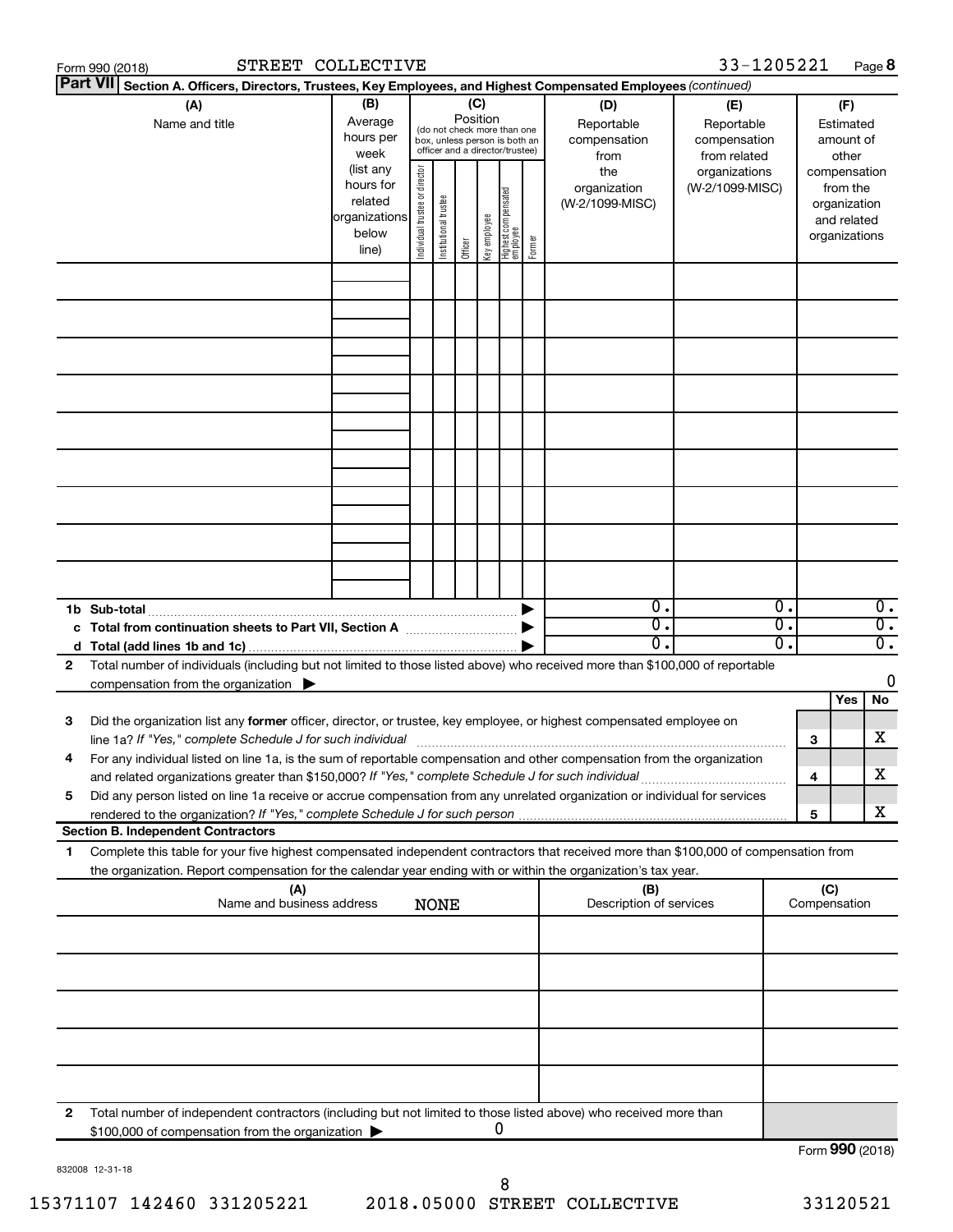|                                                           |                 |                                                                                |                |                       | (A)<br>Total revenue | (B)<br>Related or<br>exempt function<br>revenue | (C)<br>Unrelated<br>business<br>revenue | (D)<br>Revenue excluded<br>from tax under<br>sections<br>512 - 514 |
|-----------------------------------------------------------|-----------------|--------------------------------------------------------------------------------|----------------|-----------------------|----------------------|-------------------------------------------------|-----------------------------------------|--------------------------------------------------------------------|
| Contributions, Gifts, Grants<br>and Other Similar Amounts |                 | 1 a Federated campaigns                                                        | 1a             |                       |                      |                                                 |                                         |                                                                    |
|                                                           |                 |                                                                                | 1 <sub>b</sub> |                       |                      |                                                 |                                         |                                                                    |
|                                                           |                 | c Fundraising events                                                           | 1 <sub>c</sub> |                       |                      |                                                 |                                         |                                                                    |
|                                                           | d               | Related organizations                                                          | 1d             |                       |                      |                                                 |                                         |                                                                    |
|                                                           | е               | Government grants (contributions)                                              | 1e             | 27,000.               |                      |                                                 |                                         |                                                                    |
|                                                           |                 | f All other contributions, gifts, grants, and                                  |                |                       |                      |                                                 |                                         |                                                                    |
|                                                           |                 | similar amounts not included above                                             | 1f             | 108,225.              |                      |                                                 |                                         |                                                                    |
|                                                           | g               | Noncash contributions included in lines 1a-1f: \$                              |                |                       |                      |                                                 |                                         |                                                                    |
|                                                           |                 |                                                                                |                |                       | 135,225.             |                                                 |                                         |                                                                    |
|                                                           |                 |                                                                                |                | <b>Business Code</b>  |                      |                                                 |                                         |                                                                    |
|                                                           |                 | 2 a BCYCLE                                                                     |                | 900099                | 62,055.<br>35,871.   | 62,055.                                         |                                         |                                                                    |
| Program Service<br>Revenue                                | $\mathbf b$     | FUNDRAISING PROGRAM                                                            |                | 900099<br>900099      | 33,572.              | 35,871.<br>33,572.                              |                                         |                                                                    |
|                                                           | C.              | <b>BIKE MONTH</b>                                                              |                | 900099                |                      |                                                 |                                         |                                                                    |
|                                                           | d               | YOUTH PROGRAMS                                                                 |                | 900099                | 13,650.              | 13,650.                                         |                                         |                                                                    |
|                                                           |                 | VALET SERVICE                                                                  |                | 900099                | 13,446.<br>25, 175.  | 13,446.<br>25, 175.                             |                                         |                                                                    |
|                                                           |                 | f All other program service revenue                                            |                |                       | 183,769.             |                                                 |                                         |                                                                    |
|                                                           | a               |                                                                                |                | ▶                     |                      |                                                 |                                         |                                                                    |
|                                                           | З               | Investment income (including dividends, interest, and                          |                |                       |                      |                                                 |                                         |                                                                    |
|                                                           |                 |                                                                                |                |                       |                      |                                                 |                                         |                                                                    |
|                                                           | 4               | Income from investment of tax-exempt bond proceeds                             |                |                       |                      |                                                 |                                         |                                                                    |
|                                                           | 5               |                                                                                |                |                       |                      |                                                 |                                         |                                                                    |
|                                                           |                 |                                                                                | (i) Real       | (ii) Personal         |                      |                                                 |                                         |                                                                    |
|                                                           |                 | <b>6 a</b> Gross rents                                                         |                |                       |                      |                                                 |                                         |                                                                    |
|                                                           | b               | Less: rental expenses                                                          |                |                       |                      |                                                 |                                         |                                                                    |
|                                                           | с               | Rental income or (loss)                                                        |                |                       |                      |                                                 |                                         |                                                                    |
|                                                           |                 | 7 a Gross amount from sales of                                                 | (i) Securities |                       |                      |                                                 |                                         |                                                                    |
|                                                           |                 | assets other than inventory                                                    |                | (ii) Other            |                      |                                                 |                                         |                                                                    |
|                                                           |                 | <b>b</b> Less: cost or other basis                                             |                |                       |                      |                                                 |                                         |                                                                    |
|                                                           |                 | and sales expenses                                                             |                |                       |                      |                                                 |                                         |                                                                    |
|                                                           |                 |                                                                                |                |                       |                      |                                                 |                                         |                                                                    |
|                                                           |                 |                                                                                |                |                       |                      |                                                 |                                         |                                                                    |
|                                                           |                 | 8 a Gross income from fundraising events (not                                  |                |                       |                      |                                                 |                                         |                                                                    |
| ٩U                                                        |                 |                                                                                |                |                       |                      |                                                 |                                         |                                                                    |
| Other Rever                                               |                 | contributions reported on line 1c). See                                        |                |                       |                      |                                                 |                                         |                                                                    |
|                                                           |                 |                                                                                |                |                       |                      |                                                 |                                         |                                                                    |
|                                                           |                 |                                                                                |                | b                     |                      |                                                 |                                         |                                                                    |
|                                                           |                 | c Net income or (loss) from fundraising events                                 |                |                       |                      |                                                 |                                         |                                                                    |
|                                                           |                 | 9 a Gross income from gaming activities. See                                   |                |                       |                      |                                                 |                                         |                                                                    |
|                                                           |                 |                                                                                |                |                       |                      |                                                 |                                         |                                                                    |
|                                                           |                 |                                                                                |                | $\mathbf b$           |                      |                                                 |                                         |                                                                    |
|                                                           |                 |                                                                                |                |                       |                      |                                                 |                                         |                                                                    |
|                                                           |                 | 10 a Gross sales of inventory, less returns                                    |                |                       |                      |                                                 |                                         |                                                                    |
|                                                           |                 |                                                                                |                |                       |                      |                                                 |                                         |                                                                    |
|                                                           |                 | <b>b</b> Less: cost of goods sold $\begin{bmatrix} b & 29 & 551 \end{bmatrix}$ |                |                       |                      |                                                 |                                         |                                                                    |
|                                                           |                 | c Net income or (loss) from sales of inventory                                 |                | $\blacktriangleright$ | 131,258.             | 131,258.                                        |                                         |                                                                    |
|                                                           |                 | Miscellaneous Revenue                                                          |                | <b>Business Code</b>  |                      |                                                 |                                         |                                                                    |
|                                                           | 11 a            |                                                                                |                |                       |                      |                                                 |                                         |                                                                    |
|                                                           | b               |                                                                                |                |                       |                      |                                                 |                                         |                                                                    |
|                                                           | с               | the control of the control of the control of the control of                    |                |                       |                      |                                                 |                                         |                                                                    |
|                                                           | d               |                                                                                |                |                       |                      |                                                 |                                         |                                                                    |
|                                                           |                 |                                                                                |                |                       |                      |                                                 |                                         |                                                                    |
|                                                           | 12              |                                                                                |                |                       | 450, 252.            | 315,027.                                        | 0.                                      | $\overline{0}$ .                                                   |
|                                                           | 832009 12-31-18 |                                                                                |                |                       |                      |                                                 |                                         | Form 990 (2018)                                                    |

832009 12-31-18

9

Form 990 (2018) STREET COLLECTIVE 33-1205221 Page

**Part VIII Statement of Revenue**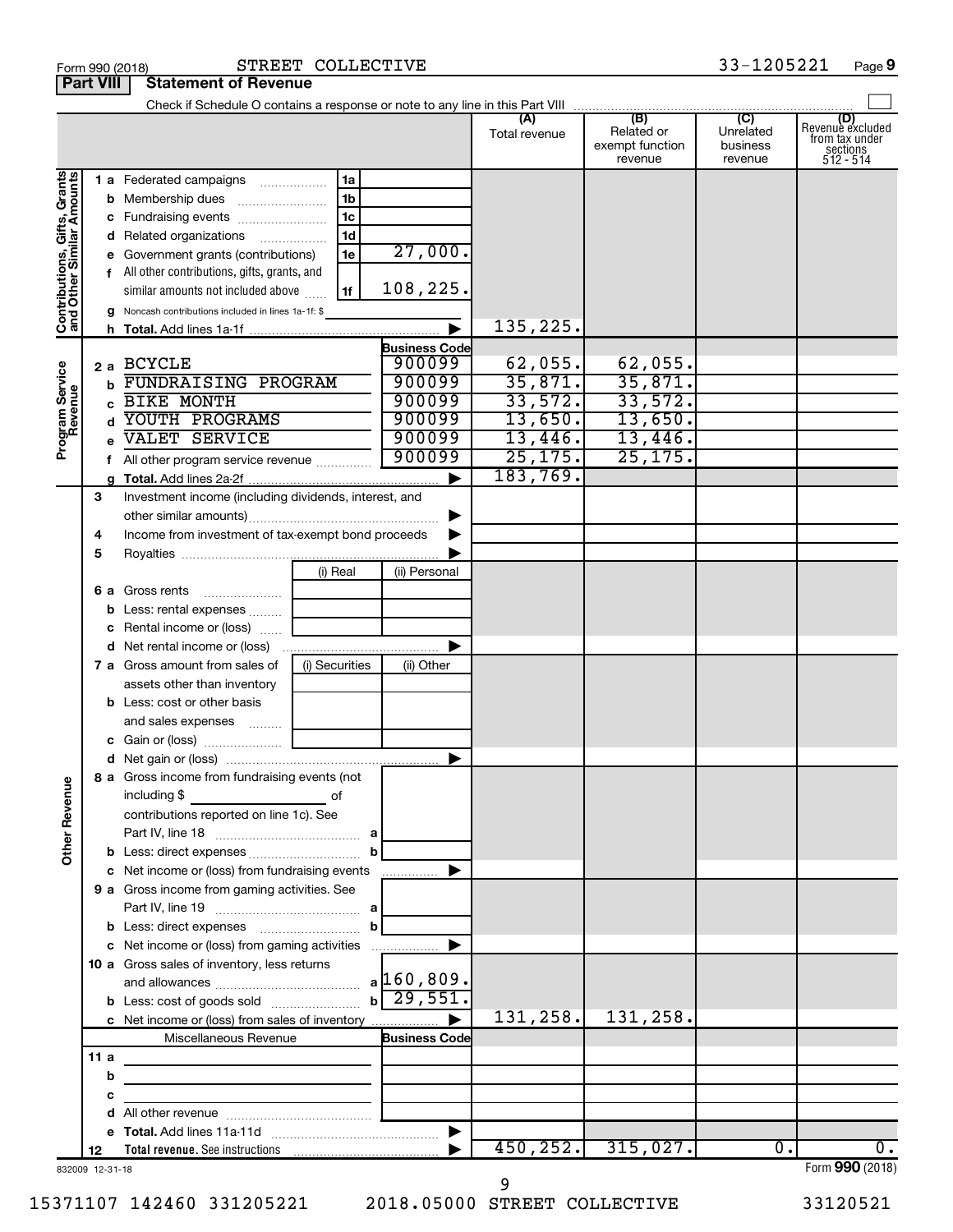**Part IX Statement of Functional Expenses**

*Section 501(c)(3) and 501(c)(4) organizations must complete all columns. All other organizations must complete column (A).*

|              |                                                                                                           |                       |                                    |                                                             | $\mathbf{X}$                   |
|--------------|-----------------------------------------------------------------------------------------------------------|-----------------------|------------------------------------|-------------------------------------------------------------|--------------------------------|
|              | Do not include amounts reported on lines 6b,<br>7b, 8b, 9b, and 10b of Part VIII.                         | (A)<br>Total expenses | (B)<br>Program service<br>expenses | $\overline{\text{C}}$<br>Management and<br>general expenses | (D)<br>Fundraising<br>expenses |
| 1            | Grants and other assistance to domestic organizations                                                     |                       |                                    |                                                             |                                |
|              | and domestic governments. See Part IV, line 21                                                            |                       |                                    |                                                             |                                |
| $\mathbf{2}$ | Grants and other assistance to domestic                                                                   |                       |                                    |                                                             |                                |
|              | individuals. See Part IV, line 22                                                                         |                       |                                    |                                                             |                                |
| 3            | Grants and other assistance to foreign                                                                    |                       |                                    |                                                             |                                |
|              | organizations, foreign governments, and foreign                                                           |                       |                                    |                                                             |                                |
|              | individuals. See Part IV, lines 15 and 16                                                                 |                       |                                    |                                                             |                                |
| 4            | Benefits paid to or for members                                                                           |                       |                                    |                                                             |                                |
| 5            | Compensation of current officers, directors,                                                              |                       |                                    |                                                             |                                |
|              | trustees, and key employees                                                                               |                       |                                    |                                                             |                                |
| 6            | Compensation not included above, to disqualified                                                          |                       |                                    |                                                             |                                |
|              | persons (as defined under section $4958(f)(1)$ ) and                                                      |                       |                                    |                                                             |                                |
|              | persons described in section 4958(c)(3)(B)                                                                | 226, 393.             | 226, 393.                          |                                                             |                                |
| 7            |                                                                                                           |                       |                                    |                                                             |                                |
| 8            | Pension plan accruals and contributions (include<br>section 401(k) and 403(b) employer contributions)     | 4,993.                | 4,993.                             |                                                             |                                |
| 9            |                                                                                                           |                       |                                    |                                                             |                                |
| 10           |                                                                                                           | 18,735.               | 18,735.                            |                                                             |                                |
| 11           | Fees for services (non-employees):                                                                        |                       |                                    |                                                             |                                |
| а            |                                                                                                           |                       |                                    |                                                             |                                |
| b            |                                                                                                           |                       |                                    |                                                             |                                |
| с            |                                                                                                           | 3,995.                | 3,995.                             |                                                             |                                |
| d            |                                                                                                           |                       |                                    |                                                             |                                |
| е            | Professional fundraising services. See Part IV, line 17                                                   |                       |                                    |                                                             |                                |
| f            | Investment management fees                                                                                |                       |                                    |                                                             |                                |
| g            | Other. (If line 11g amount exceeds 10% of line 25,                                                        |                       |                                    |                                                             |                                |
|              | column (A) amount, list line 11g expenses on Sch O.)                                                      | 4,695.                | 4,695.                             |                                                             |                                |
| 12           |                                                                                                           |                       |                                    |                                                             |                                |
| 13           |                                                                                                           |                       |                                    |                                                             |                                |
| 14           |                                                                                                           |                       |                                    |                                                             |                                |
| 15           |                                                                                                           |                       |                                    |                                                             |                                |
| 16           |                                                                                                           |                       |                                    |                                                             |                                |
| 17           | Travel                                                                                                    | 2,802.                | 2,802.                             |                                                             |                                |
| 18           | Payments of travel or entertainment expenses                                                              |                       |                                    |                                                             |                                |
|              | for any federal, state, or local public officials                                                         |                       |                                    |                                                             |                                |
| 19           | Conferences, conventions, and meetings                                                                    |                       |                                    |                                                             |                                |
| 20           | Interest                                                                                                  |                       |                                    |                                                             |                                |
| 21<br>22     | Depreciation, depletion, and amortization                                                                 | 42,000.               | 42,000.                            |                                                             |                                |
| 23           | Insurance                                                                                                 | 15,282.               | 15,282.                            |                                                             |                                |
| 24           | Other expenses. Itemize expenses not covered                                                              |                       |                                    |                                                             |                                |
|              | above. (List miscellaneous expenses in line 24e. If line<br>24e amount exceeds 10% of line 25, column (A) |                       |                                    |                                                             |                                |
|              | amount, list line 24e expenses on Schedule O.)                                                            |                       |                                    |                                                             |                                |
| a            | RENT                                                                                                      | 28,900.               | 28,900.                            |                                                             |                                |
| b            | <b>SOFTWARE FEE</b>                                                                                       | 27,152.               | 27,152.                            |                                                             |                                |
| C            | <b>SUPPLIES</b>                                                                                           | 15,569.               | 15,569.                            |                                                             |                                |
| d            | <b>SALES TAX PAID</b>                                                                                     | 14,047.               | 14,047.                            |                                                             |                                |
|              | SEE SCH O<br>e All other expenses                                                                         | 74,006.               | 74,006.                            |                                                             |                                |
| 25           | Total functional expenses. Add lines 1 through 24e                                                        | 478,569.              | 478,569.                           | Ο.                                                          | $\overline{0}$ .               |
| 26           | Joint costs. Complete this line only if the organization                                                  |                       |                                    |                                                             |                                |
|              | reported in column (B) joint costs from a combined                                                        |                       |                                    |                                                             |                                |
|              | educational campaign and fundraising solicitation.                                                        |                       |                                    |                                                             |                                |
|              | Check here $\blacktriangleright$<br>if following SOP 98-2 (ASC 958-720)                                   |                       |                                    |                                                             |                                |
|              | 832010 12-31-18                                                                                           |                       |                                    |                                                             | Form 990 (2018)                |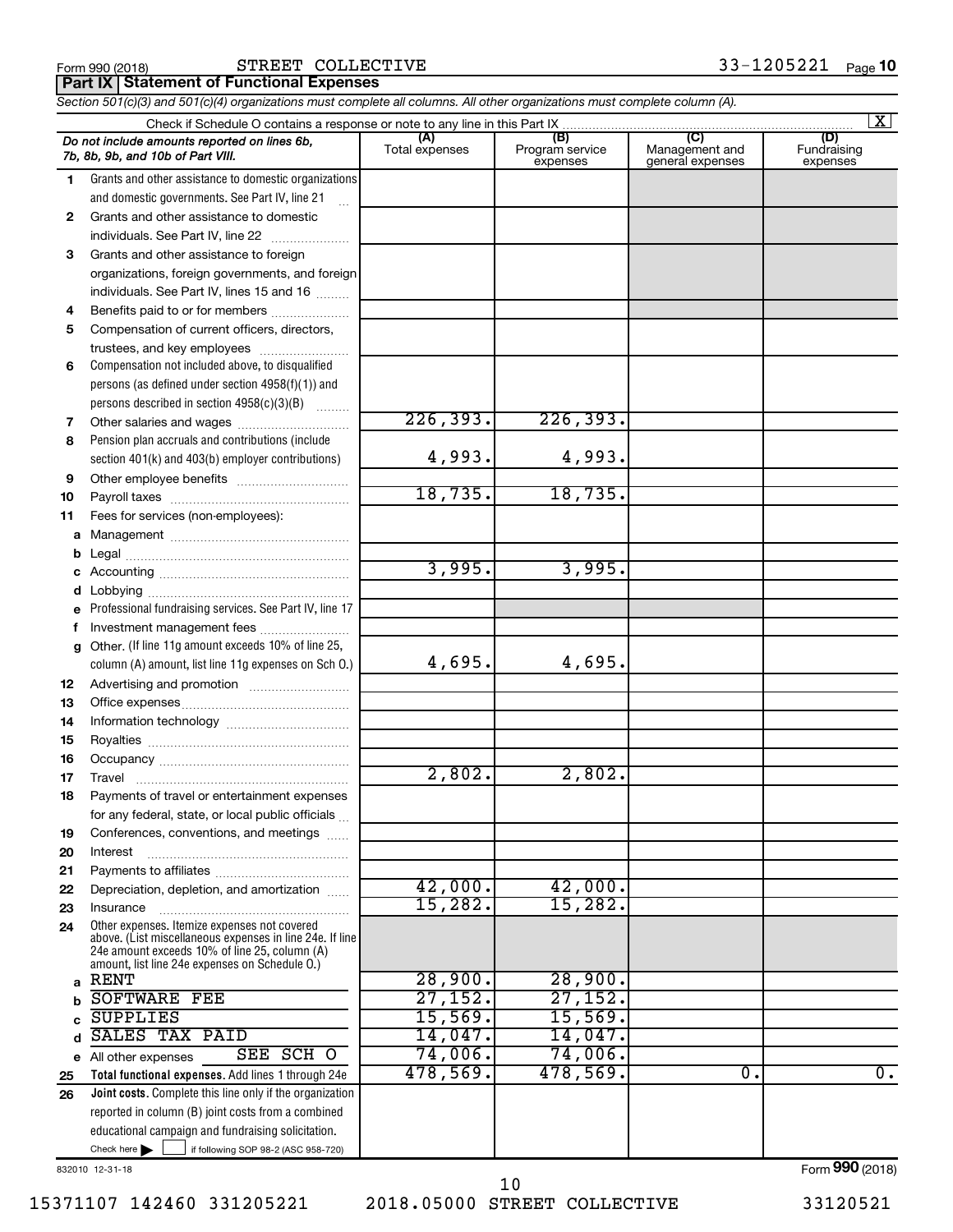|                      |    |                                                                                                 |                             | (A)<br>Beginning of year |                 | (B)<br>End of year |
|----------------------|----|-------------------------------------------------------------------------------------------------|-----------------------------|--------------------------|-----------------|--------------------|
|                      | 1  |                                                                                                 |                             | 174,058.                 | $\mathbf{1}$    | 149,081.           |
|                      | 2  |                                                                                                 |                             |                          | $\mathbf{2}$    |                    |
|                      | з  |                                                                                                 |                             |                          | 3               |                    |
|                      | 4  |                                                                                                 |                             |                          | 4               |                    |
|                      | 5  | Loans and other receivables from current and former officers, directors,                        |                             |                          |                 |                    |
|                      |    | trustees, key employees, and highest compensated employees. Complete                            |                             |                          |                 |                    |
|                      |    |                                                                                                 |                             |                          | 5               |                    |
|                      | 6  | Loans and other receivables from other disqualified persons (as defined under                   |                             |                          |                 |                    |
|                      |    | section 4958(f)(1)), persons described in section 4958(c)(3)(B), and contributing               |                             |                          |                 |                    |
|                      |    | employers and sponsoring organizations of section 501(c)(9) voluntary                           |                             |                          |                 |                    |
|                      |    | employees' beneficiary organizations (see instr). Complete Part II of Sch L                     |                             |                          | 6               |                    |
| Assets               | 7  |                                                                                                 |                             |                          | $\overline{7}$  |                    |
|                      | 8  |                                                                                                 |                             |                          | 8               |                    |
|                      | 9  | Prepaid expenses and deferred charges                                                           |                             |                          | 9               |                    |
|                      |    | <b>10a</b> Land, buildings, and equipment: cost or other                                        |                             |                          |                 |                    |
|                      |    | basis. Complete Part VI of Schedule D  10a                                                      | 529,694.                    |                          |                 |                    |
|                      |    | <b>b</b> Less: accumulated depreciation                                                         | 242,040.<br>10 <sub>b</sub> | 291,565.                 | 10 <sub>c</sub> | 287,654.           |
|                      | 11 |                                                                                                 |                             | 11                       |                 |                    |
|                      | 12 |                                                                                                 |                             | 12                       |                 |                    |
|                      | 13 |                                                                                                 |                             | 13                       |                 |                    |
|                      | 14 |                                                                                                 |                             |                          | 14              |                    |
|                      | 15 |                                                                                                 |                             | 2,000.                   | 15              | 2,000.             |
|                      | 16 |                                                                                                 |                             | 467,623.                 | 16              | 438,735.           |
|                      | 17 |                                                                                                 |                             | 5,344.                   | 17              | 4,773.             |
|                      | 18 |                                                                                                 |                             | 18                       |                 |                    |
|                      | 19 |                                                                                                 |                             |                          | 19              |                    |
|                      | 20 |                                                                                                 |                             |                          | 20              |                    |
|                      | 21 | Escrow or custodial account liability. Complete Part IV of Schedule D                           |                             |                          | 21              |                    |
|                      | 22 | Loans and other payables to current and former officers, directors, trustees,                   |                             |                          |                 |                    |
| Liabilities          |    | key employees, highest compensated employees, and disqualified persons.                         |                             |                          |                 |                    |
|                      |    |                                                                                                 |                             |                          | 22              |                    |
|                      | 23 | Secured mortgages and notes payable to unrelated third parties                                  |                             |                          | 23              |                    |
|                      | 24 | Unsecured notes and loans payable to unrelated third parties                                    |                             |                          | 24              |                    |
|                      | 25 | Other liabilities (including federal income tax, payables to related third                      |                             |                          |                 |                    |
|                      |    | parties, and other liabilities not included on lines 17-24). Complete Part X of                 |                             |                          |                 |                    |
|                      |    | Schedule D                                                                                      |                             |                          | 25              |                    |
|                      | 26 |                                                                                                 |                             | 5,344.                   | 26              | 4,773.             |
|                      |    | Organizations that follow SFAS 117 (ASC 958), check here >                                      | and                         |                          |                 |                    |
|                      |    | complete lines 27 through 29, and lines 33 and 34.                                              |                             |                          |                 |                    |
|                      | 27 |                                                                                                 |                             |                          | 27              |                    |
| <b>Fund Balances</b> | 28 |                                                                                                 |                             |                          | 28              |                    |
|                      | 29 | Permanently restricted net assets                                                               |                             |                          | 29              |                    |
|                      |    | Organizations that do not follow SFAS 117 (ASC 958), check here $\blacktriangleright \boxed{X}$ |                             |                          |                 |                    |
|                      |    | and complete lines 30 through 34.                                                               |                             |                          |                 |                    |
|                      | 30 |                                                                                                 |                             | 0.                       | 30              | $0 \cdot$          |
| Net Assets or        | 31 | Paid-in or capital surplus, or land, building, or equipment fund                                |                             | σ.                       | 31              | σ.                 |
|                      | 32 | Retained earnings, endowment, accumulated income, or other funds                                |                             | 462, 279.                | 32              | 433,962.           |
|                      | 33 |                                                                                                 |                             | 462,279.                 | 33              | 433,962.           |
|                      | 34 |                                                                                                 |                             | 467,623.                 | 34              | 438,735.           |

Form (2018) **990**

**Part X Balance Sheet**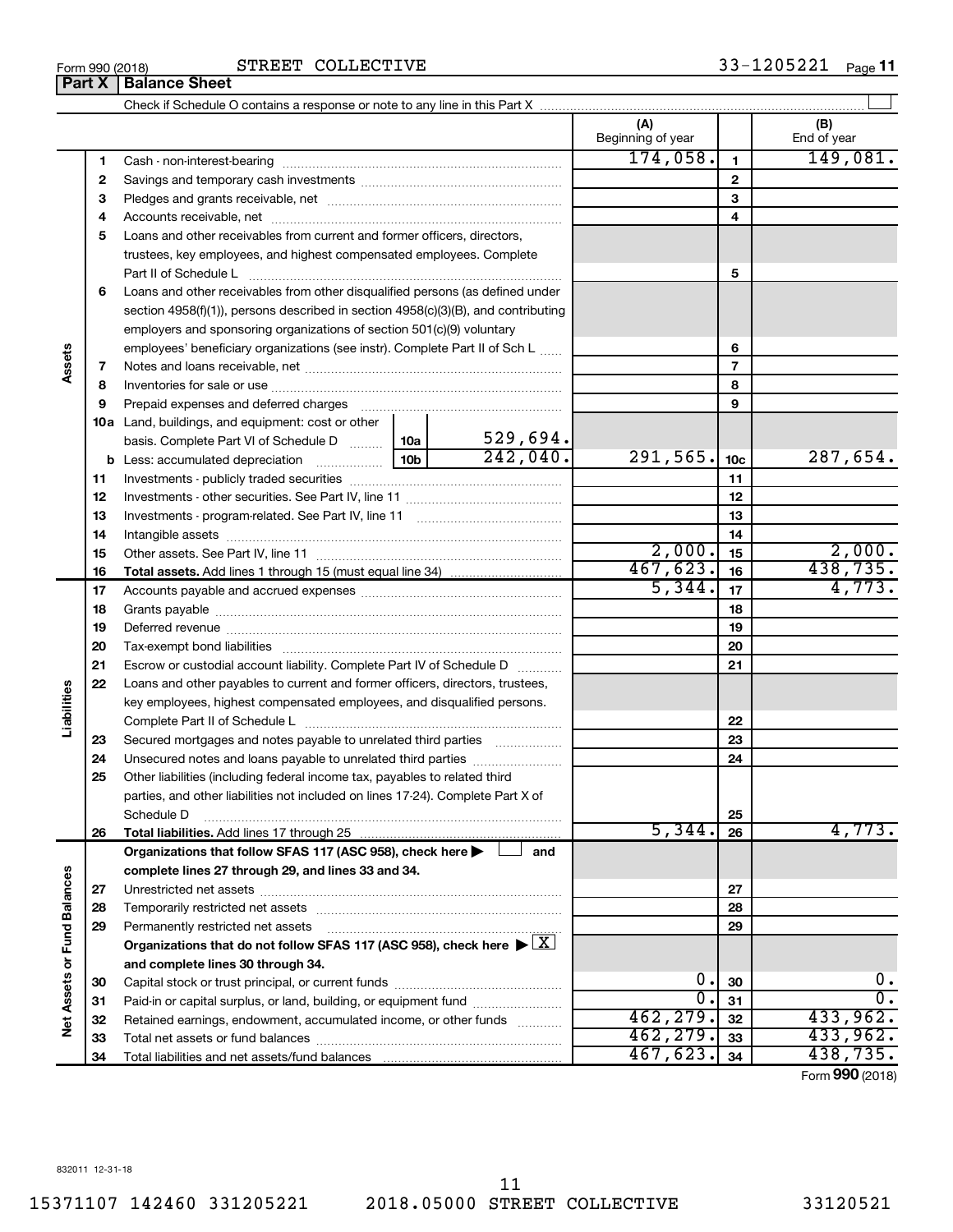|    | STREET COLLECTIVE<br>Form 990 (2018)                                                                                                                              | 33-1205221     |    |                   | Page 12          |
|----|-------------------------------------------------------------------------------------------------------------------------------------------------------------------|----------------|----|-------------------|------------------|
|    | Part XI<br><b>Reconciliation of Net Assets</b>                                                                                                                    |                |    |                   |                  |
|    | Check if Schedule O contains a response or note to any line in this Part XI [11] [12] Check if Schedule O contains a response or note to any line in this Part XI |                |    |                   |                  |
|    |                                                                                                                                                                   |                |    |                   |                  |
| 1  |                                                                                                                                                                   | 1              |    |                   | 450,252.         |
| 2  |                                                                                                                                                                   | $\overline{2}$ |    |                   | 478,569.         |
| 3  | Revenue less expenses. Subtract line 2 from line 1                                                                                                                | 3              |    |                   | $-28, 317.$      |
| 4  |                                                                                                                                                                   | 4              |    |                   | 462, 279.        |
| 5  |                                                                                                                                                                   | 5              |    |                   |                  |
| 6  | Donated services and use of facilities                                                                                                                            | 6              |    |                   |                  |
| 7  | Investment expenses                                                                                                                                               | $\overline{7}$ |    |                   |                  |
| 8  | Prior period adjustments                                                                                                                                          | 8              |    |                   |                  |
| 9  |                                                                                                                                                                   | 9              |    |                   | $\overline{0}$ . |
| 10 | Net assets or fund balances at end of year. Combine lines 3 through 9 (must equal Part X, line 33,                                                                |                |    |                   |                  |
|    | column (B))                                                                                                                                                       | 10             |    |                   | 433,962.         |
|    | Part XII Financial Statements and Reporting                                                                                                                       |                |    |                   |                  |
|    |                                                                                                                                                                   |                |    |                   |                  |
| 1  | $\lfloor x \rfloor$ Accrual<br>Accounting method used to prepare the Form 990: $\Box$ Cash<br>Other                                                               |                |    | Yes               | No               |
|    | If the organization changed its method of accounting from a prior year or checked "Other," explain in Schedule O.                                                 |                |    |                   |                  |
|    |                                                                                                                                                                   |                | 2a |                   | x                |
|    | If "Yes," check a box below to indicate whether the financial statements for the year were compiled or reviewed on a                                              |                |    |                   |                  |
|    | separate basis, consolidated basis, or both:                                                                                                                      |                |    |                   |                  |
|    | Separate basis<br>Consolidated basis<br>Both consolidated and separate basis                                                                                      |                |    |                   |                  |
|    |                                                                                                                                                                   |                | 2b |                   | x                |
|    | If "Yes," check a box below to indicate whether the financial statements for the year were audited on a separate basis,                                           |                |    |                   |                  |
|    | consolidated basis, or both:                                                                                                                                      |                |    |                   |                  |
|    | Separate basis<br>Consolidated basis<br>Both consolidated and separate basis                                                                                      |                |    |                   |                  |
|    | c If "Yes" to line 2a or 2b, does the organization have a committee that assumes responsibility for oversight of the audit,                                       |                |    |                   |                  |
|    | review, or compilation of its financial statements and selection of an independent accountant?                                                                    |                | 2c |                   |                  |
|    | If the organization changed either its oversight process or selection process during the tax year, explain in Schedule O.                                         |                |    |                   |                  |
|    | 3a As a result of a federal award, was the organization required to undergo an audit or audits as set forth in the Single Audit                                   |                |    |                   |                  |
|    |                                                                                                                                                                   |                | 3a |                   | x                |
|    | <b>b</b> If "Yes," did the organization undergo the required audit or audits? If the organization did not undergo the required audit                              |                |    |                   |                  |
|    |                                                                                                                                                                   |                | Зb |                   |                  |
|    |                                                                                                                                                                   |                |    | $000 \, \text{m}$ |                  |

Form (2018) **990**

832012 12-31-18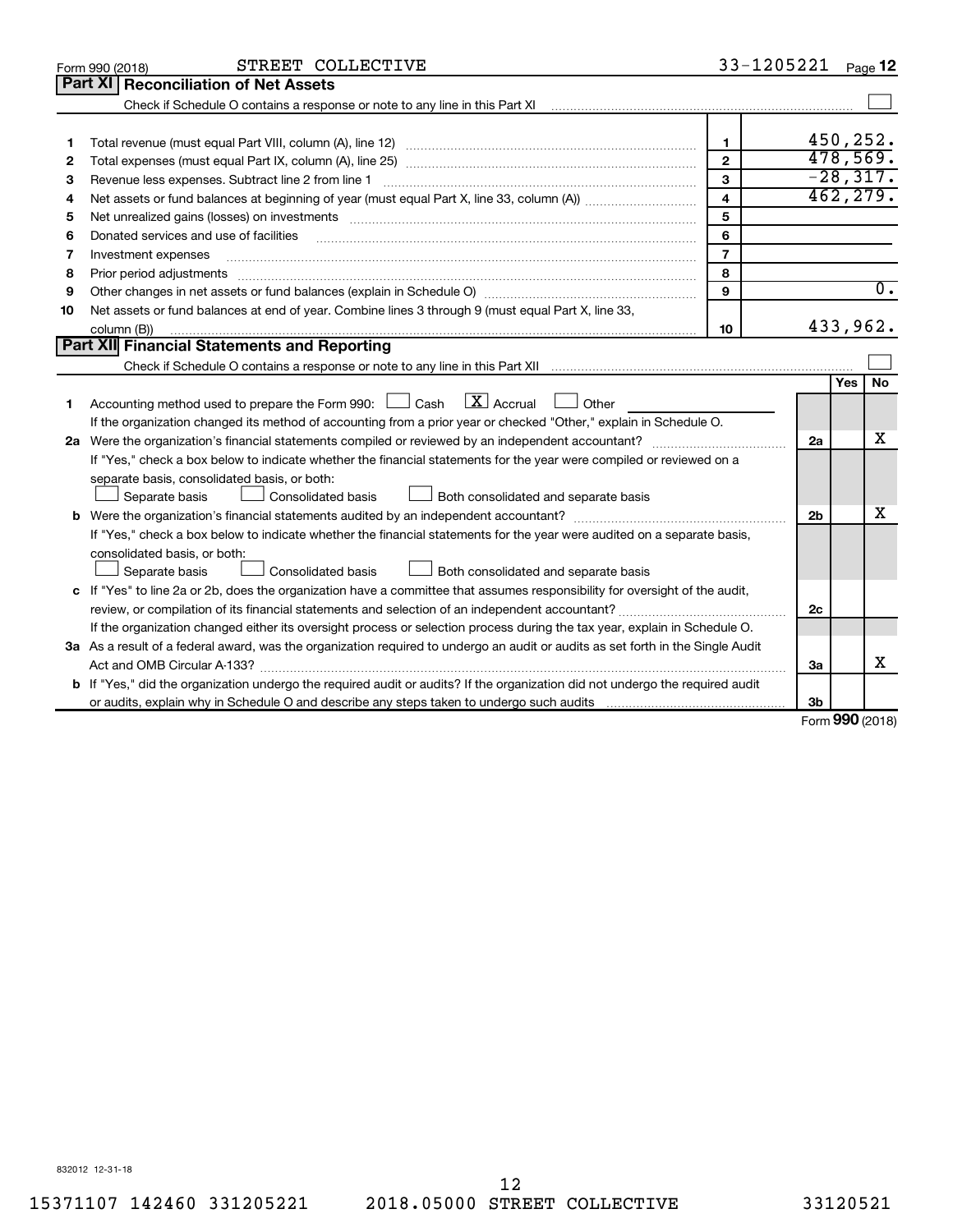**SCHEDULE A**

# **Public Charity Status and Public Support**

**(Form 990 or 990-EZ) Complete if the organization is a section 501(c)(3) organization or a section**

**4947(a)(1) nonexempt charitable trust.**

| <b>Open to Public</b><br>Inspection |
|-------------------------------------|
| r identification numbe              |

OMB No. 1545-0047

|                |                     | Department of the Treasury<br>Internal Revenue Service | Attach to Form 990 or Form 990-EZ.                                     | <b>Open to Public</b><br><b>Inspection</b>                                                                                                                                                                                      |                                 |                             |                            |  |                                       |
|----------------|---------------------|--------------------------------------------------------|------------------------------------------------------------------------|---------------------------------------------------------------------------------------------------------------------------------------------------------------------------------------------------------------------------------|---------------------------------|-----------------------------|----------------------------|--|---------------------------------------|
|                |                     | Name of the organization                               |                                                                        | Go to www.irs.gov/Form990 for instructions and the latest information.                                                                                                                                                          |                                 |                             |                            |  | <b>Employer identification number</b> |
|                |                     |                                                        | STREET COLLECTIVE                                                      |                                                                                                                                                                                                                                 |                                 |                             |                            |  | 33-1205221                            |
|                | Part I              |                                                        |                                                                        | Reason for Public Charity Status (All organizations must complete this part.) See instructions.                                                                                                                                 |                                 |                             |                            |  |                                       |
|                |                     |                                                        |                                                                        | The organization is not a private foundation because it is: (For lines 1 through 12, check only one box.)                                                                                                                       |                                 |                             |                            |  |                                       |
| 1              |                     |                                                        |                                                                        | A church, convention of churches, or association of churches described in section 170(b)(1)(A)(i).                                                                                                                              |                                 |                             |                            |  |                                       |
| 2              |                     |                                                        |                                                                        | A school described in section 170(b)(1)(A)(ii). (Attach Schedule E (Form 990 or 990-EZ).)                                                                                                                                       |                                 |                             |                            |  |                                       |
| 3              |                     |                                                        |                                                                        | A hospital or a cooperative hospital service organization described in section 170(b)(1)(A)(iii).                                                                                                                               |                                 |                             |                            |  |                                       |
| 4              |                     |                                                        |                                                                        | A medical research organization operated in conjunction with a hospital described in section 170(b)(1)(A)(iii). Enter the hospital's name,                                                                                      |                                 |                             |                            |  |                                       |
|                |                     | city, and state:                                       |                                                                        |                                                                                                                                                                                                                                 |                                 |                             |                            |  |                                       |
| 5              |                     |                                                        |                                                                        | An organization operated for the benefit of a college or university owned or operated by a governmental unit described in                                                                                                       |                                 |                             |                            |  |                                       |
|                |                     |                                                        | section 170(b)(1)(A)(iv). (Complete Part II.)                          |                                                                                                                                                                                                                                 |                                 |                             |                            |  |                                       |
| 6              |                     |                                                        |                                                                        | A federal, state, or local government or governmental unit described in section 170(b)(1)(A)(v).                                                                                                                                |                                 |                             |                            |  |                                       |
| $\overline{7}$ | $\lfloor x \rfloor$ |                                                        |                                                                        | An organization that normally receives a substantial part of its support from a governmental unit or from the general public described in                                                                                       |                                 |                             |                            |  |                                       |
|                |                     |                                                        | section 170(b)(1)(A)(vi). (Complete Part II.)                          |                                                                                                                                                                                                                                 |                                 |                             |                            |  |                                       |
| 8              |                     |                                                        |                                                                        | A community trust described in section 170(b)(1)(A)(vi). (Complete Part II.)                                                                                                                                                    |                                 |                             |                            |  |                                       |
| 9              |                     |                                                        |                                                                        | An agricultural research organization described in section 170(b)(1)(A)(ix) operated in conjunction with a land-grant college                                                                                                   |                                 |                             |                            |  |                                       |
|                |                     |                                                        |                                                                        | or university or a non-land-grant college of agriculture (see instructions). Enter the name, city, and state of the college or                                                                                                  |                                 |                             |                            |  |                                       |
|                |                     | university:                                            |                                                                        |                                                                                                                                                                                                                                 |                                 |                             |                            |  |                                       |
| 10             |                     |                                                        |                                                                        | An organization that normally receives: (1) more than 33 1/3% of its support from contributions, membership fees, and gross receipts from                                                                                       |                                 |                             |                            |  |                                       |
|                |                     |                                                        |                                                                        | activities related to its exempt functions - subject to certain exceptions, and (2) no more than 33 1/3% of its support from gross investment                                                                                   |                                 |                             |                            |  |                                       |
|                |                     |                                                        |                                                                        | income and unrelated business taxable income (less section 511 tax) from businesses acquired by the organization after June 30, 1975.                                                                                           |                                 |                             |                            |  |                                       |
|                |                     |                                                        | See section 509(a)(2). (Complete Part III.)                            |                                                                                                                                                                                                                                 |                                 |                             |                            |  |                                       |
| 11             |                     |                                                        |                                                                        | An organization organized and operated exclusively to test for public safety. See section 509(a)(4).                                                                                                                            |                                 |                             |                            |  |                                       |
| 12             |                     |                                                        |                                                                        | An organization organized and operated exclusively for the benefit of, to perform the functions of, or to carry out the purposes of one or                                                                                      |                                 |                             |                            |  |                                       |
|                |                     |                                                        |                                                                        | more publicly supported organizations described in section 509(a)(1) or section 509(a)(2). See section 509(a)(3). Check the box in                                                                                              |                                 |                             |                            |  |                                       |
|                |                     |                                                        |                                                                        | lines 12a through 12d that describes the type of supporting organization and complete lines 12e, 12f, and 12g.                                                                                                                  |                                 |                             |                            |  |                                       |
| а              |                     |                                                        |                                                                        | Type I. A supporting organization operated, supervised, or controlled by its supported organization(s), typically by giving                                                                                                     |                                 |                             |                            |  |                                       |
|                |                     |                                                        |                                                                        | the supported organization(s) the power to regularly appoint or elect a majority of the directors or trustees of the supporting                                                                                                 |                                 |                             |                            |  |                                       |
|                |                     |                                                        | organization. You must complete Part IV, Sections A and B.             |                                                                                                                                                                                                                                 |                                 |                             |                            |  |                                       |
| b              |                     |                                                        |                                                                        | Type II. A supporting organization supervised or controlled in connection with its supported organization(s), by having                                                                                                         |                                 |                             |                            |  |                                       |
|                |                     |                                                        |                                                                        | control or management of the supporting organization vested in the same persons that control or manage the supported                                                                                                            |                                 |                             |                            |  |                                       |
|                |                     |                                                        | organization(s). You must complete Part IV, Sections A and C.          |                                                                                                                                                                                                                                 |                                 |                             |                            |  |                                       |
| с              |                     |                                                        |                                                                        | Type III functionally integrated. A supporting organization operated in connection with, and functionally integrated with,                                                                                                      |                                 |                             |                            |  |                                       |
| d              |                     |                                                        |                                                                        | its supported organization(s) (see instructions). You must complete Part IV, Sections A, D, and E.<br>Type III non-functionally integrated. A supporting organization operated in connection with its supported organization(s) |                                 |                             |                            |  |                                       |
|                |                     |                                                        |                                                                        | that is not functionally integrated. The organization generally must satisfy a distribution requirement and an attentiveness                                                                                                    |                                 |                             |                            |  |                                       |
|                |                     |                                                        |                                                                        | requirement (see instructions). You must complete Part IV, Sections A and D, and Part V.                                                                                                                                        |                                 |                             |                            |  |                                       |
| е              |                     |                                                        |                                                                        | Check this box if the organization received a written determination from the IRS that it is a Type I, Type II, Type III                                                                                                         |                                 |                             |                            |  |                                       |
|                |                     |                                                        |                                                                        | functionally integrated, or Type III non-functionally integrated supporting organization.                                                                                                                                       |                                 |                             |                            |  |                                       |
|                |                     |                                                        |                                                                        |                                                                                                                                                                                                                                 |                                 |                             |                            |  |                                       |
|                |                     |                                                        | Provide the following information about the supported organization(s). |                                                                                                                                                                                                                                 |                                 |                             |                            |  |                                       |
|                |                     | (i) Name of supported                                  | (ii) EIN                                                               | (iii) Type of organization                                                                                                                                                                                                      | (iv) Is the organization listed | in your governing document? | (v) Amount of monetary     |  | (vi) Amount of other                  |
|                |                     | organization                                           |                                                                        | (described on lines 1-10<br>above (see instructions))                                                                                                                                                                           | Yes                             | No                          | support (see instructions) |  | support (see instructions)            |
|                |                     |                                                        |                                                                        |                                                                                                                                                                                                                                 |                                 |                             |                            |  |                                       |
|                |                     |                                                        |                                                                        |                                                                                                                                                                                                                                 |                                 |                             |                            |  |                                       |
|                |                     |                                                        |                                                                        |                                                                                                                                                                                                                                 |                                 |                             |                            |  |                                       |
|                |                     |                                                        |                                                                        |                                                                                                                                                                                                                                 |                                 |                             |                            |  |                                       |
|                |                     |                                                        |                                                                        |                                                                                                                                                                                                                                 |                                 |                             |                            |  |                                       |
|                |                     |                                                        |                                                                        |                                                                                                                                                                                                                                 |                                 |                             |                            |  |                                       |
|                |                     |                                                        |                                                                        |                                                                                                                                                                                                                                 |                                 |                             |                            |  |                                       |
|                |                     |                                                        |                                                                        |                                                                                                                                                                                                                                 |                                 |                             |                            |  |                                       |
|                |                     |                                                        |                                                                        |                                                                                                                                                                                                                                 |                                 |                             |                            |  |                                       |
| Total          |                     |                                                        |                                                                        |                                                                                                                                                                                                                                 |                                 |                             |                            |  |                                       |

LHA For Paperwork Reduction Act Notice, see the Instructions for Form 990 or 990-EZ. 832021 10-11-18 Schedule A (Form 990 or 990-EZ) 2018 13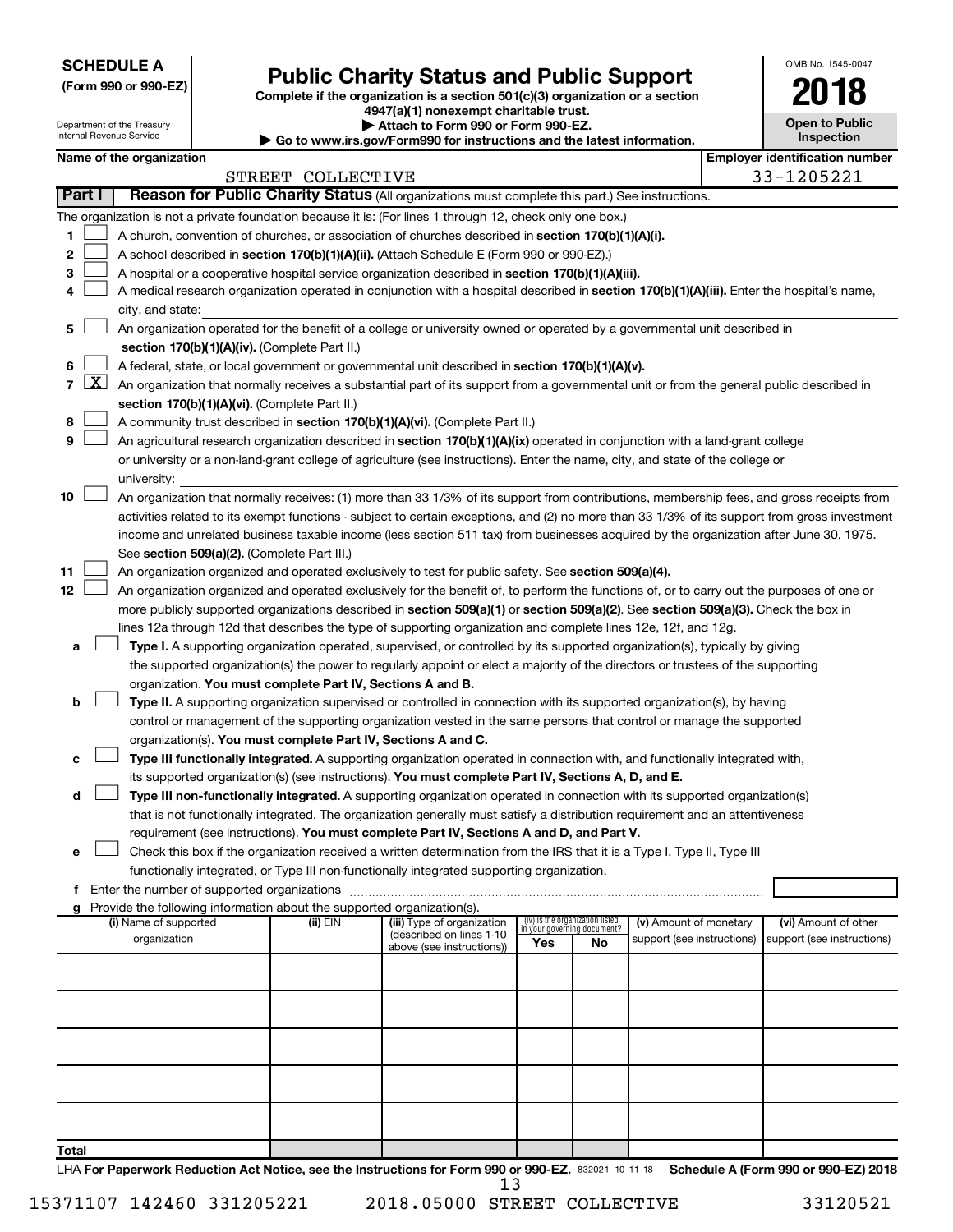#### Schedule A (Form 990 or 990-EZ) 2018  $\texttt{STREF\ }\texttt{COLLECTIVE}\ \textcolor{red}{\bullet} \textcolor{red}{\bullet} \textcolor{red}{\bullet} \textcolor{red}{\bullet} \textcolor{red}{\bullet} 33\,\textcolor{red}{\bullet}\,\textcolor{red}{\bullet} 221\ \textcolor{red}{\bullet} \textcolor{red}{\bullet} \textcolor{red}{\bullet}$

33-1205221 Page 2

(Complete only if you checked the box on line 5, 7, or 8 of Part I or if the organization failed to qualify under Part III. If the organization **Part II Support Schedule for Organizations Described in Sections 170(b)(1)(A)(iv) and 170(b)(1)(A)(vi)**

fails to qualify under the tests listed below, please complete Part III.)

|     | <b>Section A. Public Support</b>                                                                                                                                                                                                                           |           |            |            |                                                   |                                      |                                    |  |  |  |
|-----|------------------------------------------------------------------------------------------------------------------------------------------------------------------------------------------------------------------------------------------------------------|-----------|------------|------------|---------------------------------------------------|--------------------------------------|------------------------------------|--|--|--|
|     | Calendar year (or fiscal year beginning in)                                                                                                                                                                                                                | (a) 2014  | $(b)$ 2015 | $(c)$ 2016 | $(d)$ 2017                                        | (e) 2018                             | (f) Total                          |  |  |  |
|     | 1 Gifts, grants, contributions, and                                                                                                                                                                                                                        |           |            |            |                                                   |                                      |                                    |  |  |  |
|     | membership fees received. (Do not                                                                                                                                                                                                                          |           |            |            |                                                   |                                      |                                    |  |  |  |
|     | include any "unusual grants.")                                                                                                                                                                                                                             | 142, 145. | 312,510.   | 177,642.   | 234,583.                                          | 135,225.                             | 1002105.                           |  |  |  |
|     | 2 Tax revenues levied for the organ-                                                                                                                                                                                                                       |           |            |            |                                                   |                                      |                                    |  |  |  |
|     | ization's benefit and either paid to                                                                                                                                                                                                                       |           |            |            |                                                   |                                      |                                    |  |  |  |
|     | or expended on its behalf                                                                                                                                                                                                                                  |           |            |            |                                                   |                                      |                                    |  |  |  |
|     | 3 The value of services or facilities                                                                                                                                                                                                                      |           |            |            |                                                   |                                      |                                    |  |  |  |
|     | furnished by a governmental unit to                                                                                                                                                                                                                        |           |            |            |                                                   |                                      |                                    |  |  |  |
|     | the organization without charge                                                                                                                                                                                                                            |           |            |            |                                                   |                                      |                                    |  |  |  |
|     | <b>Total.</b> Add lines 1 through 3                                                                                                                                                                                                                        |           |            |            | 142, 145, 312, 510, 177, 642, 234, 583, 135, 225. |                                      | 1002105.                           |  |  |  |
|     | 5 The portion of total contributions                                                                                                                                                                                                                       |           |            |            |                                                   |                                      |                                    |  |  |  |
|     | by each person (other than a                                                                                                                                                                                                                               |           |            |            |                                                   |                                      |                                    |  |  |  |
|     | governmental unit or publicly                                                                                                                                                                                                                              |           |            |            |                                                   |                                      |                                    |  |  |  |
|     | supported organization) included                                                                                                                                                                                                                           |           |            |            |                                                   |                                      |                                    |  |  |  |
|     | on line 1 that exceeds 2% of the                                                                                                                                                                                                                           |           |            |            |                                                   |                                      |                                    |  |  |  |
|     | amount shown on line 11,                                                                                                                                                                                                                                   |           |            |            |                                                   |                                      |                                    |  |  |  |
|     | column (f)                                                                                                                                                                                                                                                 |           |            |            |                                                   |                                      |                                    |  |  |  |
|     | 6 Public support. Subtract line 5 from line 4.                                                                                                                                                                                                             |           |            |            |                                                   |                                      | 1002105.                           |  |  |  |
|     | <b>Section B. Total Support</b>                                                                                                                                                                                                                            |           |            |            |                                                   |                                      |                                    |  |  |  |
|     | Calendar year (or fiscal year beginning in)                                                                                                                                                                                                                | (a) 2014  | $(b)$ 2015 | $(c)$ 2016 | $(d)$ 2017                                        | (e) 2018                             | (f) Total                          |  |  |  |
|     | <b>7</b> Amounts from line 4                                                                                                                                                                                                                               | 142,145.  | 312,510.   | 177,642.   | 234,583.                                          | 135, 225.                            | 1002105.                           |  |  |  |
|     | 8 Gross income from interest,                                                                                                                                                                                                                              |           |            |            |                                                   |                                      |                                    |  |  |  |
|     | dividends, payments received on                                                                                                                                                                                                                            |           |            |            |                                                   |                                      |                                    |  |  |  |
|     | securities loans, rents, royalties,                                                                                                                                                                                                                        |           |            |            |                                                   |                                      |                                    |  |  |  |
|     | and income from similar sources                                                                                                                                                                                                                            |           |            |            |                                                   |                                      |                                    |  |  |  |
| 9   | Net income from unrelated business                                                                                                                                                                                                                         |           |            |            |                                                   |                                      |                                    |  |  |  |
|     | activities, whether or not the                                                                                                                                                                                                                             |           |            |            |                                                   |                                      |                                    |  |  |  |
|     | business is regularly carried on                                                                                                                                                                                                                           |           |            |            |                                                   |                                      |                                    |  |  |  |
|     | 10 Other income. Do not include gain                                                                                                                                                                                                                       |           |            |            |                                                   |                                      |                                    |  |  |  |
|     | or loss from the sale of capital                                                                                                                                                                                                                           |           |            |            |                                                   |                                      |                                    |  |  |  |
|     | assets (Explain in Part VI.)                                                                                                                                                                                                                               |           |            |            |                                                   |                                      |                                    |  |  |  |
|     | 11 Total support. Add lines 7 through 10                                                                                                                                                                                                                   |           |            |            |                                                   |                                      | 1002105.                           |  |  |  |
|     | <b>12</b> Gross receipts from related activities, etc. (see instructions)                                                                                                                                                                                  |           |            |            |                                                   | 12                                   | $\overline{1}$ , 178, 006.         |  |  |  |
|     | 13 First five years. If the Form 990 is for the organization's first, second, third, fourth, or fifth tax year as a section 501(c)(3)                                                                                                                      |           |            |            |                                                   |                                      |                                    |  |  |  |
|     | organization, check this box and stop here                                                                                                                                                                                                                 |           |            |            |                                                   |                                      |                                    |  |  |  |
|     | Section C. Computation of Public Support Percentage                                                                                                                                                                                                        |           |            |            |                                                   |                                      |                                    |  |  |  |
|     |                                                                                                                                                                                                                                                            |           |            |            |                                                   | 14                                   | 100.00<br>%                        |  |  |  |
|     |                                                                                                                                                                                                                                                            |           |            |            |                                                   | 15                                   | 100.00<br>%                        |  |  |  |
|     | 16a 33 1/3% support test - 2018. If the organization did not check the box on line 13, and line 14 is 33 1/3% or more, check this box and                                                                                                                  |           |            |            |                                                   |                                      |                                    |  |  |  |
|     | stop here. The organization qualifies as a publicly supported organization                                                                                                                                                                                 |           |            |            |                                                   |                                      | $\blacktriangleright$ $\mathbf{X}$ |  |  |  |
|     | b 33 1/3% support test - 2017. If the organization did not check a box on line 13 or 16a, and line 15 is 33 1/3% or more, check this box                                                                                                                   |           |            |            |                                                   |                                      |                                    |  |  |  |
|     |                                                                                                                                                                                                                                                            |           |            |            |                                                   |                                      |                                    |  |  |  |
|     | 17a 10% -facts-and-circumstances test - 2018. If the organization did not check a box on line 13, 16a, or 16b, and line 14 is 10% or more,                                                                                                                 |           |            |            |                                                   |                                      |                                    |  |  |  |
|     | and if the organization meets the "facts-and-circumstances" test, check this box and stop here. Explain in Part VI how the organization                                                                                                                    |           |            |            |                                                   |                                      |                                    |  |  |  |
|     |                                                                                                                                                                                                                                                            |           |            |            |                                                   |                                      |                                    |  |  |  |
|     | b 10% -facts-and-circumstances test - 2017. If the organization did not check a box on line 13, 16a, 16b, or 17a, and line 15 is 10% or                                                                                                                    |           |            |            |                                                   |                                      |                                    |  |  |  |
|     |                                                                                                                                                                                                                                                            |           |            |            |                                                   |                                      |                                    |  |  |  |
|     | more, and if the organization meets the "facts-and-circumstances" test, check this box and stop here. Explain in Part VI how the<br>organization meets the "facts-and-circumstances" test. The organization qualifies as a publicly supported organization |           |            |            |                                                   |                                      |                                    |  |  |  |
| 18. | Private foundation. If the organization did not check a box on line 13, 16a, 16b, 17a, or 17b, check this box and see instructions                                                                                                                         |           |            |            |                                                   |                                      |                                    |  |  |  |
|     |                                                                                                                                                                                                                                                            |           |            |            |                                                   | Schodule A (Form 000 or 000 F7) 2018 |                                    |  |  |  |

**Schedule A (Form 990 or 990-EZ) 2018**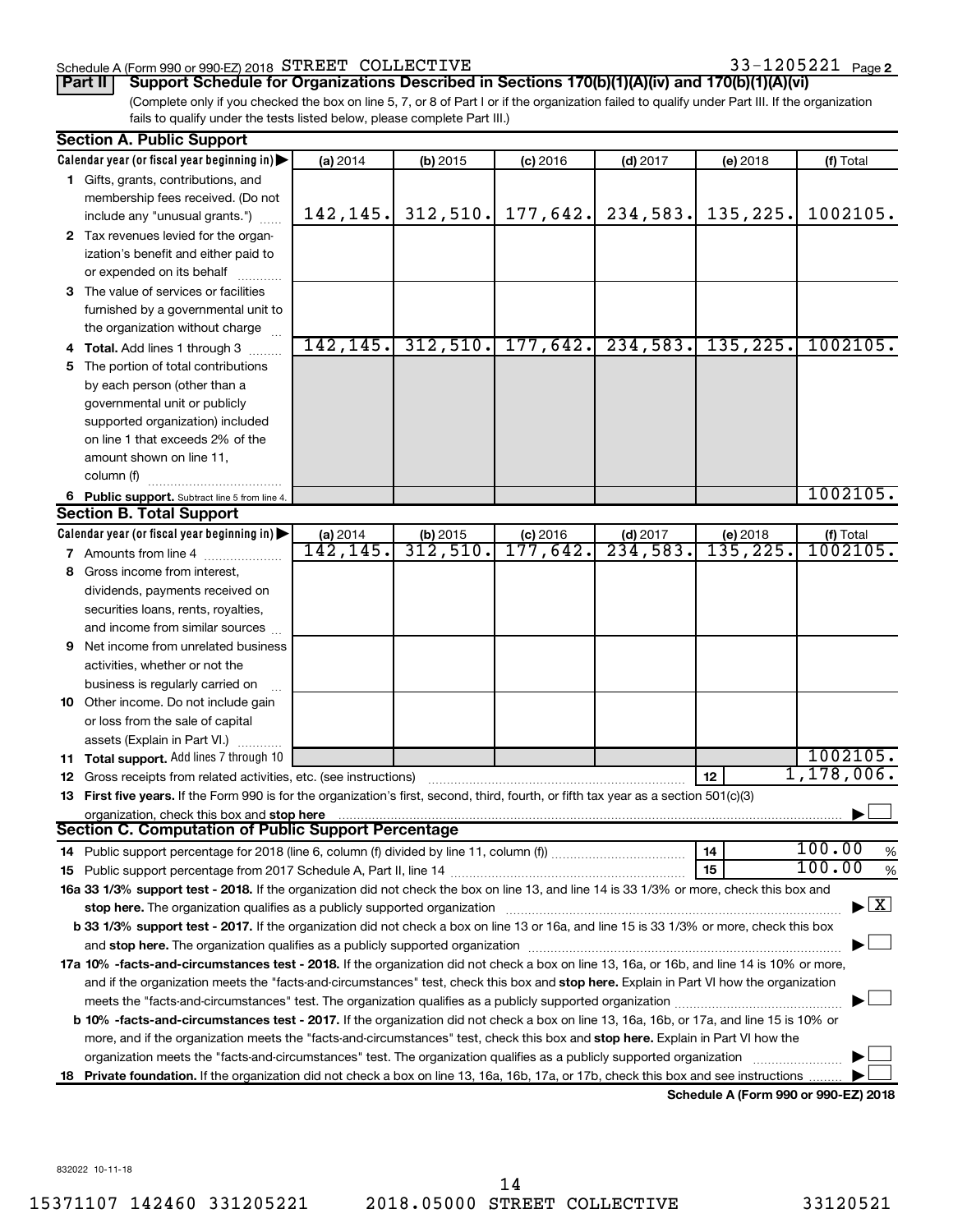#### Schedule A (Form 990 or 990-EZ) 2018  $\texttt{STREF\ }\texttt{COLLECTIVE}\ \textcolor{red}{\bullet} \textcolor{red}{\bullet} \textcolor{red}{\bullet} \textcolor{red}{\bullet} \textcolor{red}{\bullet} 33\,\textcolor{red}{\bullet}\,\textcolor{red}{\bullet} 221\ \textcolor{red}{\bullet} \textcolor{red}{\bullet} \textcolor{red}{\bullet}$

(Complete only if you checked the box on line 10 of Part I or if the organization failed to qualify under Part II. If the organization fails to qualify under the tests listed below, please complete Part II.)

| <b>Section A. Public Support</b>                                                                                                                                                         |          |          |            |            |          |                                      |
|------------------------------------------------------------------------------------------------------------------------------------------------------------------------------------------|----------|----------|------------|------------|----------|--------------------------------------|
| Calendar year (or fiscal year beginning in)                                                                                                                                              | (a) 2014 | (b) 2015 | $(c)$ 2016 | $(d)$ 2017 | (e) 2018 | (f) Total                            |
| 1 Gifts, grants, contributions, and                                                                                                                                                      |          |          |            |            |          |                                      |
| membership fees received. (Do not                                                                                                                                                        |          |          |            |            |          |                                      |
| include any "unusual grants.")                                                                                                                                                           |          |          |            |            |          |                                      |
| 2 Gross receipts from admissions,<br>merchandise sold or services per-<br>formed, or facilities furnished in<br>any activity that is related to the<br>organization's tax-exempt purpose |          |          |            |            |          |                                      |
| 3 Gross receipts from activities that                                                                                                                                                    |          |          |            |            |          |                                      |
| are not an unrelated trade or bus-<br>iness under section 513                                                                                                                            |          |          |            |            |          |                                      |
| 4 Tax revenues levied for the organ-                                                                                                                                                     |          |          |            |            |          |                                      |
| ization's benefit and either paid to<br>or expended on its behalf                                                                                                                        |          |          |            |            |          |                                      |
| 5 The value of services or facilities                                                                                                                                                    |          |          |            |            |          |                                      |
| furnished by a governmental unit to<br>the organization without charge                                                                                                                   |          |          |            |            |          |                                      |
| <b>6 Total.</b> Add lines 1 through 5                                                                                                                                                    |          |          |            |            |          |                                      |
| 7a Amounts included on lines 1, 2, and                                                                                                                                                   |          |          |            |            |          |                                      |
| 3 received from disqualified persons                                                                                                                                                     |          |          |            |            |          |                                      |
| <b>b</b> Amounts included on lines 2 and 3 received<br>from other than disqualified persons that<br>exceed the greater of \$5,000 or 1% of the<br>amount on line 13 for the year         |          |          |            |            |          |                                      |
| c Add lines 7a and 7b                                                                                                                                                                    |          |          |            |            |          |                                      |
| 8 Public support. (Subtract line 7c from line 6.)<br><b>Section B. Total Support</b>                                                                                                     |          |          |            |            |          |                                      |
| Calendar year (or fiscal year beginning in)                                                                                                                                              | (a) 2014 | (b) 2015 | (c) 2016   | $(d)$ 2017 | (e) 2018 | (f) Total                            |
| <b>9</b> Amounts from line 6                                                                                                                                                             |          |          |            |            |          |                                      |
| <b>10a</b> Gross income from interest,<br>dividends, payments received on<br>securities loans, rents, royalties,<br>and income from similar sources                                      |          |          |            |            |          |                                      |
| <b>b</b> Unrelated business taxable income<br>(less section 511 taxes) from businesses<br>acquired after June 30, 1975<br>$\frac{1}{2}$                                                  |          |          |            |            |          |                                      |
| c Add lines 10a and 10b                                                                                                                                                                  |          |          |            |            |          |                                      |
| 11 Net income from unrelated business<br>activities not included in line 10b.<br>whether or not the business is<br>regularly carried on                                                  |          |          |            |            |          |                                      |
| <b>12</b> Other income. Do not include gain<br>or loss from the sale of capital<br>assets (Explain in Part VI.)                                                                          |          |          |            |            |          |                                      |
| <b>13</b> Total support. (Add lines 9, 10c, 11, and 12.)                                                                                                                                 |          |          |            |            |          |                                      |
| 14 First five years. If the Form 990 is for the organization's first, second, third, fourth, or fifth tax year as a section 501(c)(3) organization,                                      |          |          |            |            |          |                                      |
|                                                                                                                                                                                          |          |          |            |            |          |                                      |
| Section C. Computation of Public Support Percentage                                                                                                                                      |          |          |            |            |          |                                      |
|                                                                                                                                                                                          |          |          |            |            | 15       | %                                    |
| 16 Public support percentage from 2017 Schedule A, Part III, line 15                                                                                                                     |          |          |            |            | 16       | %                                    |
| Section D. Computation of Investment Income Percentage                                                                                                                                   |          |          |            |            |          |                                      |
| 18 Investment income percentage from 2017 Schedule A, Part III, line 17                                                                                                                  |          |          |            |            | 17<br>18 | %<br>%                               |
| 19a 33 1/3% support tests - 2018. If the organization did not check the box on line 14, and line 15 is more than 33 1/3%, and line 17 is not                                             |          |          |            |            |          |                                      |
| more than 33 1/3%, check this box and stop here. The organization qualifies as a publicly supported organization                                                                         |          |          |            |            |          |                                      |
| b 33 1/3% support tests - 2017. If the organization did not check a box on line 14 or line 19a, and line 16 is more than 33 1/3%, and                                                    |          |          |            |            |          |                                      |
| line 18 is not more than 33 1/3%, check this box and stop here. The organization qualifies as a publicly supported organization                                                          |          |          |            |            |          |                                      |
|                                                                                                                                                                                          |          |          |            |            |          |                                      |
| 832023 10-11-18                                                                                                                                                                          |          |          |            |            |          | Schedule A (Form 990 or 990-EZ) 2018 |
|                                                                                                                                                                                          |          |          | 15         |            |          |                                      |

15371107 142460 331205221 2018.05000 STREET COLLECTIVE 33120521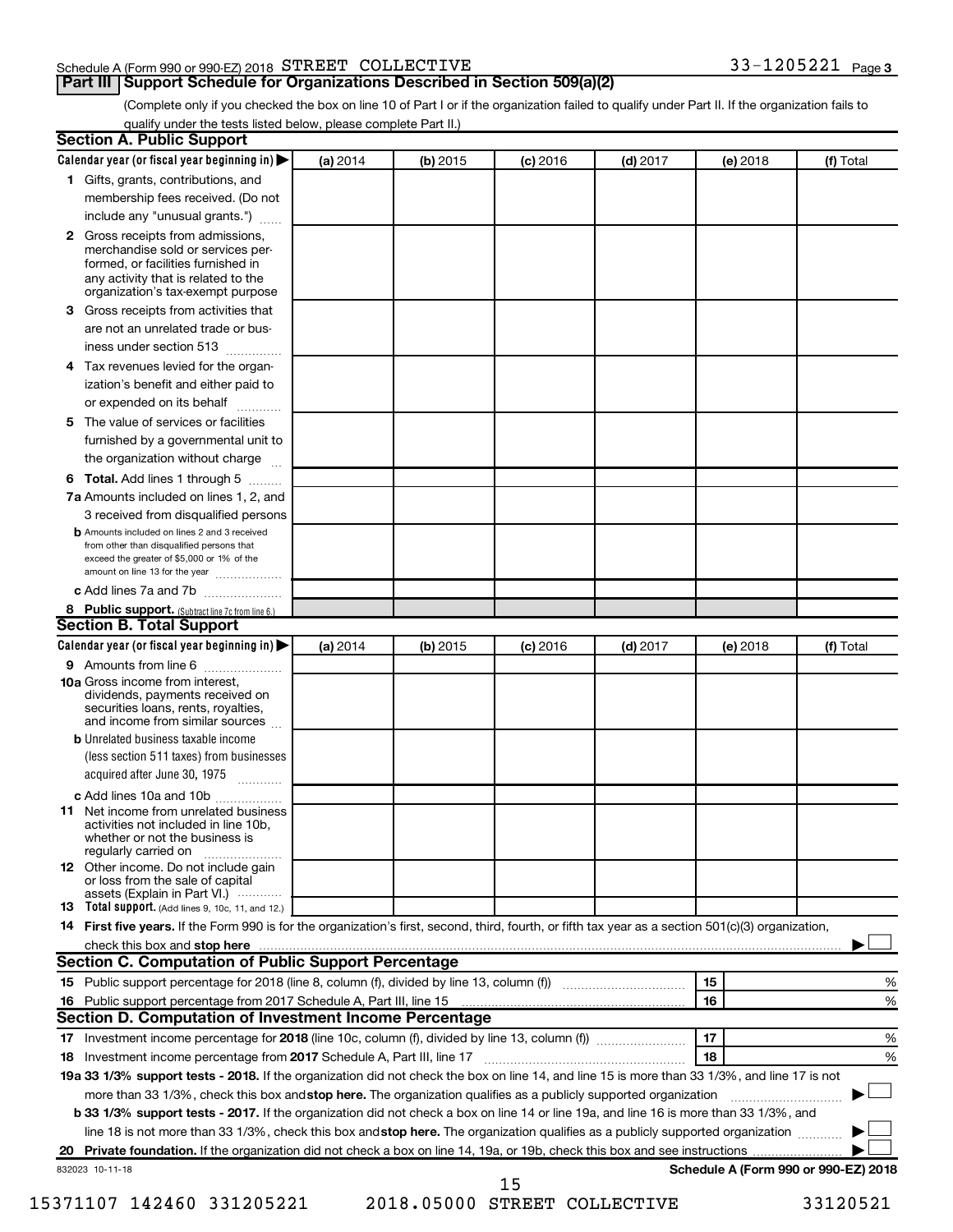**1**

**2**

**3a**

**3b**

**3c**

**4a**

**4b**

**4c**

**5a**

**5b 5c**

**6**

**7**

**8**

**9a**

**9b**

**9c**

**10a**

**10b**

**Yes No**

### **Part IV Supporting Organizations**

(Complete only if you checked a box in line 12 on Part I. If you checked 12a of Part I, complete Sections A and B. If you checked 12b of Part I, complete Sections A and C. If you checked 12c of Part I, complete Sections A, D, and E. If you checked 12d of Part I, complete Sections A and D, and complete Part V.)

#### **Section A. All Supporting Organizations**

- **1** Are all of the organization's supported organizations listed by name in the organization's governing documents? If "No," describe in Part VI how the supported organizations are designated. If designated by *class or purpose, describe the designation. If historic and continuing relationship, explain.*
- **2** Did the organization have any supported organization that does not have an IRS determination of status under section 509(a)(1) or (2)? If "Yes," explain in Part **VI** how the organization determined that the supported *organization was described in section 509(a)(1) or (2).*
- **3a** Did the organization have a supported organization described in section 501(c)(4), (5), or (6)? If "Yes," answer *(b) and (c) below.*
- **b** Did the organization confirm that each supported organization qualified under section 501(c)(4), (5), or (6) and satisfied the public support tests under section 509(a)(2)? If "Yes," describe in Part VI when and how the *organization made the determination.*
- **c** Did the organization ensure that all support to such organizations was used exclusively for section 170(c)(2)(B) purposes? If "Yes," explain in Part VI what controls the organization put in place to ensure such use.
- **4 a** *If* Was any supported organization not organized in the United States ("foreign supported organization")? *"Yes," and if you checked 12a or 12b in Part I, answer (b) and (c) below.*
- **b** Did the organization have ultimate control and discretion in deciding whether to make grants to the foreign supported organization? If "Yes," describe in Part VI how the organization had such control and discretion *despite being controlled or supervised by or in connection with its supported organizations.*
- **c** Did the organization support any foreign supported organization that does not have an IRS determination under sections 501(c)(3) and 509(a)(1) or (2)? If "Yes," explain in Part VI what controls the organization used *to ensure that all support to the foreign supported organization was used exclusively for section 170(c)(2)(B) purposes.*
- **5a** Did the organization add, substitute, or remove any supported organizations during the tax year? If "Yes," answer (b) and (c) below (if applicable). Also, provide detail in **Part VI,** including (i) the names and EIN *numbers of the supported organizations added, substituted, or removed; (ii) the reasons for each such action; (iii) the authority under the organization's organizing document authorizing such action; and (iv) how the action was accomplished (such as by amendment to the organizing document).*
- **b Type I or Type II only.** Was any added or substituted supported organization part of a class already designated in the organization's organizing document?
- **c Substitutions only.**  Was the substitution the result of an event beyond the organization's control?
- **6** Did the organization provide support (whether in the form of grants or the provision of services or facilities) to **Part VI.** support or benefit one or more of the filing organization's supported organizations? If "Yes," provide detail in anyone other than (i) its supported organizations, (ii) individuals that are part of the charitable class benefited by one or more of its supported organizations, or (iii) other supporting organizations that also
- **7** Did the organization provide a grant, loan, compensation, or other similar payment to a substantial contributor regard to a substantial contributor? If "Yes," complete Part I of Schedule L (Form 990 or 990-EZ). (as defined in section 4958(c)(3)(C)), a family member of a substantial contributor, or a 35% controlled entity with
- **8** Did the organization make a loan to a disqualified person (as defined in section 4958) not described in line 7? *If "Yes," complete Part I of Schedule L (Form 990 or 990-EZ).*
- **9 a** Was the organization controlled directly or indirectly at any time during the tax year by one or more in section 509(a)(1) or (2))? If "Yes," provide detail in **Part VI.** disqualified persons as defined in section 4946 (other than foundation managers and organizations described
- **b** Did one or more disqualified persons (as defined in line 9a) hold a controlling interest in any entity in which the supporting organization had an interest? If "Yes," provide detail in Part VI.
- **c** Did a disqualified person (as defined in line 9a) have an ownership interest in, or derive any personal benefit from, assets in which the supporting organization also had an interest? If "Yes," provide detail in Part VI.
- **10 a** Was the organization subject to the excess business holdings rules of section 4943 because of section supporting organizations)? If "Yes," answer 10b below. 4943(f) (regarding certain Type II supporting organizations, and all Type III non-functionally integrated
	- **b** Did the organization have any excess business holdings in the tax year? (Use Schedule C, Form 4720, to *determine whether the organization had excess business holdings.)*

832024 10-11-18

**Schedule A (Form 990 or 990-EZ) 2018**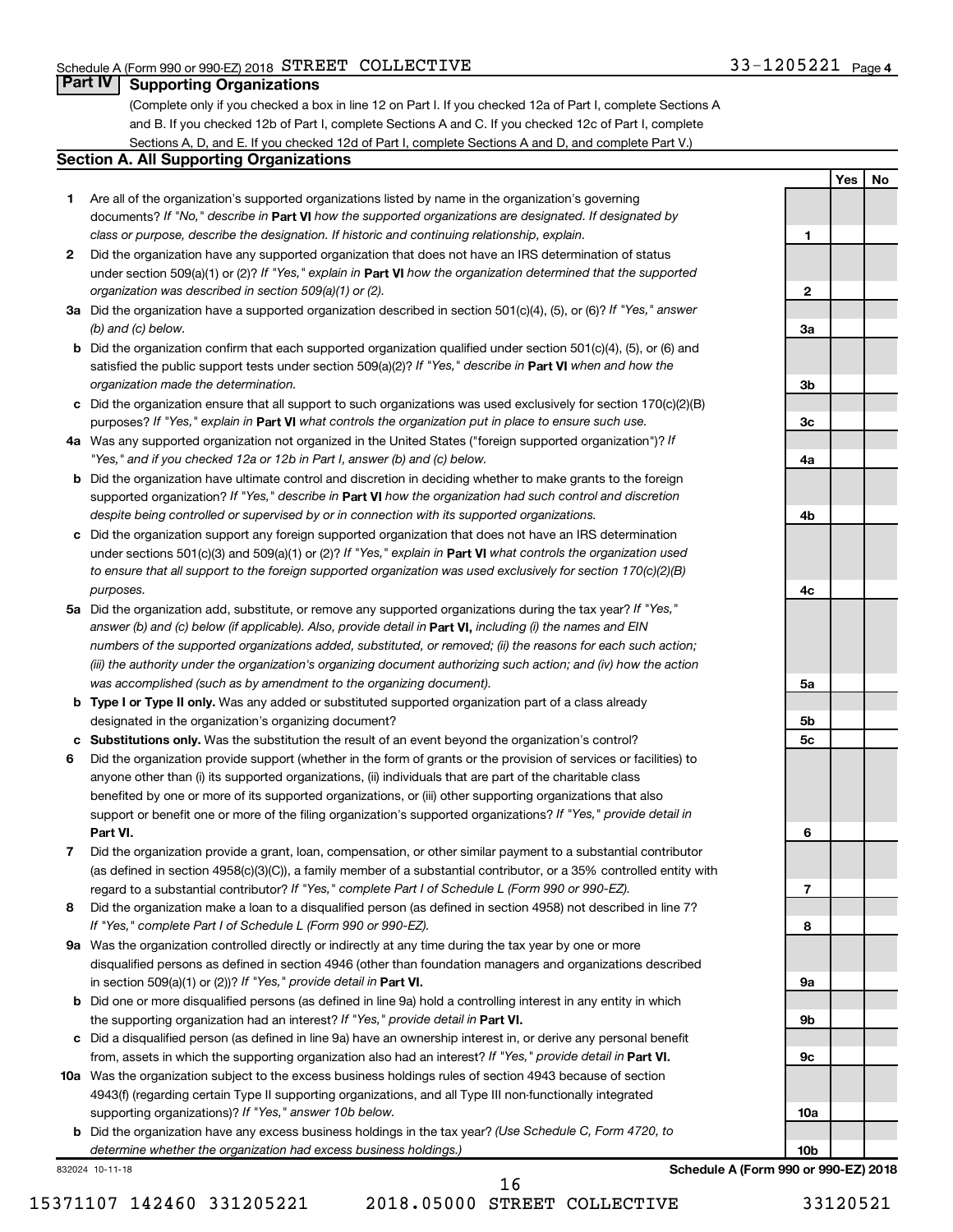|             | Part IV<br><b>Supporting Organizations (continued)</b>                                                                                                    |                 |     |    |
|-------------|-----------------------------------------------------------------------------------------------------------------------------------------------------------|-----------------|-----|----|
|             |                                                                                                                                                           |                 | Yes | No |
| 11          | Has the organization accepted a gift or contribution from any of the following persons?                                                                   |                 |     |    |
|             | a A person who directly or indirectly controls, either alone or together with persons described in (b) and (c)                                            |                 |     |    |
|             | below, the governing body of a supported organization?                                                                                                    | 11a             |     |    |
|             | <b>b</b> A family member of a person described in (a) above?                                                                                              | 11 <sub>b</sub> |     |    |
|             | c A 35% controlled entity of a person described in (a) or (b) above? If "Yes" to a, b, or c, provide detail in Part VI.                                   | 11c             |     |    |
|             | <b>Section B. Type I Supporting Organizations</b>                                                                                                         |                 |     |    |
|             |                                                                                                                                                           |                 | Yes | No |
| 1           | Did the directors, trustees, or membership of one or more supported organizations have the power to                                                       |                 |     |    |
|             | regularly appoint or elect at least a majority of the organization's directors or trustees at all times during the                                        |                 |     |    |
|             | tax year? If "No," describe in Part VI how the supported organization(s) effectively operated, supervised, or                                             |                 |     |    |
|             | controlled the organization's activities. If the organization had more than one supported organization,                                                   |                 |     |    |
|             | describe how the powers to appoint and/or remove directors or trustees were allocated among the supported                                                 |                 |     |    |
|             | organizations and what conditions or restrictions, if any, applied to such powers during the tax year.                                                    | 1               |     |    |
| 2           | Did the organization operate for the benefit of any supported organization other than the supported                                                       |                 |     |    |
|             | organization(s) that operated, supervised, or controlled the supporting organization? If "Yes," explain in                                                |                 |     |    |
|             | Part VI how providing such benefit carried out the purposes of the supported organization(s) that operated,                                               |                 |     |    |
|             | supervised, or controlled the supporting organization.                                                                                                    | $\mathbf{2}$    |     |    |
|             | <b>Section C. Type II Supporting Organizations</b>                                                                                                        |                 |     |    |
|             |                                                                                                                                                           |                 | Yes | No |
| 1           | Were a majority of the organization's directors or trustees during the tax year also a majority of the directors                                          |                 |     |    |
|             | or trustees of each of the organization's supported organization(s)? If "No," describe in Part VI how control                                             |                 |     |    |
|             | or management of the supporting organization was vested in the same persons that controlled or managed                                                    |                 |     |    |
|             | the supported organization(s).                                                                                                                            | 1               |     |    |
|             | <b>Section D. All Type III Supporting Organizations</b>                                                                                                   |                 |     |    |
|             |                                                                                                                                                           |                 | Yes | No |
| 1           | Did the organization provide to each of its supported organizations, by the last day of the fifth month of the                                            |                 |     |    |
|             | organization's tax year, (i) a written notice describing the type and amount of support provided during the prior tax                                     |                 |     |    |
|             | year, (ii) a copy of the Form 990 that was most recently filed as of the date of notification, and (iii) copies of the                                    |                 |     |    |
|             | organization's governing documents in effect on the date of notification, to the extent not previously provided?                                          | 1               |     |    |
| 2           | Were any of the organization's officers, directors, or trustees either (i) appointed or elected by the supported                                          |                 |     |    |
|             | organization(s) or (ii) serving on the governing body of a supported organization? If "No," explain in Part VI how                                        |                 |     |    |
|             | the organization maintained a close and continuous working relationship with the supported organization(s).                                               | 2               |     |    |
| 3           | By reason of the relationship described in (2), did the organization's supported organizations have a                                                     |                 |     |    |
|             | significant voice in the organization's investment policies and in directing the use of the organization's                                                |                 |     |    |
|             | income or assets at all times during the tax year? If "Yes," describe in Part VI the role the organization's                                              |                 |     |    |
|             | supported organizations played in this regard.                                                                                                            | з               |     |    |
|             | Section E. Type III Functionally Integrated Supporting Organizations                                                                                      |                 |     |    |
| 1           | Check the box next to the method that the organization used to satisfy the Integral Part Test during the yealsee instructions).                           |                 |     |    |
| a           | The organization satisfied the Activities Test. Complete line 2 below.                                                                                    |                 |     |    |
| $\mathbf b$ | The organization is the parent of each of its supported organizations. Complete line 3 below.                                                             |                 |     |    |
| c           | The organization supported a governmental entity. Describe in Part VI how you supported a government entity (see instructions).                           |                 |     |    |
| 2           | Activities Test. Answer (a) and (b) below.                                                                                                                |                 | Yes | No |
| а           | Did substantially all of the organization's activities during the tax year directly further the exempt purposes of                                        |                 |     |    |
|             | the supported organization(s) to which the organization was responsive? If "Yes," then in Part VI identify                                                |                 |     |    |
|             | those supported organizations and explain how these activities directly furthered their exempt purposes,                                                  |                 |     |    |
|             | how the organization was responsive to those supported organizations, and how the organization determined                                                 |                 |     |    |
|             | that these activities constituted substantially all of its activities.                                                                                    | 2a              |     |    |
|             | b Did the activities described in (a) constitute activities that, but for the organization's involvement, one or more                                     |                 |     |    |
|             | of the organization's supported organization(s) would have been engaged in? If "Yes," explain in Part VI the                                              |                 |     |    |
|             | reasons for the organization's position that its supported organization(s) would have engaged in these                                                    |                 |     |    |
|             | activities but for the organization's involvement.                                                                                                        | 2b              |     |    |
| З           | Parent of Supported Organizations. Answer (a) and (b) below.                                                                                              |                 |     |    |
|             | a Did the organization have the power to regularly appoint or elect a majority of the officers, directors, or                                             |                 |     |    |
|             | trustees of each of the supported organizations? Provide details in Part VI.                                                                              | За              |     |    |
|             | <b>b</b> Did the organization exercise a substantial degree of direction over the policies, programs, and activities of each                              |                 |     |    |
|             | of its supported organizations? If "Yes," describe in Part VI the role played by the organization in this regard.<br>Schedule A (Form 990 or 990-EZ) 2018 | 3b              |     |    |
|             | 832025 10-11-18<br>17                                                                                                                                     |                 |     |    |

15371107 142460 331205221 2018.05000 STREET COLLECTIVE 33120521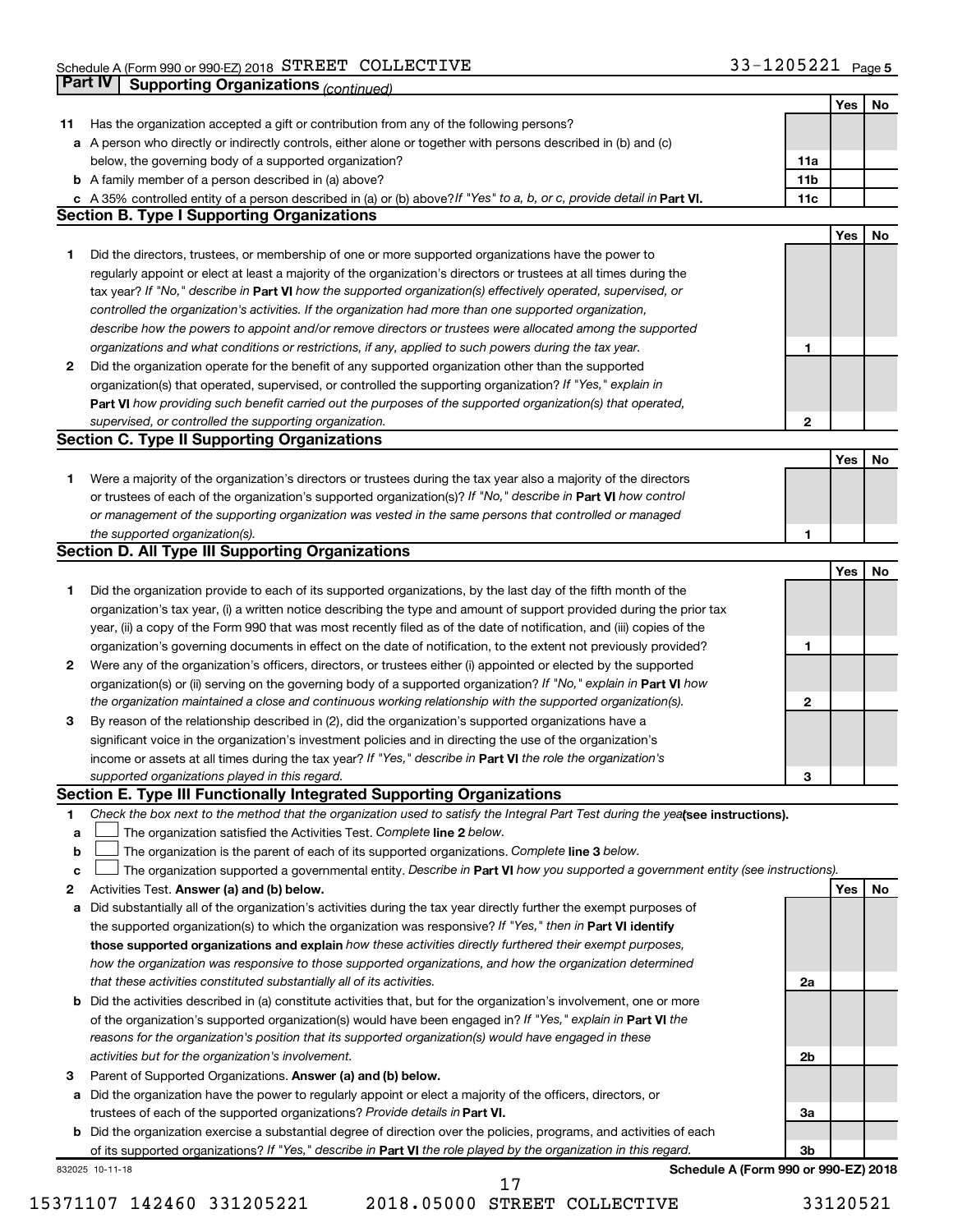#### Schedule A (Form 990 or 990-EZ) 2018  $\texttt{STREF\ }\texttt{COLLECTIVE}\ \textcolor{red}{\bullet} \textcolor{red}{\bullet} \textcolor{red}{\bullet} \textcolor{red}{\bullet} \textcolor{red}{\bullet} 33\,\textcolor{red}{\bullet}\,\textcolor{red}{\bullet} 221\ \textcolor{red}{\bullet} \textcolor{red}{\bullet} \textcolor{red}{\bullet}$

1 **Letter See instructions.** All Check here if the organization satisfied the Integral Part Test as a qualifying trust on Nov. 20, 1970 (explain in Part VI.) See instructions. All **Part V Type III Non-Functionally Integrated 509(a)(3) Supporting Organizations** 

other Type III non-functionally integrated supporting organizations must complete Sections A through E.

| Section A - Adjusted Net Income |                                                                                                                                   | (A) Prior Year | (B) Current Year<br>(optional) |                                |
|---------------------------------|-----------------------------------------------------------------------------------------------------------------------------------|----------------|--------------------------------|--------------------------------|
| 1                               | Net short-term capital gain                                                                                                       | 1              |                                |                                |
| 2                               | Recoveries of prior-year distributions                                                                                            | $\mathbf{2}$   |                                |                                |
| З                               | Other gross income (see instructions)                                                                                             | 3              |                                |                                |
| 4                               | Add lines 1 through 3                                                                                                             | 4              |                                |                                |
| 5                               | Depreciation and depletion                                                                                                        | 5              |                                |                                |
| 6                               | Portion of operating expenses paid or incurred for production or                                                                  |                |                                |                                |
|                                 | collection of gross income or for management, conservation, or                                                                    |                |                                |                                |
|                                 | maintenance of property held for production of income (see instructions)                                                          | 6              |                                |                                |
| 7                               | Other expenses (see instructions)                                                                                                 | $\overline{7}$ |                                |                                |
| 8                               | Adjusted Net Income (subtract lines 5, 6, and 7 from line 4)                                                                      | 8              |                                |                                |
|                                 | <b>Section B - Minimum Asset Amount</b>                                                                                           |                | (A) Prior Year                 | (B) Current Year<br>(optional) |
| 1                               | Aggregate fair market value of all non-exempt-use assets (see                                                                     |                |                                |                                |
|                                 | instructions for short tax year or assets held for part of year):                                                                 |                |                                |                                |
|                                 | <b>a</b> Average monthly value of securities                                                                                      | 1a             |                                |                                |
|                                 | <b>b</b> Average monthly cash balances                                                                                            | 1 <sub>b</sub> |                                |                                |
|                                 | <b>c</b> Fair market value of other non-exempt-use assets                                                                         | 1c             |                                |                                |
|                                 | d Total (add lines 1a, 1b, and 1c)                                                                                                | 1d             |                                |                                |
|                                 | e Discount claimed for blockage or other                                                                                          |                |                                |                                |
|                                 | factors (explain in detail in <b>Part VI</b> ):                                                                                   |                |                                |                                |
| 2                               | Acquisition indebtedness applicable to non-exempt-use assets                                                                      | $\mathbf{2}$   |                                |                                |
| 3                               | Subtract line 2 from line 1d                                                                                                      | 3              |                                |                                |
| 4                               | Cash deemed held for exempt use. Enter 1-1/2% of line 3 (for greater amount,                                                      |                |                                |                                |
|                                 | see instructions)                                                                                                                 | 4              |                                |                                |
| 5                               | Net value of non-exempt-use assets (subtract line 4 from line 3)                                                                  | 5              |                                |                                |
| 6                               | Multiply line 5 by .035                                                                                                           | 6              |                                |                                |
| 7                               | Recoveries of prior-year distributions                                                                                            | $\overline{7}$ |                                |                                |
| 8                               | <b>Minimum Asset Amount (add line 7 to line 6)</b>                                                                                | 8              |                                |                                |
|                                 | <b>Section C - Distributable Amount</b>                                                                                           |                |                                | <b>Current Year</b>            |
| 1                               | Adjusted net income for prior year (from Section A, line 8, Column A)                                                             | 1              |                                |                                |
| 2                               | Enter 85% of line 1                                                                                                               | $\mathbf{2}$   |                                |                                |
| З                               | Minimum asset amount for prior year (from Section B, line 8, Column A)                                                            | 3              |                                |                                |
| 4                               | Enter greater of line 2 or line 3                                                                                                 | 4              |                                |                                |
| 5                               | Income tax imposed in prior year                                                                                                  | 5              |                                |                                |
| 6                               | <b>Distributable Amount.</b> Subtract line 5 from line 4, unless subject to                                                       |                |                                |                                |
|                                 | emergency temporary reduction (see instructions)                                                                                  | 6              |                                |                                |
| 7                               | Check here if the current year is the organization's first as a non-functionally integrated Type III supporting organization (see |                |                                |                                |

instructions).

**Schedule A (Form 990 or 990-EZ) 2018**

832026 10-11-18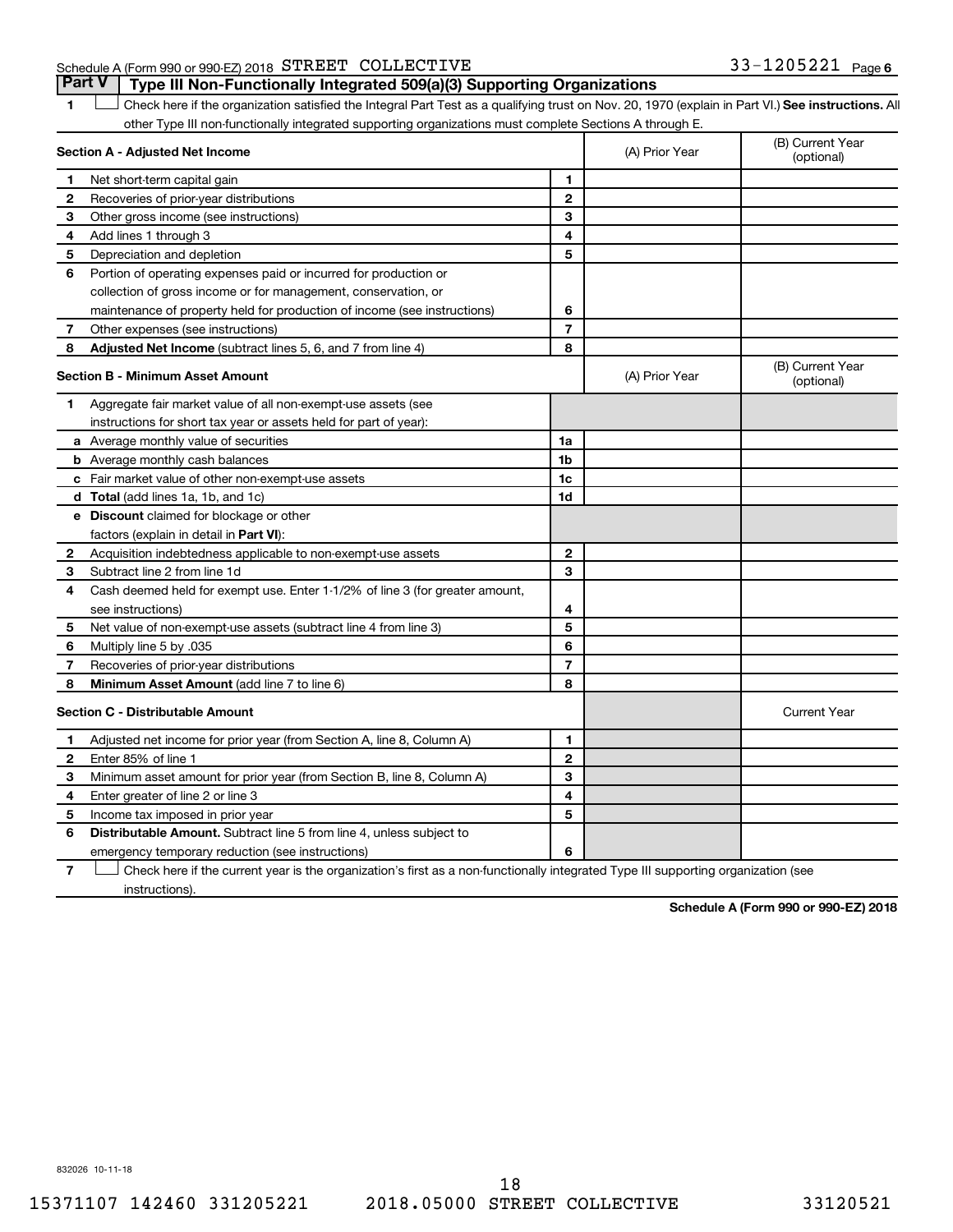| <b>Part V</b><br>Type III Non-Functionally Integrated 509(a)(3) Supporting Organizations (continued) |                                                                                            |                             |                                       |                                         |  |  |  |
|------------------------------------------------------------------------------------------------------|--------------------------------------------------------------------------------------------|-----------------------------|---------------------------------------|-----------------------------------------|--|--|--|
|                                                                                                      | <b>Current Year</b><br><b>Section D - Distributions</b>                                    |                             |                                       |                                         |  |  |  |
| 1                                                                                                    | Amounts paid to supported organizations to accomplish exempt purposes                      |                             |                                       |                                         |  |  |  |
| 2                                                                                                    | Amounts paid to perform activity that directly furthers exempt purposes of supported       |                             |                                       |                                         |  |  |  |
|                                                                                                      | organizations, in excess of income from activity                                           |                             |                                       |                                         |  |  |  |
| 3                                                                                                    | Administrative expenses paid to accomplish exempt purposes of supported organizations      |                             |                                       |                                         |  |  |  |
| 4                                                                                                    | Amounts paid to acquire exempt-use assets                                                  |                             |                                       |                                         |  |  |  |
| 5                                                                                                    | Qualified set-aside amounts (prior IRS approval required)                                  |                             |                                       |                                         |  |  |  |
| 6                                                                                                    | Other distributions (describe in Part VI). See instructions.                               |                             |                                       |                                         |  |  |  |
| 7                                                                                                    | Total annual distributions. Add lines 1 through 6.                                         |                             |                                       |                                         |  |  |  |
| 8                                                                                                    | Distributions to attentive supported organizations to which the organization is responsive |                             |                                       |                                         |  |  |  |
|                                                                                                      | (provide details in Part VI). See instructions.                                            |                             |                                       |                                         |  |  |  |
| 9                                                                                                    | Distributable amount for 2018 from Section C, line 6                                       |                             |                                       |                                         |  |  |  |
| 10                                                                                                   | Line 8 amount divided by line 9 amount                                                     |                             |                                       |                                         |  |  |  |
|                                                                                                      |                                                                                            | (i)                         | (ii)                                  | (iii)                                   |  |  |  |
|                                                                                                      | <b>Section E - Distribution Allocations (see instructions)</b>                             | <b>Excess Distributions</b> | <b>Underdistributions</b><br>Pre-2018 | <b>Distributable</b><br>Amount for 2018 |  |  |  |
| 1.                                                                                                   | Distributable amount for 2018 from Section C, line 6                                       |                             |                                       |                                         |  |  |  |
| $\mathbf{2}$                                                                                         | Underdistributions, if any, for years prior to 2018 (reason-                               |                             |                                       |                                         |  |  |  |
|                                                                                                      | able cause required- explain in Part VI). See instructions.                                |                             |                                       |                                         |  |  |  |
| 3                                                                                                    | Excess distributions carryover, if any, to 2018                                            |                             |                                       |                                         |  |  |  |
|                                                                                                      | a From 2013                                                                                |                             |                                       |                                         |  |  |  |
|                                                                                                      | <b>b</b> From 2014                                                                         |                             |                                       |                                         |  |  |  |
|                                                                                                      | c From 2015                                                                                |                             |                                       |                                         |  |  |  |
|                                                                                                      | d From 2016                                                                                |                             |                                       |                                         |  |  |  |
|                                                                                                      | e From 2017                                                                                |                             |                                       |                                         |  |  |  |
|                                                                                                      | f Total of lines 3a through e                                                              |                             |                                       |                                         |  |  |  |
|                                                                                                      | <b>g</b> Applied to underdistributions of prior years                                      |                             |                                       |                                         |  |  |  |
|                                                                                                      | <b>h</b> Applied to 2018 distributable amount                                              |                             |                                       |                                         |  |  |  |
|                                                                                                      | Carryover from 2013 not applied (see instructions)                                         |                             |                                       |                                         |  |  |  |
|                                                                                                      | Remainder. Subtract lines 3g, 3h, and 3i from 3f.                                          |                             |                                       |                                         |  |  |  |
| 4                                                                                                    | Distributions for 2018 from Section D,                                                     |                             |                                       |                                         |  |  |  |
|                                                                                                      | $line 7$ :                                                                                 |                             |                                       |                                         |  |  |  |
|                                                                                                      | a Applied to underdistributions of prior years                                             |                             |                                       |                                         |  |  |  |
|                                                                                                      | <b>b</b> Applied to 2018 distributable amount                                              |                             |                                       |                                         |  |  |  |
| с                                                                                                    | Remainder. Subtract lines 4a and 4b from 4.                                                |                             |                                       |                                         |  |  |  |
| 5                                                                                                    | Remaining underdistributions for years prior to 2018, if                                   |                             |                                       |                                         |  |  |  |
|                                                                                                      | any. Subtract lines 3g and 4a from line 2. For result greater                              |                             |                                       |                                         |  |  |  |
|                                                                                                      | than zero, explain in Part VI. See instructions.                                           |                             |                                       |                                         |  |  |  |
| 6                                                                                                    | Remaining underdistributions for 2018. Subtract lines 3h                                   |                             |                                       |                                         |  |  |  |
|                                                                                                      | and 4b from line 1. For result greater than zero, explain in                               |                             |                                       |                                         |  |  |  |
|                                                                                                      | <b>Part VI.</b> See instructions.                                                          |                             |                                       |                                         |  |  |  |
| $\mathbf{7}$                                                                                         | Excess distributions carryover to 2019. Add lines 3j                                       |                             |                                       |                                         |  |  |  |
|                                                                                                      | and 4c.                                                                                    |                             |                                       |                                         |  |  |  |
| 8                                                                                                    | Breakdown of line 7:                                                                       |                             |                                       |                                         |  |  |  |
|                                                                                                      | a Excess from 2014                                                                         |                             |                                       |                                         |  |  |  |
|                                                                                                      | <b>b</b> Excess from 2015                                                                  |                             |                                       |                                         |  |  |  |
|                                                                                                      | c Excess from 2016                                                                         |                             |                                       |                                         |  |  |  |
|                                                                                                      | d Excess from 2017                                                                         |                             |                                       |                                         |  |  |  |
|                                                                                                      | e Excess from 2018                                                                         |                             |                                       |                                         |  |  |  |

**Schedule A (Form 990 or 990-EZ) 2018**

832027 10-11-18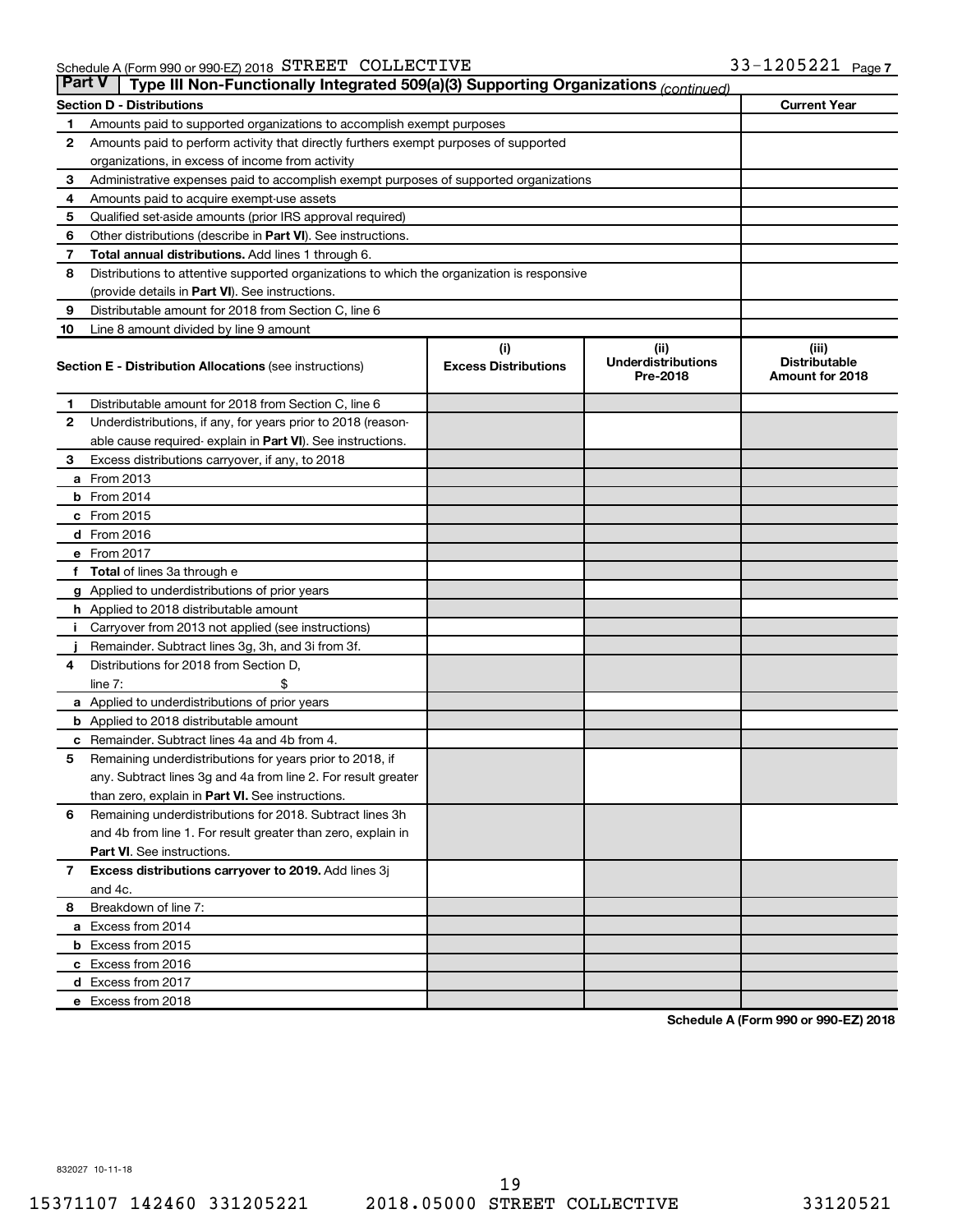|  |  |  | Schedule A (Form 990 or 990-EZ) 2018 $\,$ STREET $\,$ COLLECTIVE | $33 - 1205221$ Page 8 |  |
|--|--|--|------------------------------------------------------------------|-----------------------|--|
|--|--|--|------------------------------------------------------------------|-----------------------|--|

| Part VI<br>(See instructions.) | Supplemental Information. Provide the explanations required by Part II, line 10; Part II, line 17a or 17b; Part III, line 12;<br>Part IV, Section A, lines 1, 2, 3b, 3c, 4b, 4c, 5a, 6, 9a, 9b, 9c, 11a, 11b, and 11c; Part IV, Section B, lines 1 and 2; Part IV, Section C,<br>line 1; Part IV, Section D, lines 2 and 3; Part IV, Section E, lines 1c, 2a, 2b, 3a, and 3b; Part V, line 1; Part V, Section B, line 1e; Part V,<br>Section D, lines 5, 6, and 8; and Part V, Section E, lines 2, 5, and 6. Also complete this part for any additional information. |
|--------------------------------|----------------------------------------------------------------------------------------------------------------------------------------------------------------------------------------------------------------------------------------------------------------------------------------------------------------------------------------------------------------------------------------------------------------------------------------------------------------------------------------------------------------------------------------------------------------------|
|                                |                                                                                                                                                                                                                                                                                                                                                                                                                                                                                                                                                                      |
|                                |                                                                                                                                                                                                                                                                                                                                                                                                                                                                                                                                                                      |
|                                |                                                                                                                                                                                                                                                                                                                                                                                                                                                                                                                                                                      |
|                                |                                                                                                                                                                                                                                                                                                                                                                                                                                                                                                                                                                      |
|                                |                                                                                                                                                                                                                                                                                                                                                                                                                                                                                                                                                                      |
|                                |                                                                                                                                                                                                                                                                                                                                                                                                                                                                                                                                                                      |
|                                |                                                                                                                                                                                                                                                                                                                                                                                                                                                                                                                                                                      |
|                                |                                                                                                                                                                                                                                                                                                                                                                                                                                                                                                                                                                      |
|                                |                                                                                                                                                                                                                                                                                                                                                                                                                                                                                                                                                                      |
|                                |                                                                                                                                                                                                                                                                                                                                                                                                                                                                                                                                                                      |
|                                |                                                                                                                                                                                                                                                                                                                                                                                                                                                                                                                                                                      |
|                                |                                                                                                                                                                                                                                                                                                                                                                                                                                                                                                                                                                      |
|                                |                                                                                                                                                                                                                                                                                                                                                                                                                                                                                                                                                                      |
|                                |                                                                                                                                                                                                                                                                                                                                                                                                                                                                                                                                                                      |
|                                |                                                                                                                                                                                                                                                                                                                                                                                                                                                                                                                                                                      |
|                                |                                                                                                                                                                                                                                                                                                                                                                                                                                                                                                                                                                      |
|                                |                                                                                                                                                                                                                                                                                                                                                                                                                                                                                                                                                                      |
|                                |                                                                                                                                                                                                                                                                                                                                                                                                                                                                                                                                                                      |
|                                |                                                                                                                                                                                                                                                                                                                                                                                                                                                                                                                                                                      |
|                                |                                                                                                                                                                                                                                                                                                                                                                                                                                                                                                                                                                      |
|                                |                                                                                                                                                                                                                                                                                                                                                                                                                                                                                                                                                                      |
|                                |                                                                                                                                                                                                                                                                                                                                                                                                                                                                                                                                                                      |
|                                |                                                                                                                                                                                                                                                                                                                                                                                                                                                                                                                                                                      |
|                                |                                                                                                                                                                                                                                                                                                                                                                                                                                                                                                                                                                      |
|                                |                                                                                                                                                                                                                                                                                                                                                                                                                                                                                                                                                                      |
|                                |                                                                                                                                                                                                                                                                                                                                                                                                                                                                                                                                                                      |
|                                |                                                                                                                                                                                                                                                                                                                                                                                                                                                                                                                                                                      |
|                                |                                                                                                                                                                                                                                                                                                                                                                                                                                                                                                                                                                      |
|                                |                                                                                                                                                                                                                                                                                                                                                                                                                                                                                                                                                                      |
|                                |                                                                                                                                                                                                                                                                                                                                                                                                                                                                                                                                                                      |
|                                |                                                                                                                                                                                                                                                                                                                                                                                                                                                                                                                                                                      |
|                                |                                                                                                                                                                                                                                                                                                                                                                                                                                                                                                                                                                      |
|                                |                                                                                                                                                                                                                                                                                                                                                                                                                                                                                                                                                                      |
|                                |                                                                                                                                                                                                                                                                                                                                                                                                                                                                                                                                                                      |
|                                |                                                                                                                                                                                                                                                                                                                                                                                                                                                                                                                                                                      |
|                                |                                                                                                                                                                                                                                                                                                                                                                                                                                                                                                                                                                      |
|                                |                                                                                                                                                                                                                                                                                                                                                                                                                                                                                                                                                                      |
|                                |                                                                                                                                                                                                                                                                                                                                                                                                                                                                                                                                                                      |
|                                |                                                                                                                                                                                                                                                                                                                                                                                                                                                                                                                                                                      |
|                                |                                                                                                                                                                                                                                                                                                                                                                                                                                                                                                                                                                      |
|                                |                                                                                                                                                                                                                                                                                                                                                                                                                                                                                                                                                                      |
|                                |                                                                                                                                                                                                                                                                                                                                                                                                                                                                                                                                                                      |
|                                |                                                                                                                                                                                                                                                                                                                                                                                                                                                                                                                                                                      |
| 832028 10-11-18                | Schedule A (Form 990 or 990-EZ) 2018                                                                                                                                                                                                                                                                                                                                                                                                                                                                                                                                 |
| 15371107 142460 331205221      | 20<br>2018.05000 STREET COLLECTIVE<br>33120521                                                                                                                                                                                                                                                                                                                                                                                                                                                                                                                       |
|                                |                                                                                                                                                                                                                                                                                                                                                                                                                                                                                                                                                                      |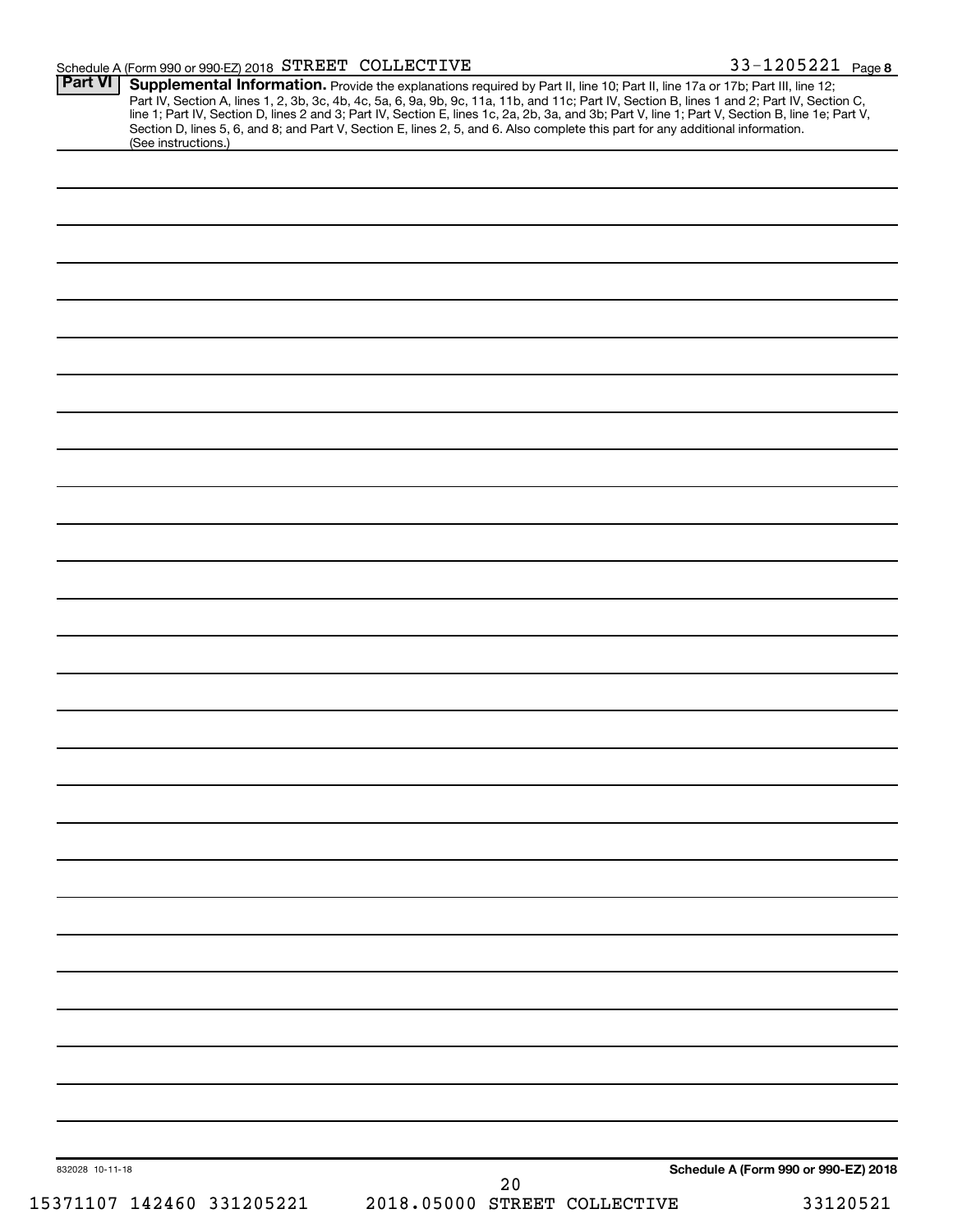Department of the Treasury Internal Revenue Service

# **Schedule B Schedule of Contributors**

**or 990-PF) | Attach to Form 990, Form 990-EZ, or Form 990-PF. | Go to www.irs.gov/Form990 for the latest information.** OMB No. 1545-0047

**2018**

**Employer identification number**

|  | Name of the organization |
|--|--------------------------|
|  |                          |

**Organization type** (check one):

#### STREET COLLECTIVE 33-1205221

| Filers of:         | Section:                                                                           |
|--------------------|------------------------------------------------------------------------------------|
| Form 990 or 990-EZ | $\boxed{\textbf{X}}$ 501(c)( 3) (enter number) organization                        |
|                    | $4947(a)(1)$ nonexempt charitable trust <b>not</b> treated as a private foundation |
|                    | 527 political organization                                                         |
| Form 990-PF        | 501(c)(3) exempt private foundation                                                |
|                    | 4947(a)(1) nonexempt charitable trust treated as a private foundation              |
|                    | 501(c)(3) taxable private foundation                                               |

Check if your organization is covered by the General Rule or a Special Rule.

**Note:**  Only a section 501(c)(7), (8), or (10) organization can check boxes for both the General Rule and a Special Rule. See instructions.

#### **General Rule**

 $\Box$ 

For an organization filing Form 990, 990-EZ, or 990-PF that received, during the year, contributions totaling \$5,000 or more (in money or property) from any one contributor. Complete Parts I and II. See instructions for determining a contributor's total contributions.

#### **Special Rules**

any one contributor, during the year, total contributions of the greater of (1) \$5,000; or (2) 2% of the amount on (i) Form 990, Part VIII, line 1h;  $\boxed{\text{X}}$  For an organization described in section 501(c)(3) filing Form 990 or 990-EZ that met the 33 1/3% support test of the regulations under sections 509(a)(1) and 170(b)(1)(A)(vi), that checked Schedule A (Form 990 or 990-EZ), Part II, line 13, 16a, or 16b, and that received from or (ii) Form 990-EZ, line 1. Complete Parts I and II.

year, total contributions of more than \$1,000 *exclusively* for religious, charitable, scientific, literary, or educational purposes, or for the For an organization described in section 501(c)(7), (8), or (10) filing Form 990 or 990-EZ that received from any one contributor, during the prevention of cruelty to children or animals. Complete Parts I (entering "N/A" in column (b) instead of the contributor name and address), II, and III.  $\Box$ 

purpose. Don't complete any of the parts unless the General Rule applies to this organization because it received nonexclusively year, contributions exclusively for religious, charitable, etc., purposes, but no such contributions totaled more than \$1,000. If this box is checked, enter here the total contributions that were received during the year for an exclusively religious, charitable, etc., For an organization described in section 501(c)(7), (8), or (10) filing Form 990 or 990-EZ that received from any one contributor, during the religious, charitable, etc., contributions totaling \$5,000 or more during the year  $~\ldots\ldots\ldots\ldots\ldots\ldots\ldots\ldots\blacktriangleright~$ \$  $\Box$ 

**Caution:**  An organization that isn't covered by the General Rule and/or the Special Rules doesn't file Schedule B (Form 990, 990-EZ, or 990-PF),  **must** but it answer "No" on Part IV, line 2, of its Form 990; or check the box on line H of its Form 990-EZ or on its Form 990-PF, Part I, line 2, to certify that it doesn't meet the filing requirements of Schedule B (Form 990, 990-EZ, or 990-PF).

**For Paperwork Reduction Act Notice, see the instructions for Form 990, 990-EZ, or 990-PF. Schedule B (Form 990, 990-EZ, or 990-PF) (2018)** LHA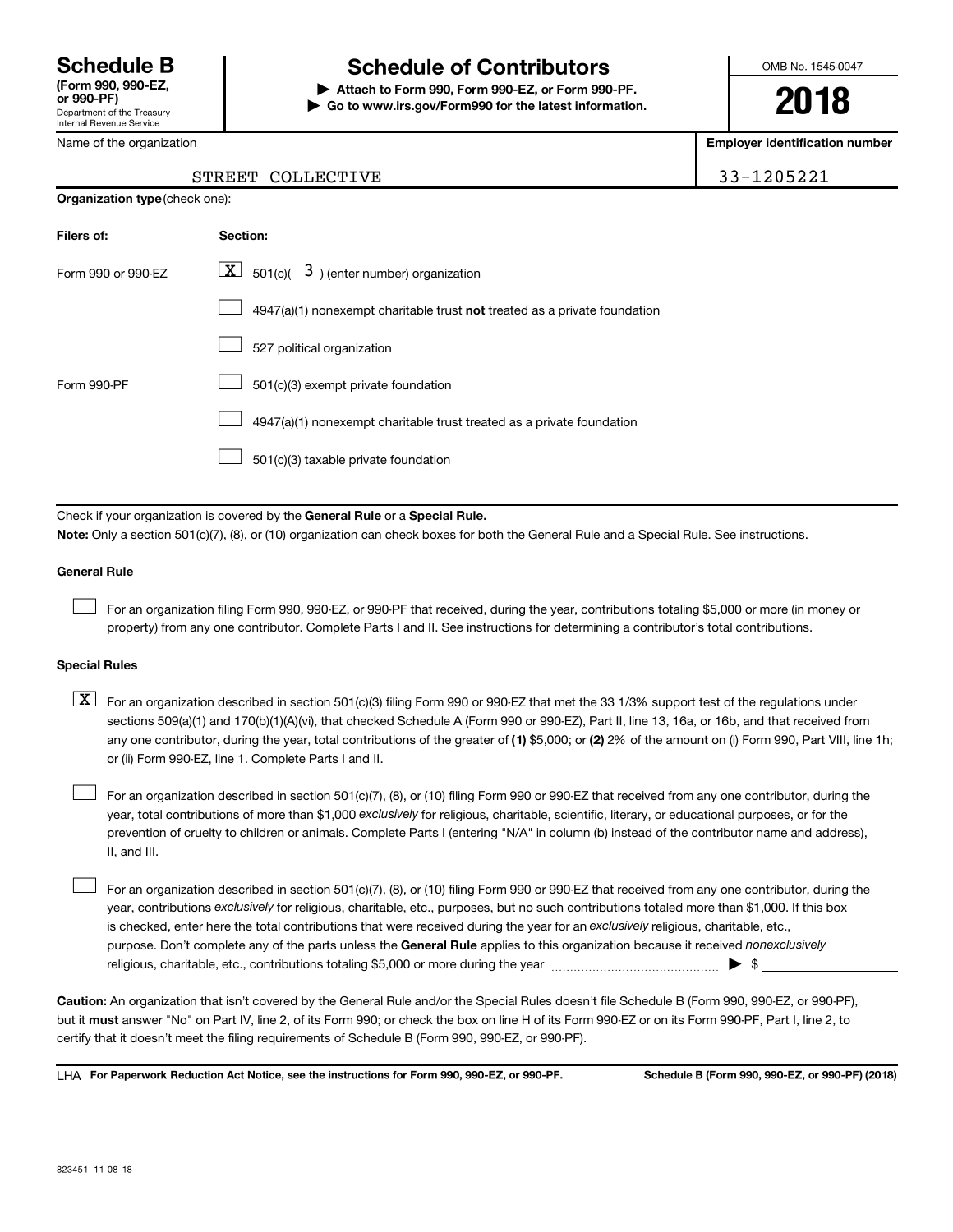#### Schedule B (Form 990, 990-EZ, or 990-PF) (2018)

Name of organization

**Employer identification number**

STREET COLLECTIVE 33-1205221

| Part I          | <b>Contributors</b> (see instructions). Use duplicate copies of Part I if additional space is needed. |                                   |                                                                                                             |
|-----------------|-------------------------------------------------------------------------------------------------------|-----------------------------------|-------------------------------------------------------------------------------------------------------------|
| (a)<br>No.      | (b)<br>Name, address, and ZIP + 4                                                                     | (c)<br><b>Total contributions</b> | (d)<br>Type of contribution                                                                                 |
| 1               | CALIFORNIA COMMUNITY FOUNDATION<br>1920 E 13TH ST<br>DES MOINES, IA 50316                             | 12,150.<br>\$                     | $\overline{\mathbf{X}}$<br>Person<br>Payroll<br>Noncash<br>(Complete Part II for<br>noncash contributions.) |
| (a)<br>No.      | (b)<br>Name, address, and ZIP + 4                                                                     | (c)<br><b>Total contributions</b> | (d)<br>Type of contribution                                                                                 |
| 2               | DOWNTOWN COMMUNITY ALLIANCE<br>700 LOCUST ST<br>DES MOINES, IA 50309                                  | 6,000.<br>\$                      | $\mathbf{X}$<br>Person<br>Payroll<br><b>Noncash</b><br>(Complete Part II for<br>noncash contributions.)     |
| (a)<br>No.      | (b)<br>Name, address, and ZIP + 4                                                                     | (c)<br><b>Total contributions</b> | (d)<br>Type of contribution                                                                                 |
| 3               | VERIDIAN CREDIT UNION<br>1201 S ANKENY BLVD<br><b>ANKENY</b> , IA 50023                               | 10,500.<br>\$                     | $\mathbf{X}$<br>Person<br>Payroll<br><b>Noncash</b><br>(Complete Part II for<br>noncash contributions.)     |
| (a)<br>No.      | (b)<br>Name, address, and ZIP + 4                                                                     | (c)<br><b>Total contributions</b> | (d)<br>Type of contribution                                                                                 |
| 4               | DRAKE UNIVERSITY, KINNE CENTER<br>2401 UNIVERSITY AVE<br>DES MOINES, IA 50311                         | 9,575.<br>\$                      | $\mathbf{X}$<br>Person<br>Payroll<br><b>Noncash</b><br>(Complete Part II for<br>noncash contributions.)     |
| (a)<br>No.      | (b)<br>Name, address, and ZIP + 4                                                                     | (c)<br><b>Total contributions</b> | (d)<br>Type of contribution                                                                                 |
| 5               | CITY OF DES MOINES<br>400 ROBERT D RAY DR<br>DES MOINES, IA 50309                                     | 12,000.<br>\$                     | $\mathbf{X}$<br>Person<br>Payroll<br>Noncash<br>(Complete Part II for<br>noncash contributions.)            |
| (a)<br>No.      | (b)<br>Name, address, and ZIP + 4                                                                     | (c)<br><b>Total contributions</b> | (d)<br>Type of contribution                                                                                 |
| 6               | UNITED<br>WAY OF<br>CENTRAL IOWA<br>9TH ST STE 100<br>1111<br>DES MOINES, IA 50314-2527               | 70,000.<br>\$                     | $\mathbf{X}$<br>Person<br>Payroll<br><b>Noncash</b><br>(Complete Part II for<br>noncash contributions.)     |
| 823452 11-08-18 |                                                                                                       |                                   | Schedule B (Form 990, 990-EZ, or 990-PF) (2018)                                                             |

15371107 142460 331205221 2018.05000 STREET COLLECTIVE 33120521

22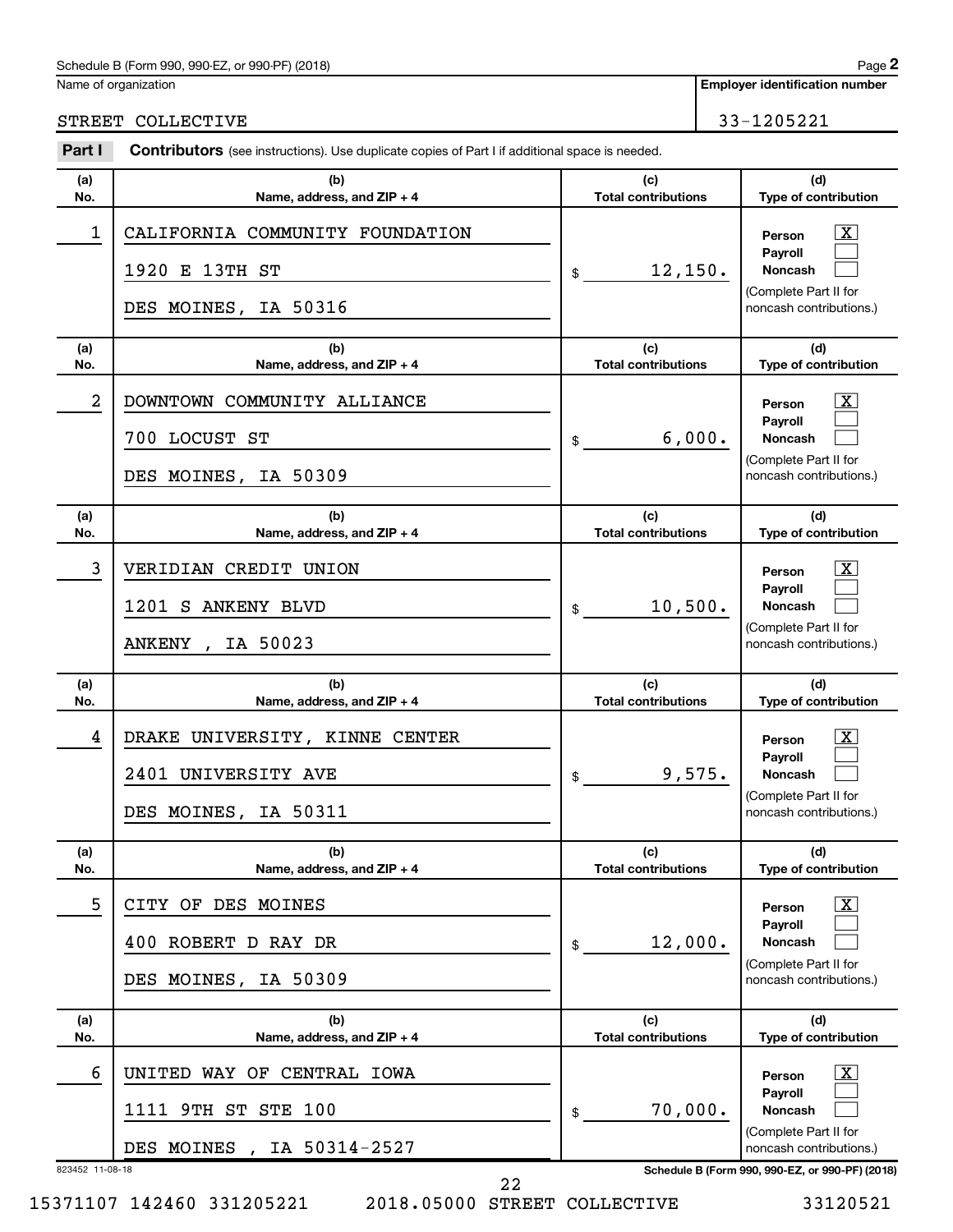#### Schedule B (Form 990, 990-EZ, or 990-PF) (2018)

Name of organization

STREET COLLECTIVE 33-1205221

| Part I          | <b>Contributors</b> (see instructions). Use duplicate copies of Part I if additional space is needed. |                                   |                                                                                                          |
|-----------------|-------------------------------------------------------------------------------------------------------|-----------------------------------|----------------------------------------------------------------------------------------------------------|
| (a)<br>No.      | (b)<br>Name, address, and ZIP + 4                                                                     | (c)<br><b>Total contributions</b> | (d)<br>Type of contribution                                                                              |
| 7               | DES MOINES AREA METROPOLITAN PLAN<br>420 WATSON POWELL #200<br>IA 50309<br>DES MOINES,                | 15,000.<br>\$                     | $\boxed{\textbf{X}}$<br>Person<br>Payroll<br>Noncash<br>(Complete Part II for<br>noncash contributions.) |
| (a)<br>No.      | (b)<br>Name, address, and ZIP + 4                                                                     | (c)<br><b>Total contributions</b> | (d)<br>Type of contribution                                                                              |
|                 |                                                                                                       | \$                                | Person<br>Payroll<br>Noncash<br>(Complete Part II for<br>noncash contributions.)                         |
| (a)<br>No.      | (b)<br>Name, address, and ZIP + 4                                                                     | (c)<br><b>Total contributions</b> | (d)<br>Type of contribution                                                                              |
|                 |                                                                                                       | \$                                | Person<br>Payroll<br>Noncash<br>(Complete Part II for<br>noncash contributions.)                         |
| (a)<br>No.      | (b)<br>Name, address, and ZIP + 4                                                                     | (c)<br><b>Total contributions</b> | (d)<br>Type of contribution                                                                              |
|                 |                                                                                                       | \$                                | Person<br>Payroll<br>Noncash<br>(Complete Part II for<br>noncash contributions.)                         |
| (a)<br>No.      | (b)<br>Name, address, and ZIP + 4                                                                     | (c)<br><b>Total contributions</b> | (d)<br>Type of contribution                                                                              |
|                 |                                                                                                       | \$                                | Person<br>Payroll<br><b>Noncash</b><br>(Complete Part II for<br>noncash contributions.)                  |
| (a)<br>No.      | (b)<br>Name, address, and ZIP + 4                                                                     | (c)<br><b>Total contributions</b> | (d)<br>Type of contribution                                                                              |
|                 |                                                                                                       | \$                                | Person<br>Payroll<br><b>Noncash</b><br>(Complete Part II for<br>noncash contributions.)                  |
| 823452 11-08-18 | 23                                                                                                    |                                   | Schedule B (Form 990, 990-EZ, or 990-PF) (2018)                                                          |

15371107 142460 331205221 2018.05000 STREET COLLECTIVE 33120521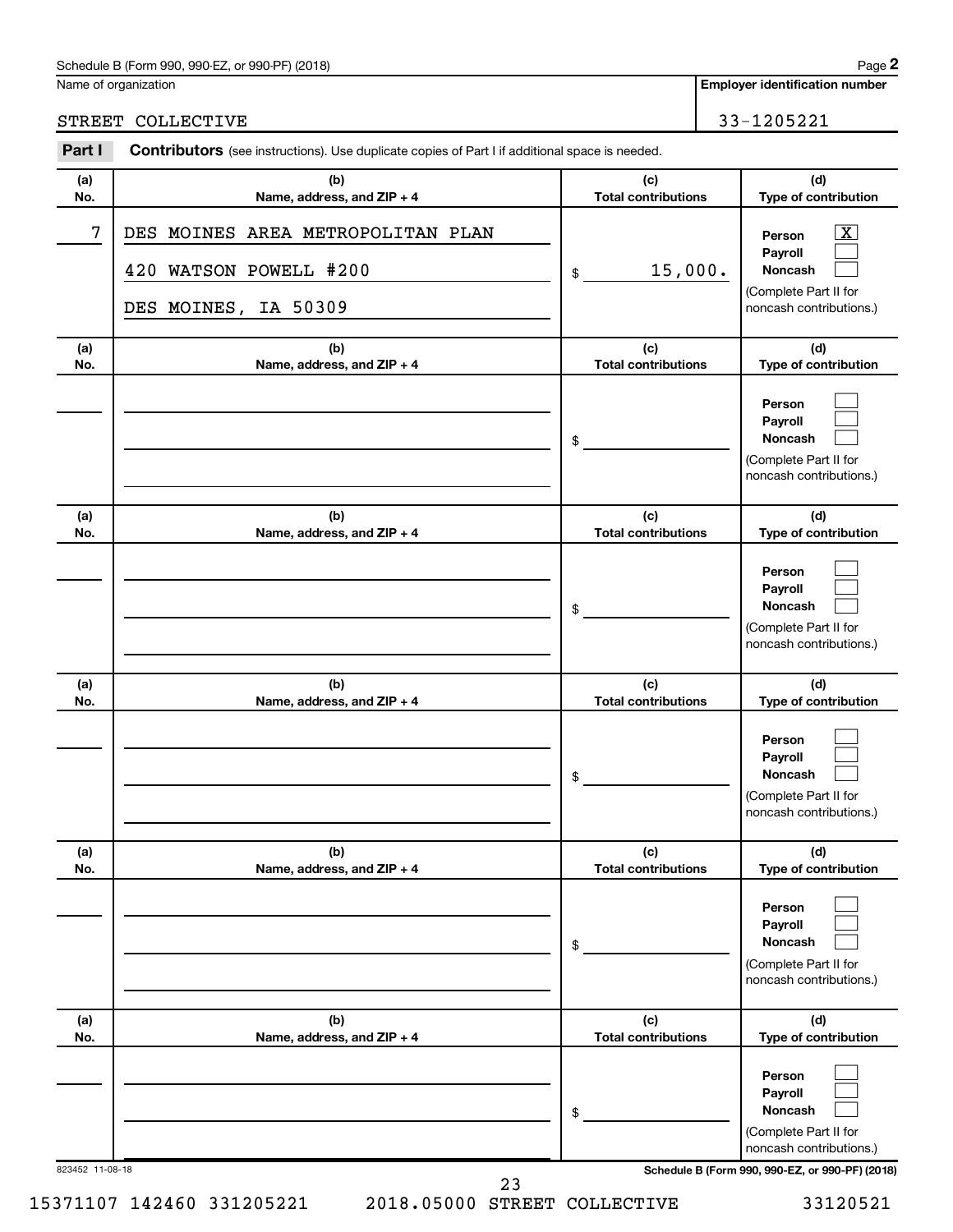| Schedule B (Form 990, 990-EZ, or 990-PF) (2018) | Paɑe |
|-------------------------------------------------|------|
|-------------------------------------------------|------|

Name of organization

## STREET COLLECTIVE 33-1205221

Part II Noncash Property (see instructions). Use duplicate copies of Part II if additional space is needed.

| (a)<br>No.<br>from<br>Part I | (b)<br>Description of noncash property given | (c)<br>FMV (or estimate)<br>(See instructions.) | (d)<br>Date received |
|------------------------------|----------------------------------------------|-------------------------------------------------|----------------------|
|                              |                                              | \$                                              |                      |
| (a)<br>No.<br>from<br>Part I | (b)<br>Description of noncash property given | (c)<br>FMV (or estimate)<br>(See instructions.) | (d)<br>Date received |
|                              |                                              | \$                                              |                      |
| (a)<br>No.<br>from<br>Part I | (b)<br>Description of noncash property given | (c)<br>FMV (or estimate)<br>(See instructions.) | (d)<br>Date received |
|                              |                                              | \$                                              |                      |
| (a)<br>No.<br>from<br>Part I | (b)<br>Description of noncash property given | (c)<br>FMV (or estimate)<br>(See instructions.) | (d)<br>Date received |
|                              |                                              | $\$$                                            |                      |
| (a)<br>No.<br>from<br>Part I | (b)<br>Description of noncash property given | (c)<br>FMV (or estimate)<br>(See instructions.) | (d)<br>Date received |
|                              |                                              | \$                                              |                      |
| (a)<br>No.<br>from<br>Part I | (b)<br>Description of noncash property given | (c)<br>FMV (or estimate)<br>(See instructions.) | (d)<br>Date received |
|                              |                                              | \$                                              |                      |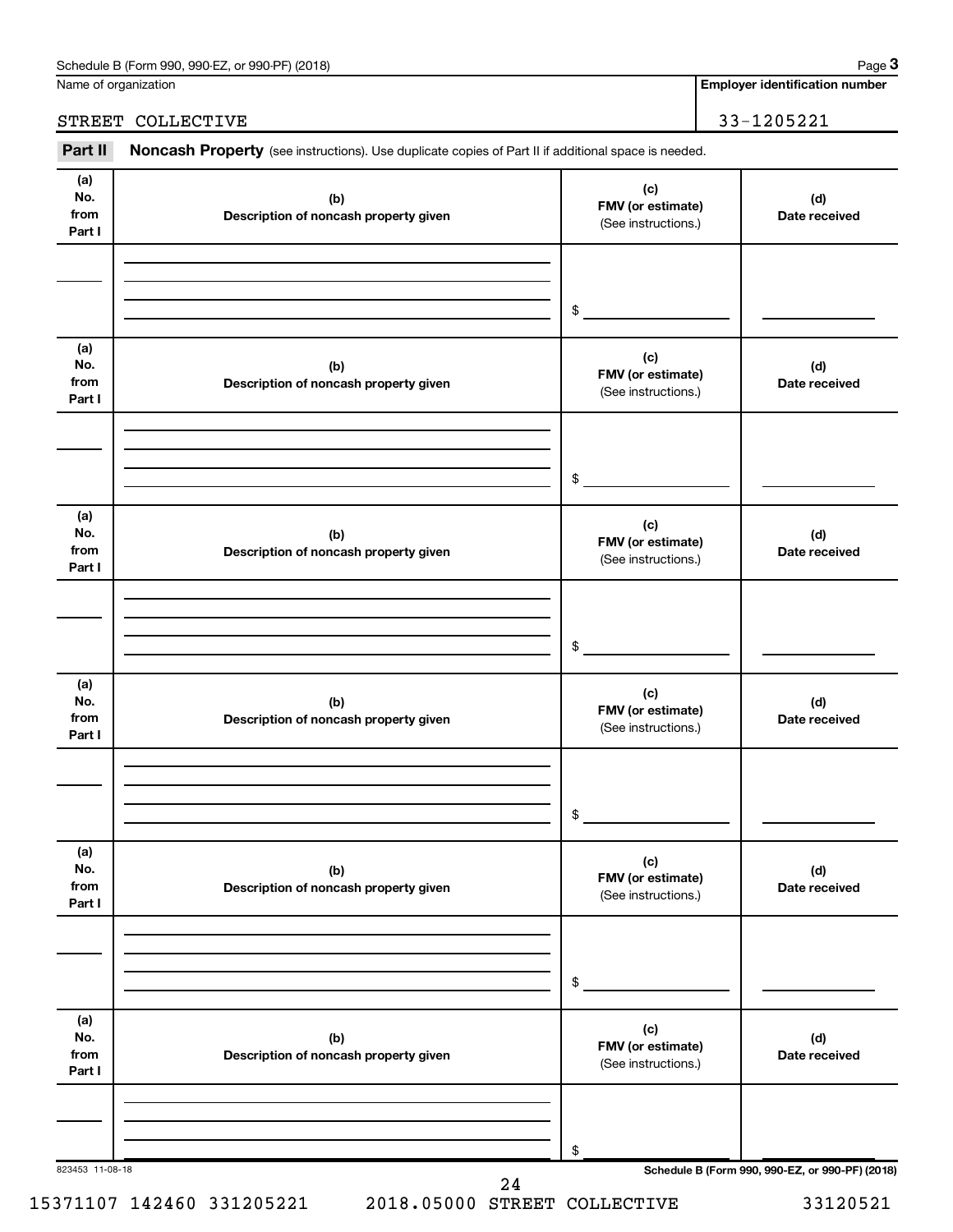| Name of organization        |                                                                                                                                                                                                                                                                                                                                                                    |                      | <b>Employer identification number</b>                                                                                                                          |  |  |
|-----------------------------|--------------------------------------------------------------------------------------------------------------------------------------------------------------------------------------------------------------------------------------------------------------------------------------------------------------------------------------------------------------------|----------------------|----------------------------------------------------------------------------------------------------------------------------------------------------------------|--|--|
|                             | STREET COLLECTIVE                                                                                                                                                                                                                                                                                                                                                  |                      | 33-1205221                                                                                                                                                     |  |  |
| Part III                    | from any one contributor. Complete columns (a) through (e) and the following line entry. For organizations<br>completing Part III, enter the total of exclusively religious, charitable, etc., contributions of \$1,000 or less for the year. (Enter this info. once.) $\blacktriangleright$ \$<br>Use duplicate copies of Part III if additional space is needed. |                      | Exclusively religious, charitable, etc., contributions to organizations described in section 501(c)(7), (8), or (10) that total more than \$1,000 for the year |  |  |
| $(a)$ No.<br>from<br>Part I | (b) Purpose of gift                                                                                                                                                                                                                                                                                                                                                | (c) Use of gift      | (d) Description of how gift is held                                                                                                                            |  |  |
|                             |                                                                                                                                                                                                                                                                                                                                                                    |                      |                                                                                                                                                                |  |  |
|                             |                                                                                                                                                                                                                                                                                                                                                                    | (e) Transfer of gift |                                                                                                                                                                |  |  |
|                             | Transferee's name, address, and ZIP + 4                                                                                                                                                                                                                                                                                                                            |                      | Relationship of transferor to transferee                                                                                                                       |  |  |
|                             |                                                                                                                                                                                                                                                                                                                                                                    |                      |                                                                                                                                                                |  |  |
| (a) No.<br>from<br>Part I   | (b) Purpose of gift                                                                                                                                                                                                                                                                                                                                                | (c) Use of gift      | (d) Description of how gift is held                                                                                                                            |  |  |
|                             |                                                                                                                                                                                                                                                                                                                                                                    |                      |                                                                                                                                                                |  |  |
|                             | (e) Transfer of gift                                                                                                                                                                                                                                                                                                                                               |                      |                                                                                                                                                                |  |  |
|                             | Transferee's name, address, and ZIP + 4                                                                                                                                                                                                                                                                                                                            |                      | Relationship of transferor to transferee                                                                                                                       |  |  |
|                             |                                                                                                                                                                                                                                                                                                                                                                    |                      |                                                                                                                                                                |  |  |
| (a) No.<br>from<br>Part I   | (b) Purpose of gift                                                                                                                                                                                                                                                                                                                                                | (c) Use of gift      | (d) Description of how gift is held                                                                                                                            |  |  |
|                             |                                                                                                                                                                                                                                                                                                                                                                    |                      |                                                                                                                                                                |  |  |
|                             | (e) Transfer of gift                                                                                                                                                                                                                                                                                                                                               |                      |                                                                                                                                                                |  |  |
|                             | Transferee's name, address, and ZIP + 4                                                                                                                                                                                                                                                                                                                            |                      | Relationship of transferor to transferee                                                                                                                       |  |  |
|                             |                                                                                                                                                                                                                                                                                                                                                                    |                      |                                                                                                                                                                |  |  |
| (a) No.<br>from<br>Part I   | (b) Purpose of gift                                                                                                                                                                                                                                                                                                                                                | (c) Use of gift      | (d) Description of how gift is held                                                                                                                            |  |  |
|                             |                                                                                                                                                                                                                                                                                                                                                                    |                      |                                                                                                                                                                |  |  |
|                             | (e) Transfer of gift                                                                                                                                                                                                                                                                                                                                               |                      |                                                                                                                                                                |  |  |
|                             | Transferee's name, address, and ZIP + 4                                                                                                                                                                                                                                                                                                                            |                      | Relationship of transferor to transferee                                                                                                                       |  |  |
|                             |                                                                                                                                                                                                                                                                                                                                                                    |                      |                                                                                                                                                                |  |  |
| 823454 11-08-18             |                                                                                                                                                                                                                                                                                                                                                                    | 25                   | Schedule B (Form 990, 990-EZ, or 990-PF) (2018)                                                                                                                |  |  |

15371107 142460 331205221 2018.05000 STREET COLLECTIVE 33120521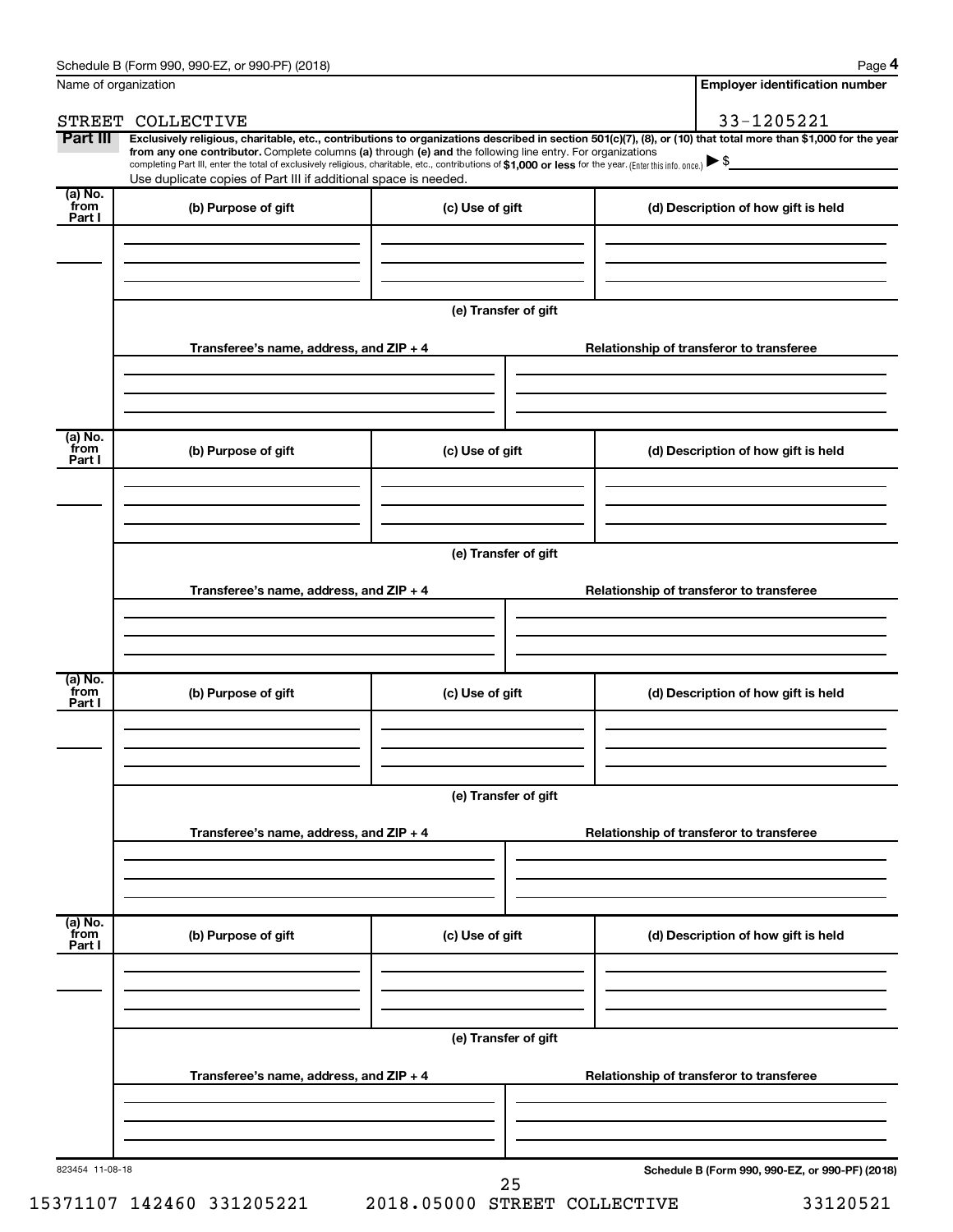# **SCHEDULE D Supplemental Financial Statements**<br> **Form 990 2018**<br> **Part IV** line 6.7.8.9.10, 11a, 11b, 11d, 11d, 11d, 11d, 11d, 12a, 0r, 12b

**(Form 990) | Complete if the organization answered "Yes" on Form 990, Part IV, line 6, 7, 8, 9, 10, 11a, 11b, 11c, 11d, 11e, 11f, 12a, or 12b.**

**| Attach to Form 990. |Go to www.irs.gov/Form990 for instructions and the latest information.**



Department of the Treasury Internal Revenue Service

|                | Name of the organization<br>STREET COLLECTIVE                                                                                                                                                                                 |                         |                                                | <b>Employer identification number</b><br>33-1205221 |
|----------------|-------------------------------------------------------------------------------------------------------------------------------------------------------------------------------------------------------------------------------|-------------------------|------------------------------------------------|-----------------------------------------------------|
| Part I         | Organizations Maintaining Donor Advised Funds or Other Similar Funds or Accounts. Complete if the                                                                                                                             |                         |                                                |                                                     |
|                | organization answered "Yes" on Form 990, Part IV, line 6.                                                                                                                                                                     |                         |                                                |                                                     |
|                |                                                                                                                                                                                                                               | (a) Donor advised funds |                                                | (b) Funds and other accounts                        |
| 1.             |                                                                                                                                                                                                                               |                         |                                                |                                                     |
| 2              | Aggregate value of contributions to (during year)                                                                                                                                                                             |                         |                                                |                                                     |
| з              | Aggregate value of grants from (during year)                                                                                                                                                                                  |                         |                                                |                                                     |
| 4              |                                                                                                                                                                                                                               |                         |                                                |                                                     |
| 5              | Did the organization inform all donors and donor advisors in writing that the assets held in donor advised funds                                                                                                              |                         |                                                |                                                     |
|                |                                                                                                                                                                                                                               |                         |                                                | Yes<br>No                                           |
| 6              | Did the organization inform all grantees, donors, and donor advisors in writing that grant funds can be used only                                                                                                             |                         |                                                |                                                     |
|                | for charitable purposes and not for the benefit of the donor or donor advisor, or for any other purpose conferring                                                                                                            |                         |                                                |                                                     |
|                |                                                                                                                                                                                                                               |                         |                                                | Yes<br>No                                           |
| <b>Part II</b> | Conservation Easements. Complete if the organization answered "Yes" on Form 990, Part IV, line 7.                                                                                                                             |                         |                                                |                                                     |
| 1              | Purpose(s) of conservation easements held by the organization (check all that apply).                                                                                                                                         |                         |                                                |                                                     |
|                | Preservation of land for public use (e.g., recreation or education)                                                                                                                                                           |                         |                                                | Preservation of a historically important land area  |
|                | Protection of natural habitat                                                                                                                                                                                                 |                         | Preservation of a certified historic structure |                                                     |
|                | Preservation of open space                                                                                                                                                                                                    |                         |                                                |                                                     |
| 2              | Complete lines 2a through 2d if the organization held a qualified conservation contribution in the form of a conservation easement on the last                                                                                |                         |                                                |                                                     |
|                | day of the tax year.                                                                                                                                                                                                          |                         |                                                | Held at the End of the Tax Year                     |
| а              |                                                                                                                                                                                                                               |                         |                                                | 2a                                                  |
| b              | Total acreage restricted by conservation easements [11] [12] matter and acreage restricted by conservation easements                                                                                                          |                         |                                                | 2b                                                  |
| с              |                                                                                                                                                                                                                               |                         |                                                | 2c                                                  |
| d              | Number of conservation easements included in (c) acquired after 7/25/06, and not on a historic structure                                                                                                                      |                         |                                                |                                                     |
|                | listed in the National Register [11] matter of the National Register [11] matter of the National Register [11] matter of the National Register [11] matter of the National Register [11] matter of the National Register [11] |                         |                                                | 2d                                                  |
| 3              | Number of conservation easements modified, transferred, released, extinguished, or terminated by the organization during the tax                                                                                              |                         |                                                |                                                     |
|                | year                                                                                                                                                                                                                          |                         |                                                |                                                     |
| 4              | Number of states where property subject to conservation easement is located >                                                                                                                                                 |                         |                                                |                                                     |
| 5              | Does the organization have a written policy regarding the periodic monitoring, inspection, handling of                                                                                                                        |                         |                                                |                                                     |
|                |                                                                                                                                                                                                                               |                         |                                                | Yes<br><b>No</b>                                    |
| 6              | Staff and volunteer hours devoted to monitoring, inspecting, handling of violations, and enforcing conservation easements during the year                                                                                     |                         |                                                |                                                     |
|                |                                                                                                                                                                                                                               |                         |                                                |                                                     |
| 7              | Amount of expenses incurred in monitoring, inspecting, handling of violations, and enforcing conservation easements during the year                                                                                           |                         |                                                |                                                     |
|                | $\blacktriangleright$ \$                                                                                                                                                                                                      |                         |                                                |                                                     |
| 8              | Does each conservation easement reported on line $2(d)$ above satisfy the requirements of section $170(h)(4)(B)(i)$                                                                                                           |                         |                                                |                                                     |
|                |                                                                                                                                                                                                                               |                         |                                                | Yes<br>No                                           |
|                | In Part XIII, describe how the organization reports conservation easements in its revenue and expense statement, and balance sheet, and                                                                                       |                         |                                                |                                                     |
|                | include, if applicable, the text of the footnote to the organization's financial statements that describes the organization's accounting for                                                                                  |                         |                                                |                                                     |
|                | conservation easements.                                                                                                                                                                                                       |                         |                                                |                                                     |
|                | Organizations Maintaining Collections of Art, Historical Treasures, or Other Similar Assets.<br>Part III                                                                                                                      |                         |                                                |                                                     |
|                | Complete if the organization answered "Yes" on Form 990, Part IV, line 8.                                                                                                                                                     |                         |                                                |                                                     |
|                | 1a If the organization elected, as permitted under SFAS 116 (ASC 958), not to report in its revenue statement and balance sheet works of art,                                                                                 |                         |                                                |                                                     |
|                | historical treasures, or other similar assets held for public exhibition, education, or research in furtherance of public service, provide, in Part XIII,                                                                     |                         |                                                |                                                     |
|                | the text of the footnote to its financial statements that describes these items.                                                                                                                                              |                         |                                                |                                                     |
|                | b If the organization elected, as permitted under SFAS 116 (ASC 958), to report in its revenue statement and balance sheet works of art, historical                                                                           |                         |                                                |                                                     |
|                | treasures, or other similar assets held for public exhibition, education, or research in furtherance of public service, provide the following amounts                                                                         |                         |                                                |                                                     |
|                | relating to these items:                                                                                                                                                                                                      |                         |                                                |                                                     |
|                |                                                                                                                                                                                                                               |                         |                                                |                                                     |
|                | (ii) Assets included in Form 990, Part X                                                                                                                                                                                      |                         |                                                | $\frac{1}{2}$                                       |
| 2              | If the organization received or held works of art, historical treasures, or other similar assets for financial gain, provide                                                                                                  |                         |                                                |                                                     |
|                | the following amounts required to be reported under SFAS 116 (ASC 958) relating to these items:                                                                                                                               |                         |                                                |                                                     |
| а              |                                                                                                                                                                                                                               |                         |                                                | $\triangleright$ \$                                 |
|                |                                                                                                                                                                                                                               |                         |                                                |                                                     |

832051 10-29-18 **For Paperwork Reduction Act Notice, see the Instructions for Form 990. Schedule D (Form 990) 2018** LHA

26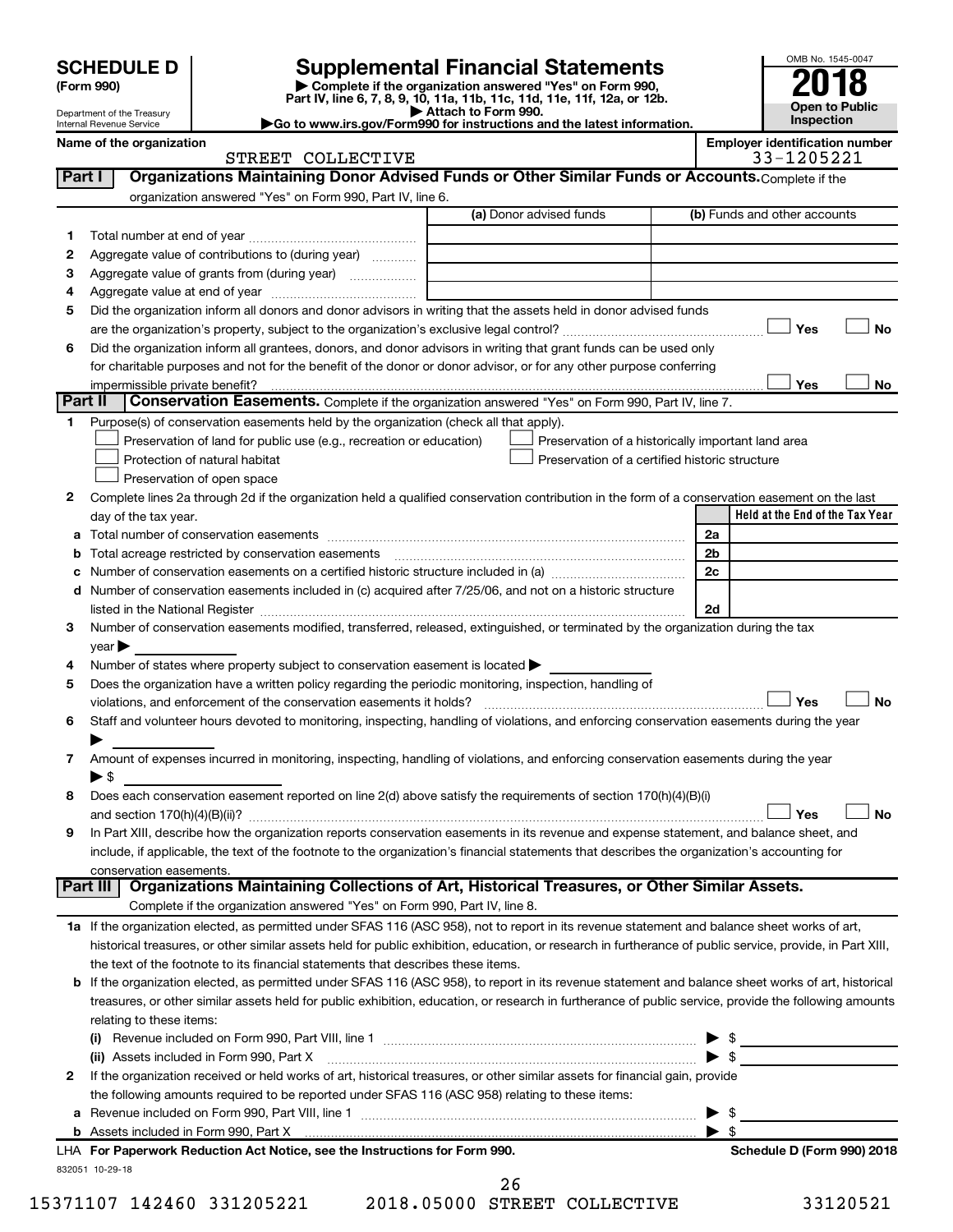| Part III   Organizations Maintaining Collections of Art, Historical Treasures, or Other Similar Assets (continued)<br>Using the organization's acquisition, accession, and other records, check any of the following that are a significant use of its collection items<br>3<br>(check all that apply):<br>Public exhibition<br>Loan or exchange programs<br>d<br>a<br>Other and the contract of the contract of the contract of the contract of the contract of the contract of the contract of the contract of the contract of the contract of the contract of the contract of the contract of the<br>Scholarly research<br>b<br>Preservation for future generations<br>c<br>Provide a description of the organization's collections and explain how they further the organization's exempt purpose in Part XIII.<br>4<br>During the year, did the organization solicit or receive donations of art, historical treasures, or other similar assets<br>5<br>Yes<br>No<br><b>Part IV</b><br>Escrow and Custodial Arrangements. Complete if the organization answered "Yes" on Form 990, Part IV, line 9, or<br>reported an amount on Form 990, Part X, line 21.<br>1a Is the organization an agent, trustee, custodian or other intermediary for contributions or other assets not included<br>Yes<br>No<br><b>b</b> If "Yes," explain the arrangement in Part XIII and complete the following table:<br>Amount<br>Beginning balance measurements and contain a series of the contract of the contract of the contract of the contract of the contract of the contract of the contract of the contract of the contract of the contract of the con<br>1c<br>c<br>1d<br>Distributions during the year manufactured and an account of the year manufactured and the year manufactured and the year manufactured and the year manufactured and the year manufactured and the year manufactured and the y<br>1e<br>1f<br>2a Did the organization include an amount on Form 990, Part X, line 21, for escrow or custodial account liability?<br>Yes<br>No<br>Endowment Funds. Complete if the organization answered "Yes" on Form 990, Part IV, line 10.<br><b>Part V</b><br>$\vert$ (d) Three years back $\vert$ (e) Four years back<br>(c) Two years back<br>(a) Current year<br>(b) Prior year<br>Beginning of year balance<br>٦а<br>Net investment earnings, gains, and losses<br>e Other expenditures for facilities<br>and programs<br>End of year balance<br>Provide the estimated percentage of the current year end balance (line 1g, column (a)) held as:<br>2<br>Board designated or quasi-endowment<br>%<br>Permanent endowment<br>%<br>Temporarily restricted endowment<br>%<br>с<br>The percentages on lines 2a, 2b, and 2c should equal 100%.<br>3a Are there endowment funds not in the possession of the organization that are held and administered for the organization<br>Yes<br>No<br>by:<br>(i)<br>3a(i)<br>(ii) related organizations<br>3a(ii)<br>3b<br>Describe in Part XIII the intended uses of the organization's endowment funds.<br>Land, Buildings, and Equipment.<br><b>Part VI</b><br>Complete if the organization answered "Yes" on Form 990, Part IV, line 11a. See Form 990, Part X, line 10.<br>Description of property<br>(a) Cost or other<br>(b) Cost or other<br>(c) Accumulated<br>(d) Book value<br>basis (investment)<br>depreciation<br>basis (other)<br>b<br>529,694.<br>242,040.<br>Total. Add lines 1a through 1e. (Column (d) must equal Form 990, Part X, column (B), line 10c.) | Schedule D (Form 990) 2018 | STREET COLLECTIVE |  |  | 33-1205221 Page 2 |  |  |
|------------------------------------------------------------------------------------------------------------------------------------------------------------------------------------------------------------------------------------------------------------------------------------------------------------------------------------------------------------------------------------------------------------------------------------------------------------------------------------------------------------------------------------------------------------------------------------------------------------------------------------------------------------------------------------------------------------------------------------------------------------------------------------------------------------------------------------------------------------------------------------------------------------------------------------------------------------------------------------------------------------------------------------------------------------------------------------------------------------------------------------------------------------------------------------------------------------------------------------------------------------------------------------------------------------------------------------------------------------------------------------------------------------------------------------------------------------------------------------------------------------------------------------------------------------------------------------------------------------------------------------------------------------------------------------------------------------------------------------------------------------------------------------------------------------------------------------------------------------------------------------------------------------------------------------------------------------------------------------------------------------------------------------------------------------------------------------------------------------------------------------------------------------------------------------------------------------------------------------------------------------------------------------------------------------------------------------------------------------------------------------------------------------------------------------------------------------------------------------------------------------------------------------------------------------------------------------------------------------------------------------------------------------------------------------------------------------------------------------------------------------------------------------------------------------------------------------------------------------------------------------------------------------------------------------------------------------------------------------------------------------------------------------------------------------------------------------------------------------------------------------------------------------------------------------------------------------------------------------------------------------------------------------------------------------------------------------------------------------------------------------------------------------------------------------------------------------------------------------------------------------------------------|----------------------------|-------------------|--|--|-------------------|--|--|
| 287,654.<br>287,654.                                                                                                                                                                                                                                                                                                                                                                                                                                                                                                                                                                                                                                                                                                                                                                                                                                                                                                                                                                                                                                                                                                                                                                                                                                                                                                                                                                                                                                                                                                                                                                                                                                                                                                                                                                                                                                                                                                                                                                                                                                                                                                                                                                                                                                                                                                                                                                                                                                                                                                                                                                                                                                                                                                                                                                                                                                                                                                                                                                                                                                                                                                                                                                                                                                                                                                                                                                                                                                                                                                         |                            |                   |  |  |                   |  |  |
|                                                                                                                                                                                                                                                                                                                                                                                                                                                                                                                                                                                                                                                                                                                                                                                                                                                                                                                                                                                                                                                                                                                                                                                                                                                                                                                                                                                                                                                                                                                                                                                                                                                                                                                                                                                                                                                                                                                                                                                                                                                                                                                                                                                                                                                                                                                                                                                                                                                                                                                                                                                                                                                                                                                                                                                                                                                                                                                                                                                                                                                                                                                                                                                                                                                                                                                                                                                                                                                                                                                              |                            |                   |  |  |                   |  |  |
|                                                                                                                                                                                                                                                                                                                                                                                                                                                                                                                                                                                                                                                                                                                                                                                                                                                                                                                                                                                                                                                                                                                                                                                                                                                                                                                                                                                                                                                                                                                                                                                                                                                                                                                                                                                                                                                                                                                                                                                                                                                                                                                                                                                                                                                                                                                                                                                                                                                                                                                                                                                                                                                                                                                                                                                                                                                                                                                                                                                                                                                                                                                                                                                                                                                                                                                                                                                                                                                                                                                              |                            |                   |  |  |                   |  |  |
|                                                                                                                                                                                                                                                                                                                                                                                                                                                                                                                                                                                                                                                                                                                                                                                                                                                                                                                                                                                                                                                                                                                                                                                                                                                                                                                                                                                                                                                                                                                                                                                                                                                                                                                                                                                                                                                                                                                                                                                                                                                                                                                                                                                                                                                                                                                                                                                                                                                                                                                                                                                                                                                                                                                                                                                                                                                                                                                                                                                                                                                                                                                                                                                                                                                                                                                                                                                                                                                                                                                              |                            |                   |  |  |                   |  |  |
|                                                                                                                                                                                                                                                                                                                                                                                                                                                                                                                                                                                                                                                                                                                                                                                                                                                                                                                                                                                                                                                                                                                                                                                                                                                                                                                                                                                                                                                                                                                                                                                                                                                                                                                                                                                                                                                                                                                                                                                                                                                                                                                                                                                                                                                                                                                                                                                                                                                                                                                                                                                                                                                                                                                                                                                                                                                                                                                                                                                                                                                                                                                                                                                                                                                                                                                                                                                                                                                                                                                              |                            |                   |  |  |                   |  |  |
|                                                                                                                                                                                                                                                                                                                                                                                                                                                                                                                                                                                                                                                                                                                                                                                                                                                                                                                                                                                                                                                                                                                                                                                                                                                                                                                                                                                                                                                                                                                                                                                                                                                                                                                                                                                                                                                                                                                                                                                                                                                                                                                                                                                                                                                                                                                                                                                                                                                                                                                                                                                                                                                                                                                                                                                                                                                                                                                                                                                                                                                                                                                                                                                                                                                                                                                                                                                                                                                                                                                              |                            |                   |  |  |                   |  |  |
|                                                                                                                                                                                                                                                                                                                                                                                                                                                                                                                                                                                                                                                                                                                                                                                                                                                                                                                                                                                                                                                                                                                                                                                                                                                                                                                                                                                                                                                                                                                                                                                                                                                                                                                                                                                                                                                                                                                                                                                                                                                                                                                                                                                                                                                                                                                                                                                                                                                                                                                                                                                                                                                                                                                                                                                                                                                                                                                                                                                                                                                                                                                                                                                                                                                                                                                                                                                                                                                                                                                              |                            |                   |  |  |                   |  |  |
|                                                                                                                                                                                                                                                                                                                                                                                                                                                                                                                                                                                                                                                                                                                                                                                                                                                                                                                                                                                                                                                                                                                                                                                                                                                                                                                                                                                                                                                                                                                                                                                                                                                                                                                                                                                                                                                                                                                                                                                                                                                                                                                                                                                                                                                                                                                                                                                                                                                                                                                                                                                                                                                                                                                                                                                                                                                                                                                                                                                                                                                                                                                                                                                                                                                                                                                                                                                                                                                                                                                              |                            |                   |  |  |                   |  |  |
|                                                                                                                                                                                                                                                                                                                                                                                                                                                                                                                                                                                                                                                                                                                                                                                                                                                                                                                                                                                                                                                                                                                                                                                                                                                                                                                                                                                                                                                                                                                                                                                                                                                                                                                                                                                                                                                                                                                                                                                                                                                                                                                                                                                                                                                                                                                                                                                                                                                                                                                                                                                                                                                                                                                                                                                                                                                                                                                                                                                                                                                                                                                                                                                                                                                                                                                                                                                                                                                                                                                              |                            |                   |  |  |                   |  |  |
|                                                                                                                                                                                                                                                                                                                                                                                                                                                                                                                                                                                                                                                                                                                                                                                                                                                                                                                                                                                                                                                                                                                                                                                                                                                                                                                                                                                                                                                                                                                                                                                                                                                                                                                                                                                                                                                                                                                                                                                                                                                                                                                                                                                                                                                                                                                                                                                                                                                                                                                                                                                                                                                                                                                                                                                                                                                                                                                                                                                                                                                                                                                                                                                                                                                                                                                                                                                                                                                                                                                              |                            |                   |  |  |                   |  |  |
|                                                                                                                                                                                                                                                                                                                                                                                                                                                                                                                                                                                                                                                                                                                                                                                                                                                                                                                                                                                                                                                                                                                                                                                                                                                                                                                                                                                                                                                                                                                                                                                                                                                                                                                                                                                                                                                                                                                                                                                                                                                                                                                                                                                                                                                                                                                                                                                                                                                                                                                                                                                                                                                                                                                                                                                                                                                                                                                                                                                                                                                                                                                                                                                                                                                                                                                                                                                                                                                                                                                              |                            |                   |  |  |                   |  |  |
|                                                                                                                                                                                                                                                                                                                                                                                                                                                                                                                                                                                                                                                                                                                                                                                                                                                                                                                                                                                                                                                                                                                                                                                                                                                                                                                                                                                                                                                                                                                                                                                                                                                                                                                                                                                                                                                                                                                                                                                                                                                                                                                                                                                                                                                                                                                                                                                                                                                                                                                                                                                                                                                                                                                                                                                                                                                                                                                                                                                                                                                                                                                                                                                                                                                                                                                                                                                                                                                                                                                              |                            |                   |  |  |                   |  |  |
|                                                                                                                                                                                                                                                                                                                                                                                                                                                                                                                                                                                                                                                                                                                                                                                                                                                                                                                                                                                                                                                                                                                                                                                                                                                                                                                                                                                                                                                                                                                                                                                                                                                                                                                                                                                                                                                                                                                                                                                                                                                                                                                                                                                                                                                                                                                                                                                                                                                                                                                                                                                                                                                                                                                                                                                                                                                                                                                                                                                                                                                                                                                                                                                                                                                                                                                                                                                                                                                                                                                              |                            |                   |  |  |                   |  |  |
|                                                                                                                                                                                                                                                                                                                                                                                                                                                                                                                                                                                                                                                                                                                                                                                                                                                                                                                                                                                                                                                                                                                                                                                                                                                                                                                                                                                                                                                                                                                                                                                                                                                                                                                                                                                                                                                                                                                                                                                                                                                                                                                                                                                                                                                                                                                                                                                                                                                                                                                                                                                                                                                                                                                                                                                                                                                                                                                                                                                                                                                                                                                                                                                                                                                                                                                                                                                                                                                                                                                              |                            |                   |  |  |                   |  |  |
|                                                                                                                                                                                                                                                                                                                                                                                                                                                                                                                                                                                                                                                                                                                                                                                                                                                                                                                                                                                                                                                                                                                                                                                                                                                                                                                                                                                                                                                                                                                                                                                                                                                                                                                                                                                                                                                                                                                                                                                                                                                                                                                                                                                                                                                                                                                                                                                                                                                                                                                                                                                                                                                                                                                                                                                                                                                                                                                                                                                                                                                                                                                                                                                                                                                                                                                                                                                                                                                                                                                              |                            |                   |  |  |                   |  |  |
|                                                                                                                                                                                                                                                                                                                                                                                                                                                                                                                                                                                                                                                                                                                                                                                                                                                                                                                                                                                                                                                                                                                                                                                                                                                                                                                                                                                                                                                                                                                                                                                                                                                                                                                                                                                                                                                                                                                                                                                                                                                                                                                                                                                                                                                                                                                                                                                                                                                                                                                                                                                                                                                                                                                                                                                                                                                                                                                                                                                                                                                                                                                                                                                                                                                                                                                                                                                                                                                                                                                              |                            |                   |  |  |                   |  |  |
|                                                                                                                                                                                                                                                                                                                                                                                                                                                                                                                                                                                                                                                                                                                                                                                                                                                                                                                                                                                                                                                                                                                                                                                                                                                                                                                                                                                                                                                                                                                                                                                                                                                                                                                                                                                                                                                                                                                                                                                                                                                                                                                                                                                                                                                                                                                                                                                                                                                                                                                                                                                                                                                                                                                                                                                                                                                                                                                                                                                                                                                                                                                                                                                                                                                                                                                                                                                                                                                                                                                              |                            |                   |  |  |                   |  |  |
|                                                                                                                                                                                                                                                                                                                                                                                                                                                                                                                                                                                                                                                                                                                                                                                                                                                                                                                                                                                                                                                                                                                                                                                                                                                                                                                                                                                                                                                                                                                                                                                                                                                                                                                                                                                                                                                                                                                                                                                                                                                                                                                                                                                                                                                                                                                                                                                                                                                                                                                                                                                                                                                                                                                                                                                                                                                                                                                                                                                                                                                                                                                                                                                                                                                                                                                                                                                                                                                                                                                              |                            |                   |  |  |                   |  |  |
|                                                                                                                                                                                                                                                                                                                                                                                                                                                                                                                                                                                                                                                                                                                                                                                                                                                                                                                                                                                                                                                                                                                                                                                                                                                                                                                                                                                                                                                                                                                                                                                                                                                                                                                                                                                                                                                                                                                                                                                                                                                                                                                                                                                                                                                                                                                                                                                                                                                                                                                                                                                                                                                                                                                                                                                                                                                                                                                                                                                                                                                                                                                                                                                                                                                                                                                                                                                                                                                                                                                              |                            |                   |  |  |                   |  |  |
|                                                                                                                                                                                                                                                                                                                                                                                                                                                                                                                                                                                                                                                                                                                                                                                                                                                                                                                                                                                                                                                                                                                                                                                                                                                                                                                                                                                                                                                                                                                                                                                                                                                                                                                                                                                                                                                                                                                                                                                                                                                                                                                                                                                                                                                                                                                                                                                                                                                                                                                                                                                                                                                                                                                                                                                                                                                                                                                                                                                                                                                                                                                                                                                                                                                                                                                                                                                                                                                                                                                              |                            |                   |  |  |                   |  |  |
|                                                                                                                                                                                                                                                                                                                                                                                                                                                                                                                                                                                                                                                                                                                                                                                                                                                                                                                                                                                                                                                                                                                                                                                                                                                                                                                                                                                                                                                                                                                                                                                                                                                                                                                                                                                                                                                                                                                                                                                                                                                                                                                                                                                                                                                                                                                                                                                                                                                                                                                                                                                                                                                                                                                                                                                                                                                                                                                                                                                                                                                                                                                                                                                                                                                                                                                                                                                                                                                                                                                              |                            |                   |  |  |                   |  |  |
|                                                                                                                                                                                                                                                                                                                                                                                                                                                                                                                                                                                                                                                                                                                                                                                                                                                                                                                                                                                                                                                                                                                                                                                                                                                                                                                                                                                                                                                                                                                                                                                                                                                                                                                                                                                                                                                                                                                                                                                                                                                                                                                                                                                                                                                                                                                                                                                                                                                                                                                                                                                                                                                                                                                                                                                                                                                                                                                                                                                                                                                                                                                                                                                                                                                                                                                                                                                                                                                                                                                              |                            |                   |  |  |                   |  |  |
|                                                                                                                                                                                                                                                                                                                                                                                                                                                                                                                                                                                                                                                                                                                                                                                                                                                                                                                                                                                                                                                                                                                                                                                                                                                                                                                                                                                                                                                                                                                                                                                                                                                                                                                                                                                                                                                                                                                                                                                                                                                                                                                                                                                                                                                                                                                                                                                                                                                                                                                                                                                                                                                                                                                                                                                                                                                                                                                                                                                                                                                                                                                                                                                                                                                                                                                                                                                                                                                                                                                              |                            |                   |  |  |                   |  |  |
|                                                                                                                                                                                                                                                                                                                                                                                                                                                                                                                                                                                                                                                                                                                                                                                                                                                                                                                                                                                                                                                                                                                                                                                                                                                                                                                                                                                                                                                                                                                                                                                                                                                                                                                                                                                                                                                                                                                                                                                                                                                                                                                                                                                                                                                                                                                                                                                                                                                                                                                                                                                                                                                                                                                                                                                                                                                                                                                                                                                                                                                                                                                                                                                                                                                                                                                                                                                                                                                                                                                              |                            |                   |  |  |                   |  |  |
|                                                                                                                                                                                                                                                                                                                                                                                                                                                                                                                                                                                                                                                                                                                                                                                                                                                                                                                                                                                                                                                                                                                                                                                                                                                                                                                                                                                                                                                                                                                                                                                                                                                                                                                                                                                                                                                                                                                                                                                                                                                                                                                                                                                                                                                                                                                                                                                                                                                                                                                                                                                                                                                                                                                                                                                                                                                                                                                                                                                                                                                                                                                                                                                                                                                                                                                                                                                                                                                                                                                              |                            |                   |  |  |                   |  |  |
|                                                                                                                                                                                                                                                                                                                                                                                                                                                                                                                                                                                                                                                                                                                                                                                                                                                                                                                                                                                                                                                                                                                                                                                                                                                                                                                                                                                                                                                                                                                                                                                                                                                                                                                                                                                                                                                                                                                                                                                                                                                                                                                                                                                                                                                                                                                                                                                                                                                                                                                                                                                                                                                                                                                                                                                                                                                                                                                                                                                                                                                                                                                                                                                                                                                                                                                                                                                                                                                                                                                              |                            |                   |  |  |                   |  |  |
|                                                                                                                                                                                                                                                                                                                                                                                                                                                                                                                                                                                                                                                                                                                                                                                                                                                                                                                                                                                                                                                                                                                                                                                                                                                                                                                                                                                                                                                                                                                                                                                                                                                                                                                                                                                                                                                                                                                                                                                                                                                                                                                                                                                                                                                                                                                                                                                                                                                                                                                                                                                                                                                                                                                                                                                                                                                                                                                                                                                                                                                                                                                                                                                                                                                                                                                                                                                                                                                                                                                              |                            |                   |  |  |                   |  |  |
|                                                                                                                                                                                                                                                                                                                                                                                                                                                                                                                                                                                                                                                                                                                                                                                                                                                                                                                                                                                                                                                                                                                                                                                                                                                                                                                                                                                                                                                                                                                                                                                                                                                                                                                                                                                                                                                                                                                                                                                                                                                                                                                                                                                                                                                                                                                                                                                                                                                                                                                                                                                                                                                                                                                                                                                                                                                                                                                                                                                                                                                                                                                                                                                                                                                                                                                                                                                                                                                                                                                              |                            |                   |  |  |                   |  |  |
|                                                                                                                                                                                                                                                                                                                                                                                                                                                                                                                                                                                                                                                                                                                                                                                                                                                                                                                                                                                                                                                                                                                                                                                                                                                                                                                                                                                                                                                                                                                                                                                                                                                                                                                                                                                                                                                                                                                                                                                                                                                                                                                                                                                                                                                                                                                                                                                                                                                                                                                                                                                                                                                                                                                                                                                                                                                                                                                                                                                                                                                                                                                                                                                                                                                                                                                                                                                                                                                                                                                              |                            |                   |  |  |                   |  |  |
|                                                                                                                                                                                                                                                                                                                                                                                                                                                                                                                                                                                                                                                                                                                                                                                                                                                                                                                                                                                                                                                                                                                                                                                                                                                                                                                                                                                                                                                                                                                                                                                                                                                                                                                                                                                                                                                                                                                                                                                                                                                                                                                                                                                                                                                                                                                                                                                                                                                                                                                                                                                                                                                                                                                                                                                                                                                                                                                                                                                                                                                                                                                                                                                                                                                                                                                                                                                                                                                                                                                              |                            |                   |  |  |                   |  |  |
|                                                                                                                                                                                                                                                                                                                                                                                                                                                                                                                                                                                                                                                                                                                                                                                                                                                                                                                                                                                                                                                                                                                                                                                                                                                                                                                                                                                                                                                                                                                                                                                                                                                                                                                                                                                                                                                                                                                                                                                                                                                                                                                                                                                                                                                                                                                                                                                                                                                                                                                                                                                                                                                                                                                                                                                                                                                                                                                                                                                                                                                                                                                                                                                                                                                                                                                                                                                                                                                                                                                              |                            |                   |  |  |                   |  |  |
|                                                                                                                                                                                                                                                                                                                                                                                                                                                                                                                                                                                                                                                                                                                                                                                                                                                                                                                                                                                                                                                                                                                                                                                                                                                                                                                                                                                                                                                                                                                                                                                                                                                                                                                                                                                                                                                                                                                                                                                                                                                                                                                                                                                                                                                                                                                                                                                                                                                                                                                                                                                                                                                                                                                                                                                                                                                                                                                                                                                                                                                                                                                                                                                                                                                                                                                                                                                                                                                                                                                              |                            |                   |  |  |                   |  |  |
|                                                                                                                                                                                                                                                                                                                                                                                                                                                                                                                                                                                                                                                                                                                                                                                                                                                                                                                                                                                                                                                                                                                                                                                                                                                                                                                                                                                                                                                                                                                                                                                                                                                                                                                                                                                                                                                                                                                                                                                                                                                                                                                                                                                                                                                                                                                                                                                                                                                                                                                                                                                                                                                                                                                                                                                                                                                                                                                                                                                                                                                                                                                                                                                                                                                                                                                                                                                                                                                                                                                              |                            |                   |  |  |                   |  |  |
|                                                                                                                                                                                                                                                                                                                                                                                                                                                                                                                                                                                                                                                                                                                                                                                                                                                                                                                                                                                                                                                                                                                                                                                                                                                                                                                                                                                                                                                                                                                                                                                                                                                                                                                                                                                                                                                                                                                                                                                                                                                                                                                                                                                                                                                                                                                                                                                                                                                                                                                                                                                                                                                                                                                                                                                                                                                                                                                                                                                                                                                                                                                                                                                                                                                                                                                                                                                                                                                                                                                              |                            |                   |  |  |                   |  |  |
|                                                                                                                                                                                                                                                                                                                                                                                                                                                                                                                                                                                                                                                                                                                                                                                                                                                                                                                                                                                                                                                                                                                                                                                                                                                                                                                                                                                                                                                                                                                                                                                                                                                                                                                                                                                                                                                                                                                                                                                                                                                                                                                                                                                                                                                                                                                                                                                                                                                                                                                                                                                                                                                                                                                                                                                                                                                                                                                                                                                                                                                                                                                                                                                                                                                                                                                                                                                                                                                                                                                              |                            |                   |  |  |                   |  |  |
|                                                                                                                                                                                                                                                                                                                                                                                                                                                                                                                                                                                                                                                                                                                                                                                                                                                                                                                                                                                                                                                                                                                                                                                                                                                                                                                                                                                                                                                                                                                                                                                                                                                                                                                                                                                                                                                                                                                                                                                                                                                                                                                                                                                                                                                                                                                                                                                                                                                                                                                                                                                                                                                                                                                                                                                                                                                                                                                                                                                                                                                                                                                                                                                                                                                                                                                                                                                                                                                                                                                              |                            |                   |  |  |                   |  |  |
|                                                                                                                                                                                                                                                                                                                                                                                                                                                                                                                                                                                                                                                                                                                                                                                                                                                                                                                                                                                                                                                                                                                                                                                                                                                                                                                                                                                                                                                                                                                                                                                                                                                                                                                                                                                                                                                                                                                                                                                                                                                                                                                                                                                                                                                                                                                                                                                                                                                                                                                                                                                                                                                                                                                                                                                                                                                                                                                                                                                                                                                                                                                                                                                                                                                                                                                                                                                                                                                                                                                              |                            |                   |  |  |                   |  |  |
|                                                                                                                                                                                                                                                                                                                                                                                                                                                                                                                                                                                                                                                                                                                                                                                                                                                                                                                                                                                                                                                                                                                                                                                                                                                                                                                                                                                                                                                                                                                                                                                                                                                                                                                                                                                                                                                                                                                                                                                                                                                                                                                                                                                                                                                                                                                                                                                                                                                                                                                                                                                                                                                                                                                                                                                                                                                                                                                                                                                                                                                                                                                                                                                                                                                                                                                                                                                                                                                                                                                              |                            |                   |  |  |                   |  |  |
|                                                                                                                                                                                                                                                                                                                                                                                                                                                                                                                                                                                                                                                                                                                                                                                                                                                                                                                                                                                                                                                                                                                                                                                                                                                                                                                                                                                                                                                                                                                                                                                                                                                                                                                                                                                                                                                                                                                                                                                                                                                                                                                                                                                                                                                                                                                                                                                                                                                                                                                                                                                                                                                                                                                                                                                                                                                                                                                                                                                                                                                                                                                                                                                                                                                                                                                                                                                                                                                                                                                              |                            |                   |  |  |                   |  |  |
|                                                                                                                                                                                                                                                                                                                                                                                                                                                                                                                                                                                                                                                                                                                                                                                                                                                                                                                                                                                                                                                                                                                                                                                                                                                                                                                                                                                                                                                                                                                                                                                                                                                                                                                                                                                                                                                                                                                                                                                                                                                                                                                                                                                                                                                                                                                                                                                                                                                                                                                                                                                                                                                                                                                                                                                                                                                                                                                                                                                                                                                                                                                                                                                                                                                                                                                                                                                                                                                                                                                              |                            |                   |  |  |                   |  |  |
|                                                                                                                                                                                                                                                                                                                                                                                                                                                                                                                                                                                                                                                                                                                                                                                                                                                                                                                                                                                                                                                                                                                                                                                                                                                                                                                                                                                                                                                                                                                                                                                                                                                                                                                                                                                                                                                                                                                                                                                                                                                                                                                                                                                                                                                                                                                                                                                                                                                                                                                                                                                                                                                                                                                                                                                                                                                                                                                                                                                                                                                                                                                                                                                                                                                                                                                                                                                                                                                                                                                              |                            |                   |  |  |                   |  |  |
|                                                                                                                                                                                                                                                                                                                                                                                                                                                                                                                                                                                                                                                                                                                                                                                                                                                                                                                                                                                                                                                                                                                                                                                                                                                                                                                                                                                                                                                                                                                                                                                                                                                                                                                                                                                                                                                                                                                                                                                                                                                                                                                                                                                                                                                                                                                                                                                                                                                                                                                                                                                                                                                                                                                                                                                                                                                                                                                                                                                                                                                                                                                                                                                                                                                                                                                                                                                                                                                                                                                              |                            |                   |  |  |                   |  |  |
|                                                                                                                                                                                                                                                                                                                                                                                                                                                                                                                                                                                                                                                                                                                                                                                                                                                                                                                                                                                                                                                                                                                                                                                                                                                                                                                                                                                                                                                                                                                                                                                                                                                                                                                                                                                                                                                                                                                                                                                                                                                                                                                                                                                                                                                                                                                                                                                                                                                                                                                                                                                                                                                                                                                                                                                                                                                                                                                                                                                                                                                                                                                                                                                                                                                                                                                                                                                                                                                                                                                              |                            |                   |  |  |                   |  |  |
|                                                                                                                                                                                                                                                                                                                                                                                                                                                                                                                                                                                                                                                                                                                                                                                                                                                                                                                                                                                                                                                                                                                                                                                                                                                                                                                                                                                                                                                                                                                                                                                                                                                                                                                                                                                                                                                                                                                                                                                                                                                                                                                                                                                                                                                                                                                                                                                                                                                                                                                                                                                                                                                                                                                                                                                                                                                                                                                                                                                                                                                                                                                                                                                                                                                                                                                                                                                                                                                                                                                              |                            |                   |  |  |                   |  |  |
|                                                                                                                                                                                                                                                                                                                                                                                                                                                                                                                                                                                                                                                                                                                                                                                                                                                                                                                                                                                                                                                                                                                                                                                                                                                                                                                                                                                                                                                                                                                                                                                                                                                                                                                                                                                                                                                                                                                                                                                                                                                                                                                                                                                                                                                                                                                                                                                                                                                                                                                                                                                                                                                                                                                                                                                                                                                                                                                                                                                                                                                                                                                                                                                                                                                                                                                                                                                                                                                                                                                              |                            |                   |  |  |                   |  |  |
|                                                                                                                                                                                                                                                                                                                                                                                                                                                                                                                                                                                                                                                                                                                                                                                                                                                                                                                                                                                                                                                                                                                                                                                                                                                                                                                                                                                                                                                                                                                                                                                                                                                                                                                                                                                                                                                                                                                                                                                                                                                                                                                                                                                                                                                                                                                                                                                                                                                                                                                                                                                                                                                                                                                                                                                                                                                                                                                                                                                                                                                                                                                                                                                                                                                                                                                                                                                                                                                                                                                              |                            |                   |  |  |                   |  |  |
|                                                                                                                                                                                                                                                                                                                                                                                                                                                                                                                                                                                                                                                                                                                                                                                                                                                                                                                                                                                                                                                                                                                                                                                                                                                                                                                                                                                                                                                                                                                                                                                                                                                                                                                                                                                                                                                                                                                                                                                                                                                                                                                                                                                                                                                                                                                                                                                                                                                                                                                                                                                                                                                                                                                                                                                                                                                                                                                                                                                                                                                                                                                                                                                                                                                                                                                                                                                                                                                                                                                              |                            |                   |  |  |                   |  |  |
|                                                                                                                                                                                                                                                                                                                                                                                                                                                                                                                                                                                                                                                                                                                                                                                                                                                                                                                                                                                                                                                                                                                                                                                                                                                                                                                                                                                                                                                                                                                                                                                                                                                                                                                                                                                                                                                                                                                                                                                                                                                                                                                                                                                                                                                                                                                                                                                                                                                                                                                                                                                                                                                                                                                                                                                                                                                                                                                                                                                                                                                                                                                                                                                                                                                                                                                                                                                                                                                                                                                              |                            |                   |  |  |                   |  |  |
|                                                                                                                                                                                                                                                                                                                                                                                                                                                                                                                                                                                                                                                                                                                                                                                                                                                                                                                                                                                                                                                                                                                                                                                                                                                                                                                                                                                                                                                                                                                                                                                                                                                                                                                                                                                                                                                                                                                                                                                                                                                                                                                                                                                                                                                                                                                                                                                                                                                                                                                                                                                                                                                                                                                                                                                                                                                                                                                                                                                                                                                                                                                                                                                                                                                                                                                                                                                                                                                                                                                              |                            |                   |  |  |                   |  |  |
|                                                                                                                                                                                                                                                                                                                                                                                                                                                                                                                                                                                                                                                                                                                                                                                                                                                                                                                                                                                                                                                                                                                                                                                                                                                                                                                                                                                                                                                                                                                                                                                                                                                                                                                                                                                                                                                                                                                                                                                                                                                                                                                                                                                                                                                                                                                                                                                                                                                                                                                                                                                                                                                                                                                                                                                                                                                                                                                                                                                                                                                                                                                                                                                                                                                                                                                                                                                                                                                                                                                              |                            |                   |  |  |                   |  |  |

**Schedule D (Form 990) 2018**

832052 10-29-18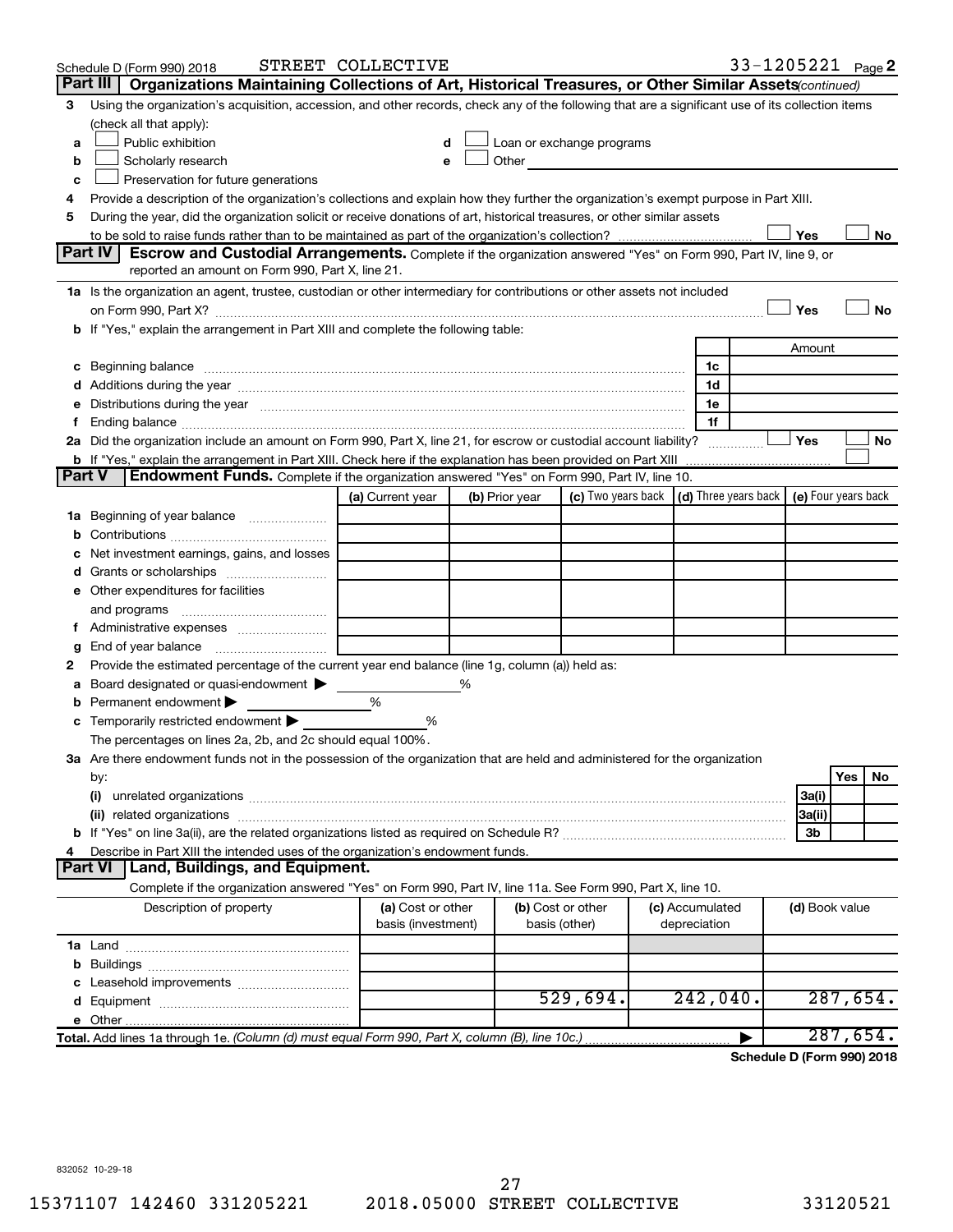| Complete if the organization answered "Yes" on Form 990, Part IV, line 11b. See Form 990, Part X, line 12.<br>(a) Description of security or category (including name of security)                | (b) Book value  |                | (c) Method of valuation: Cost or end-of-year market value |
|---------------------------------------------------------------------------------------------------------------------------------------------------------------------------------------------------|-----------------|----------------|-----------------------------------------------------------|
|                                                                                                                                                                                                   |                 |                |                                                           |
|                                                                                                                                                                                                   |                 |                |                                                           |
| $(3)$ Other                                                                                                                                                                                       |                 |                |                                                           |
| (A)                                                                                                                                                                                               |                 |                |                                                           |
|                                                                                                                                                                                                   |                 |                |                                                           |
| (B)                                                                                                                                                                                               |                 |                |                                                           |
| (C)                                                                                                                                                                                               |                 |                |                                                           |
| (D)                                                                                                                                                                                               |                 |                |                                                           |
| (E)                                                                                                                                                                                               |                 |                |                                                           |
| (F)                                                                                                                                                                                               |                 |                |                                                           |
| (G)                                                                                                                                                                                               |                 |                |                                                           |
| (H)                                                                                                                                                                                               |                 |                |                                                           |
| Total. (Col. (b) must equal Form 990, Part X, col. (B) line 12.) $\blacktriangleright$                                                                                                            |                 |                |                                                           |
| Part VIII Investments - Program Related.                                                                                                                                                          |                 |                |                                                           |
| Complete if the organization answered "Yes" on Form 990, Part IV, line 11c. See Form 990, Part X, line 13.                                                                                        |                 |                |                                                           |
| (a) Description of investment                                                                                                                                                                     | (b) Book value  |                | (c) Method of valuation: Cost or end-of-year market value |
| (1)                                                                                                                                                                                               |                 |                |                                                           |
| (2)                                                                                                                                                                                               |                 |                |                                                           |
|                                                                                                                                                                                                   |                 |                |                                                           |
| (3)                                                                                                                                                                                               |                 |                |                                                           |
| (4)                                                                                                                                                                                               |                 |                |                                                           |
| (5)                                                                                                                                                                                               |                 |                |                                                           |
| (6)                                                                                                                                                                                               |                 |                |                                                           |
| (7)                                                                                                                                                                                               |                 |                |                                                           |
| (8)                                                                                                                                                                                               |                 |                |                                                           |
|                                                                                                                                                                                                   |                 |                |                                                           |
| (9)                                                                                                                                                                                               |                 |                |                                                           |
| <b>Other Assets.</b>                                                                                                                                                                              |                 |                |                                                           |
| Complete if the organization answered "Yes" on Form 990, Part IV, line 11d. See Form 990, Part X, line 15.                                                                                        | (a) Description |                | (b) Book value                                            |
| (1)                                                                                                                                                                                               |                 |                |                                                           |
| (2)                                                                                                                                                                                               |                 |                |                                                           |
| (3)                                                                                                                                                                                               |                 |                |                                                           |
| Total. (Col. (b) must equal Form 990, Part X, col. (B) line 13.)<br>Part IX<br>(4)                                                                                                                |                 |                |                                                           |
| (5)                                                                                                                                                                                               |                 |                |                                                           |
| (6)                                                                                                                                                                                               |                 |                |                                                           |
| (7)                                                                                                                                                                                               |                 |                |                                                           |
|                                                                                                                                                                                                   |                 |                |                                                           |
| (8)                                                                                                                                                                                               |                 |                |                                                           |
| (9)                                                                                                                                                                                               |                 |                |                                                           |
| <b>Other Liabilities.</b>                                                                                                                                                                         |                 |                |                                                           |
| Total. (Column (b) must equal Form 990, Part X, col. (B) line 15.)<br>Part X<br>Complete if the organization answered "Yes" on Form 990, Part IV, line 11e or 11f. See Form 990, Part X, line 25. |                 |                |                                                           |
| (a) Description of liability<br>1.                                                                                                                                                                |                 | (b) Book value |                                                           |
|                                                                                                                                                                                                   |                 |                |                                                           |
| Federal income taxes<br>(1)                                                                                                                                                                       |                 |                |                                                           |
| (2)                                                                                                                                                                                               |                 |                |                                                           |
| (3)                                                                                                                                                                                               |                 |                |                                                           |
| (4)                                                                                                                                                                                               |                 |                |                                                           |
| (5)                                                                                                                                                                                               |                 |                |                                                           |
| (6)                                                                                                                                                                                               |                 |                |                                                           |
| (7)                                                                                                                                                                                               |                 |                |                                                           |
| (8)                                                                                                                                                                                               |                 |                |                                                           |
|                                                                                                                                                                                                   |                 |                |                                                           |
| (9)<br>Total. (Column (b) must equal Form 990, Part X, col. (B) line 25.)                                                                                                                         |                 |                |                                                           |

**Schedule D (Form 990) 2018**

832053 10-29-18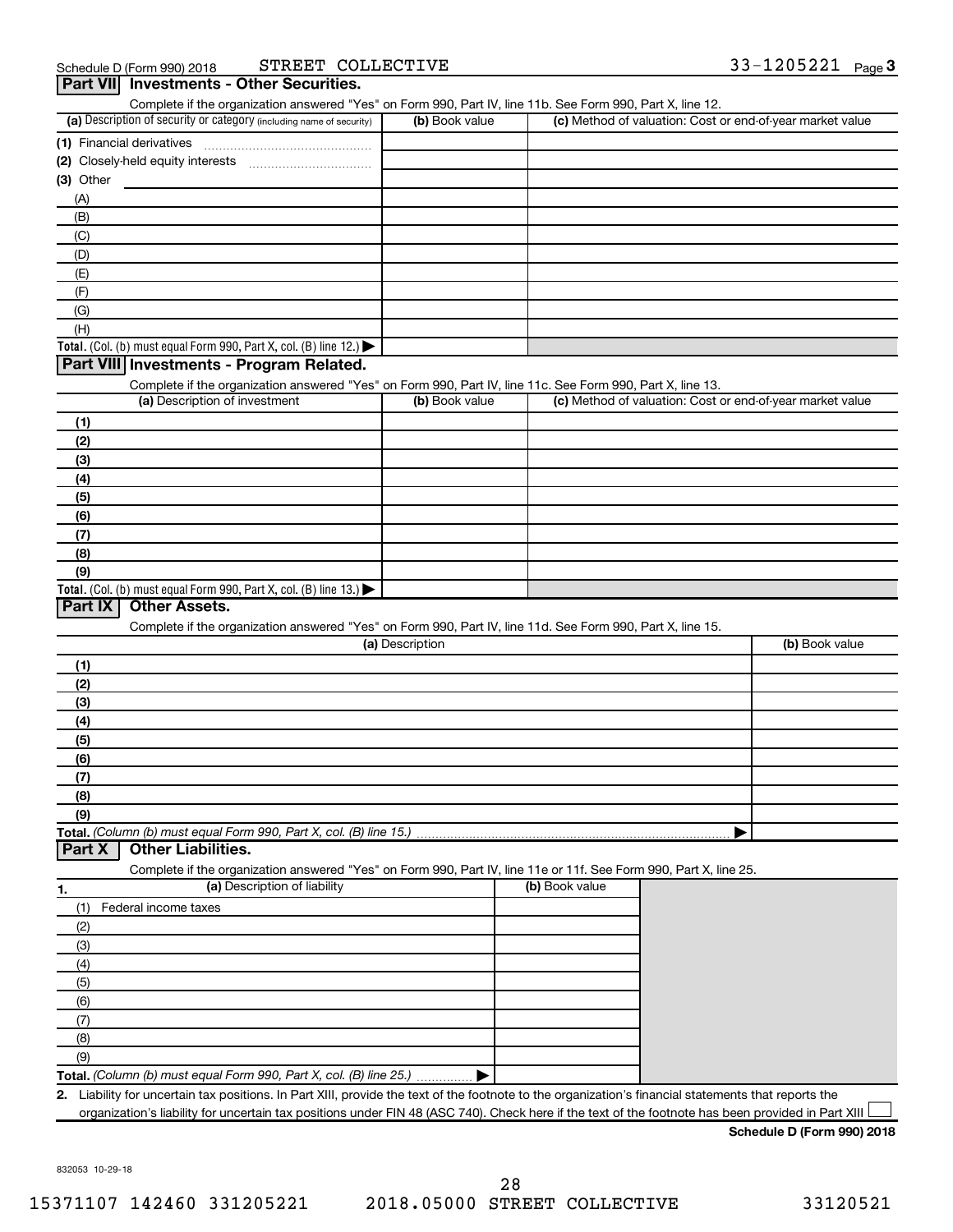|              | STREET COLLECTIVE<br>Schedule D (Form 990) 2018                                                                                                                                                                                      |                | 33-1205221 Page 4 |
|--------------|--------------------------------------------------------------------------------------------------------------------------------------------------------------------------------------------------------------------------------------|----------------|-------------------|
|              | Reconciliation of Revenue per Audited Financial Statements With Revenue per Return.<br><b>Part XI</b>                                                                                                                                |                |                   |
|              | Complete if the organization answered "Yes" on Form 990, Part IV, line 12a.                                                                                                                                                          |                |                   |
| 1            | Total revenue, gains, and other support per audited financial statements [11] [11] Total revenue, gains, and other support per audited financial statements                                                                          |                | $\mathbf{1}$      |
| 2            | Amounts included on line 1 but not on Form 990, Part VIII, line 12:                                                                                                                                                                  |                |                   |
| a            |                                                                                                                                                                                                                                      | 2a             |                   |
| b            |                                                                                                                                                                                                                                      | 2 <sub>b</sub> |                   |
| c            |                                                                                                                                                                                                                                      | 2 <sub>c</sub> |                   |
| d            | Other (Describe in Part XIII.) <b>2006</b> 2007 2010 2010 2010 2010 2011 2012 2013 2014 2015 2016 2017 2018 2019 2016 2016 2017 2018 2019 2016 2017 2018 2019 2016 2017 2018 2019 2018 2019 2016 2017 2018 2019 2018 2019 2018 2019  | 2d             |                   |
| $\mathbf{e}$ | Add lines 2a through 2d <b>Martin Martin Martin Martin Martin Martin Martin Martin Martin Martin Martin Martin Martin Martin Martin Martin Martin Martin Martin Martin Martin Martin Martin Martin Martin Martin Martin Martin M</b> |                | <b>2e</b>         |
| з            |                                                                                                                                                                                                                                      |                | 3                 |
|              | Amounts included on Form 990, Part VIII, line 12, but not on line 1:                                                                                                                                                                 |                |                   |
| a            | Investment expenses not included on Form 990, Part VIII, line 7b                                                                                                                                                                     | 4a             |                   |
| b            |                                                                                                                                                                                                                                      | 4 <sub>b</sub> |                   |
|              | c Add lines 4a and 4b                                                                                                                                                                                                                | 4c             |                   |
| 5            |                                                                                                                                                                                                                                      |                | 5                 |
|              | Part XII Reconciliation of Expenses per Audited Financial Statements With Expenses per Return.                                                                                                                                       |                |                   |
|              | Complete if the organization answered "Yes" on Form 990, Part IV, line 12a.                                                                                                                                                          |                |                   |
| 1            |                                                                                                                                                                                                                                      |                | $\mathbf{1}$      |
| 2            | Amounts included on line 1 but not on Form 990, Part IX, line 25:                                                                                                                                                                    |                |                   |
| a            |                                                                                                                                                                                                                                      | 2a             |                   |
| b            |                                                                                                                                                                                                                                      | 2 <sub>b</sub> |                   |
|              |                                                                                                                                                                                                                                      | 2c             |                   |
|              |                                                                                                                                                                                                                                      | 2d             |                   |
| e            | Add lines 2a through 2d <b>[10]</b> University material contracts and the set of the set of the set of the set of the set of the set of the set of the set of the set of the set of the set of the set of the set of the set of the  |                | <b>2e</b>         |
| 3            |                                                                                                                                                                                                                                      |                | 3                 |
| 4            | Amounts included on Form 990, Part IX, line 25, but not on line 1:                                                                                                                                                                   |                |                   |
| a            | Investment expenses not included on Form 990, Part VIII, line 7b [11, 11, 11, 11, 11]                                                                                                                                                | 4a             |                   |
| b            |                                                                                                                                                                                                                                      | 4h.            |                   |
|              | Add lines 4a and 4b                                                                                                                                                                                                                  |                | 4c                |
|              |                                                                                                                                                                                                                                      |                | 5                 |
|              | Part XIII Supplemental Information.                                                                                                                                                                                                  |                |                   |

Provide the descriptions required for Part II, lines 3, 5, and 9; Part III, lines 1a and 4; Part IV, lines 1b and 2b; Part V, line 4; Part X, line 2; Part XI, lines 2d and 4b; and Part XII, lines 2d and 4b. Also complete this part to provide any additional information.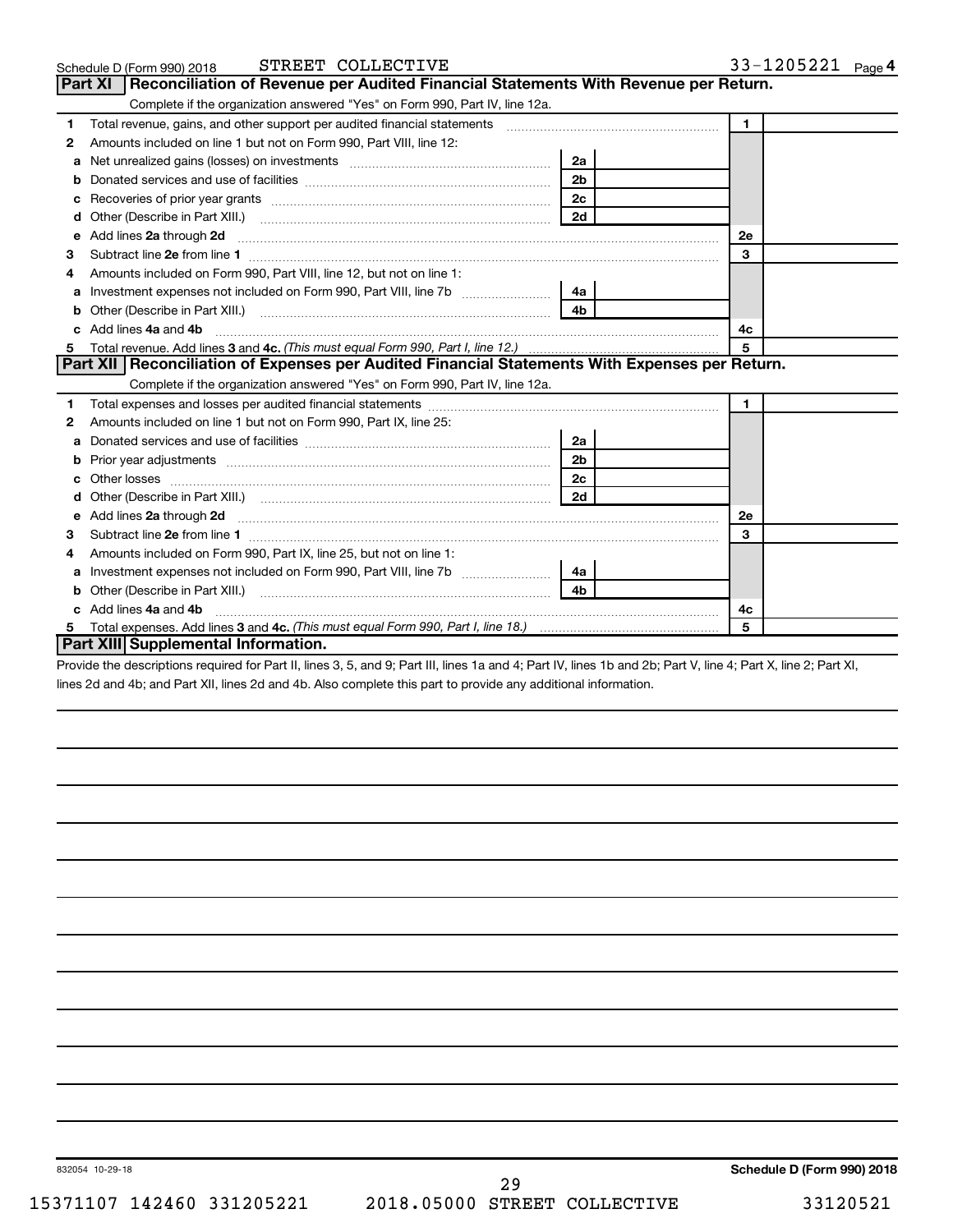**(Form 990 or 990-EZ)**

**Complete to provide information for responses to specific questions on** SCHEDULE O **Supplemental Information to Form 990 or 990-EZ 2018**<br>(Form 990 or 990-EZ) Complete to provide information for responses to specific questions on

Department of the Treasury Internal Revenue Service Name of the organization **Form 990 or 990-EZ or to provide any additional information. | Attach to Form 990 or 990-EZ. | Go to www.irs.gov/Form990 for the latest information.**

**Open to Public Inspection Employer identification number**

OMB No. 1545-0047

STREET COLLECTIVE

FORM 990, PART I, LINE 1, DESCRIPTION OF ORGANIZATION MISSION:

WELLNESS, AND RECREATION IN CENTRAL IOWA.

FORM 990, PART III, LINE 4D, OTHER PROGRAM SERVICES:

OTHER PROGRAM SERVICES INCLUDE:

\*BIKE VALET SERVICE FOR THE DOWNTOWN FARMERS MARKET, MUSIC FESTIVALS IN

DES MOINES, AND OTHER LOCAL EVENTS.

\*PRODUCE REGIONAL TRAIL MAPS

\*PROMOTE CYCLING AS A VIABLE, HEALTHY TRANSPORTATION AND INCREASE THE

NUMBER OF BICYCLE COMMUTERS

\*ADVOCATE TO MAKE DES MOINES AND THE METRO AREA MORE PEDESTRIAN AND

BICYCLE FRIENDLY

\*PROVIDE TRAINING AND MENTORING TO DES MOINES YOUTH IN BICYCLE SAFETY,

ETIQUETTE, AND MAINTENANCE.

BIKE TO WORK MONTH-A PROGRAM TO PROMOTE BICYCLING AS ACTIVE

TRANSPORTATION WITH AREA BUSINESSES AND SCHOOLS.

THE ORGANIZAION ORGANIZED AND PROMOTED EVENTS, TAUGHT CYCLING

CLASSES, PROVIDED BIKE COMMUTER TRIPS AND ROUTES, ORGANIZED PUBLIC

FORUMS AND RIDES.

EXPENSES \$ 126,805. INCLUDING GRANTS OF \$ 0. REVENUE \$ 25,175.

FORM 990, PART VI, SECTION B, LINE 11B:

OFFICERS/BOARD MEMBERS WILL REVIEW THE 990 PRIOR TO SIGNING AND MAILING.

|                 |  |                           | FORM 990, PART VI, SECTION B, LINE 12C:                                              |  |     |                              |                                        |
|-----------------|--|---------------------------|--------------------------------------------------------------------------------------|--|-----|------------------------------|----------------------------------------|
|                 |  |                           | LHA For Paperwork Reduction Act Notice, see the Instructions for Form 990 or 990-EZ. |  |     |                              | Schedule O (Form 990 or 990-EZ) (2018) |
| 832211 10-10-18 |  |                           |                                                                                      |  | 30. |                              |                                        |
|                 |  | 15371107 142460 331205221 |                                                                                      |  |     | 2018.05000 STREET COLLECTIVE | 33120521                               |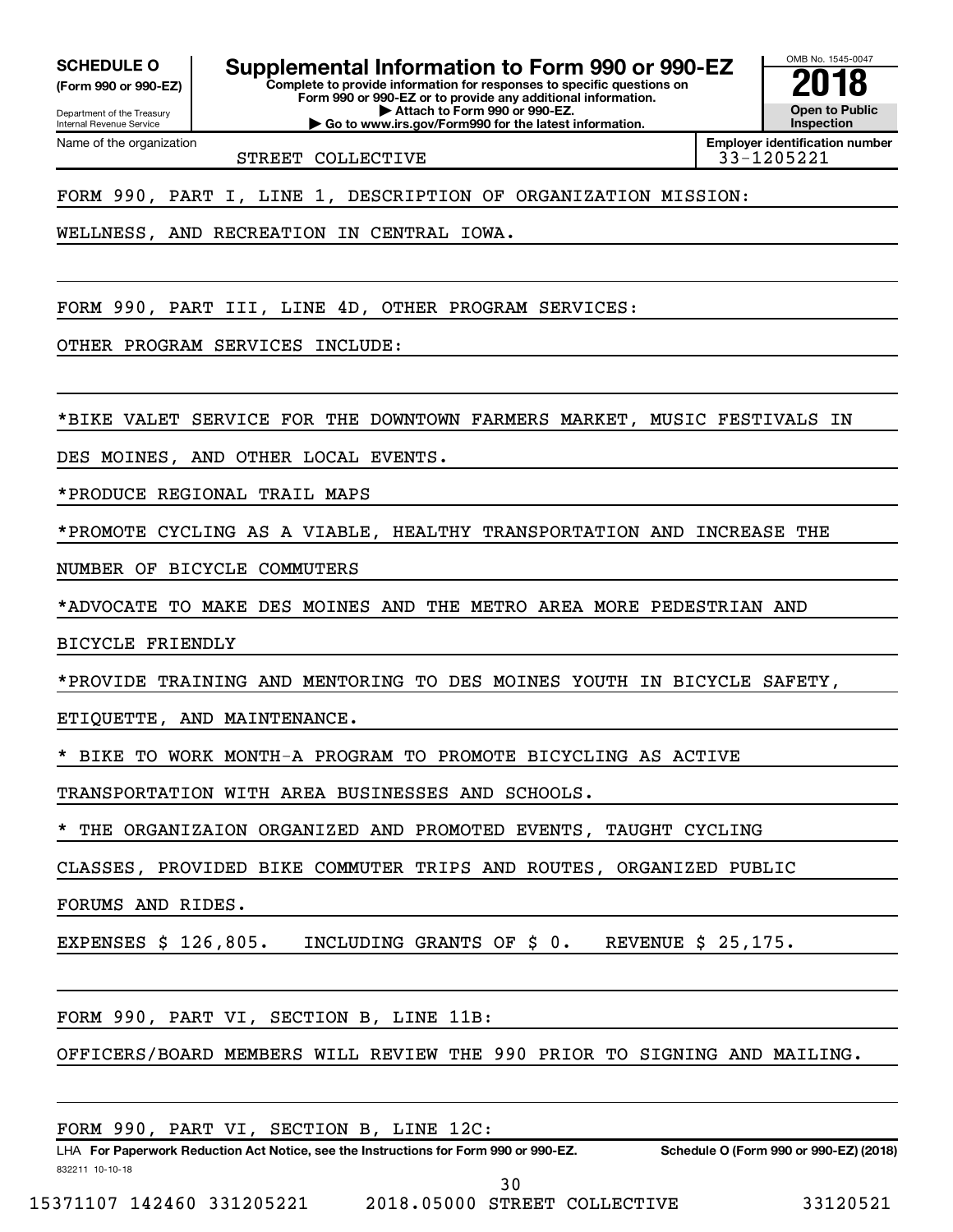| Schedule O (Form 990 or 990-EZ) (2018)                                      | Page 2                                              |
|-----------------------------------------------------------------------------|-----------------------------------------------------|
| Name of the organization<br>STREET COLLECTIVE                               | <b>Employer identification number</b><br>33-1205221 |
| BOARD MEMBERS SIGN AN ANNUAL STATEMENT AGREEING TO ABIDE BY THE CONFLICT OF |                                                     |
| INTEREST SECTION WITHIN THE BY-LAWS.                                        |                                                     |
|                                                                             |                                                     |
| FORM 990, PART VI, SECTION C, LINE 19:                                      |                                                     |
| INFORMATION MENTIONED ON P. 6 LINE 19 IS AVAILABLE ON THE<br>MUCH OF<br>THE |                                                     |
| ORGANIZATION'S WEBSITE.<br>IF ADDITIONAL INFORMATION IS NEEDED BY           | THE GENERAL                                         |
| PUBLIC THE<br>INFORMATION IS AVAILABLE UPON REQUEST.                        |                                                     |
| FORM 990, PART IX, LINE 24E, ALL OTHER FUNCTIONAL EXPENSES:                 |                                                     |
| <b>BANK SERVICE CHARGES:</b>                                                |                                                     |
| PROGRAM SERVICE EXPENSES                                                    | 13,655.                                             |
| MANAGEMENT AND GENERAL EXPENSES                                             | 0.                                                  |
| FUNDRAISING EXPENSES                                                        | 0.                                                  |
| <b>TOTAL EXPENSES</b>                                                       | 13,655.                                             |
| CONTRACT LABOR:                                                             |                                                     |
| PROGRAM SERVICE EXPENSES                                                    | 12,484.                                             |
| MANAGEMENT AND GENERAL EXPENSES                                             | $\mathbf 0$ .                                       |
| FUNDRAISING EXPENSES                                                        | $0$ .                                               |
| TOTAL EXPENSES                                                              | 12,484.                                             |
| EMPLOYEE INCENTIVES:                                                        |                                                     |
| PROGRAM SERVICE EXPENSES                                                    | 11,885.                                             |
| MANAGEMENT AND GENERAL EXPENSES                                             | $0$ .                                               |
| FUNDRAISING EXPENSES                                                        | $0$ .                                               |
| <b>TOTAL EXPENSES</b>                                                       | 11,885.                                             |
|                                                                             |                                                     |

UTILITIES:

832212 10-10-18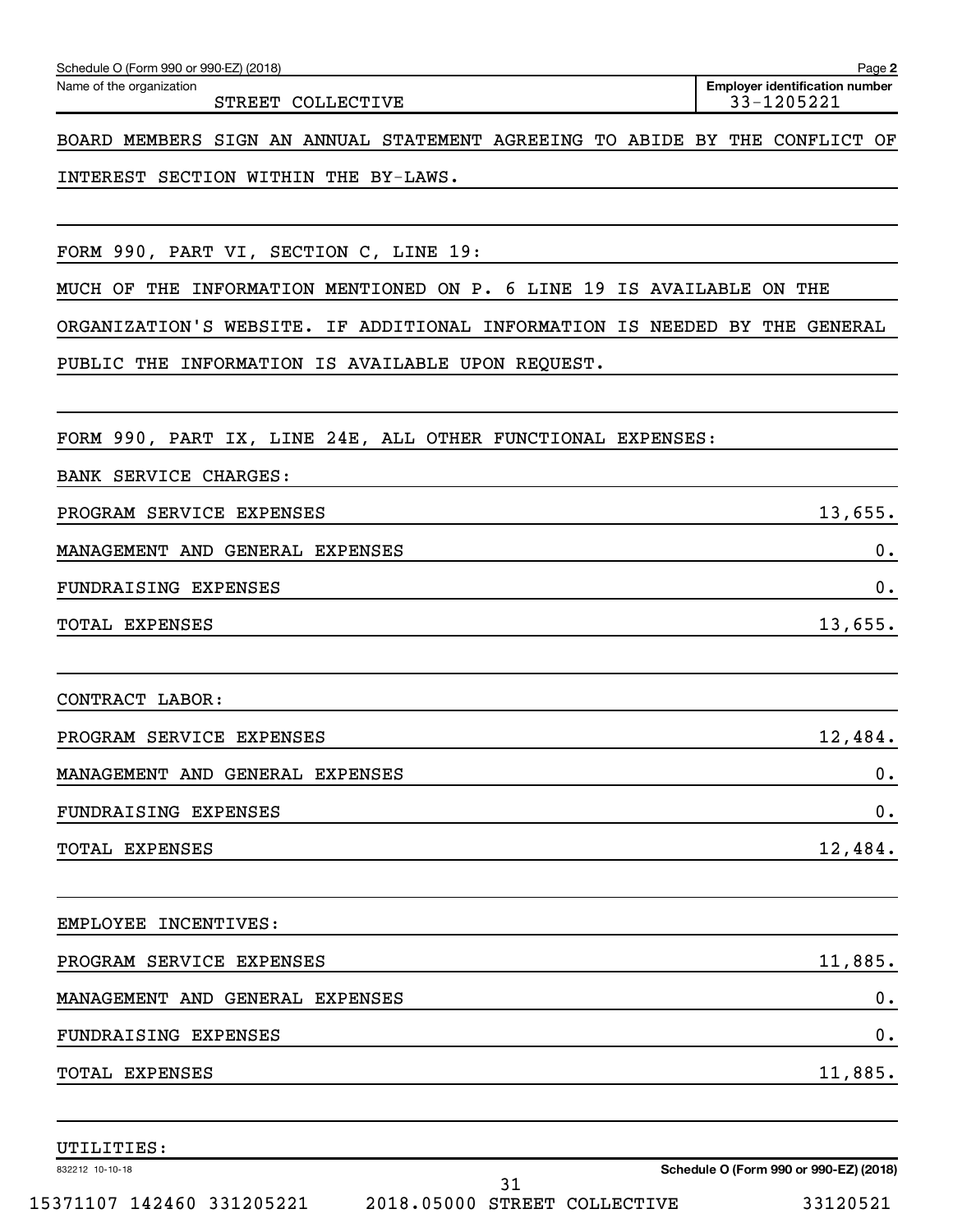| Schedule O (Form 990 or 990-EZ) (2018)                    | Page 2                                              |
|-----------------------------------------------------------|-----------------------------------------------------|
| Name of the organization<br>STREET COLLECTIVE             | <b>Employer identification number</b><br>33-1205221 |
| PROGRAM SERVICE EXPENSES                                  | 11,280.                                             |
| MANAGEMENT AND GENERAL EXPENSES                           | 0.                                                  |
| FUNDRAISING EXPENSES                                      | 0.                                                  |
| <b>TOTAL EXPENSES</b>                                     | 11,280.                                             |
| PRINTING & REPRODUCTION:                                  |                                                     |
| PROGRAM SERVICE EXPENSES                                  | 5,983.                                              |
| MANAGEMENT AND GENERAL EXPENSES                           | 0.                                                  |
| FUNDRAISING EXPENSES                                      | 0.                                                  |
| <b>TOTAL EXPENSES</b>                                     | 5,983.                                              |
| TOOLS:                                                    |                                                     |
| PROGRAM SERVICE EXPENSES                                  | 2,523.                                              |
| MANAGEMENT AND GENERAL EXPENSES                           | 0.                                                  |
| <b>FUNDRAISING EXPENSES</b>                               | 0.                                                  |
| <b>TOTAL EXPENSES</b>                                     | 2,523.                                              |
| FOOD:                                                     |                                                     |
| PROGRAM SERVICE EXPENSES                                  | 2,427.                                              |
| MANAGEMENT AND GENERAL EXPENSES                           | $\mathbf 0$ .                                       |
| FUNDRAISING EXPENSES                                      | 0.                                                  |
| TOTAL EXPENSES                                            | 2,427.                                              |
| TELEPHONE:                                                |                                                     |
| PROGRAM SERVICE EXPENSES                                  | 2,301.                                              |
| MANAGEMENT AND GENERAL EXPENSES                           | $\mathbf 0$ .                                       |
| FUNDRAISING EXPENSES                                      | 0.                                                  |
| TOTAL EXPENSES                                            | 2,301.                                              |
| 832212 10-10-18<br>32                                     | Schedule O (Form 990 or 990-EZ) (2018)              |
| 15371107 142460 331205221<br>2018.05000 STREET COLLECTIVE | 33120521                                            |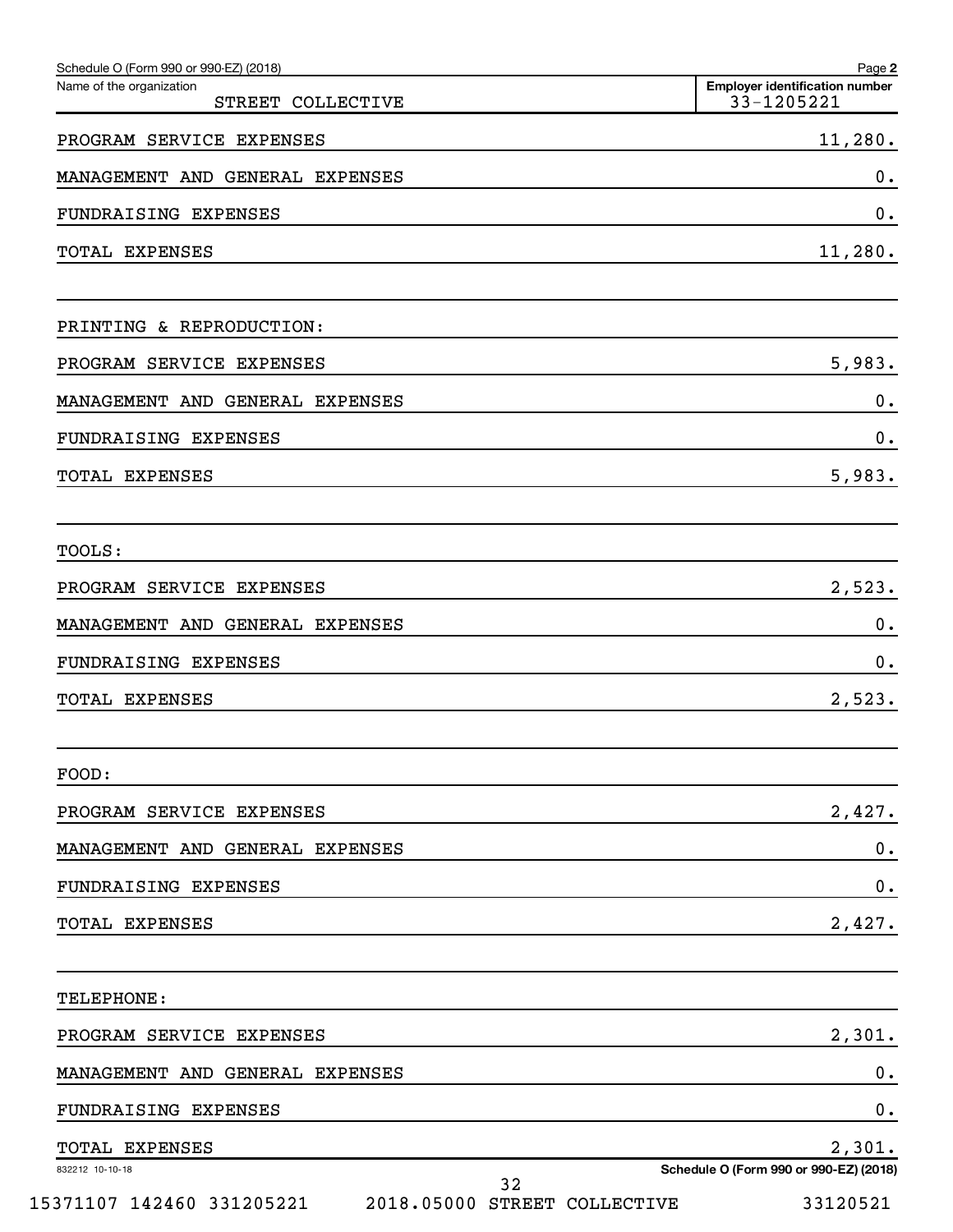| Schedule O (Form 990 or 990-EZ) (2018)                 | Page 2                                              |
|--------------------------------------------------------|-----------------------------------------------------|
| Name of the organization<br>STREET COLLECTIVE          | <b>Employer identification number</b><br>33-1205221 |
|                                                        |                                                     |
| AUTO EXPENSE:                                          |                                                     |
| PROGRAM SERVICE EXPENSES                               | 2, 244.                                             |
| MANAGEMENT AND GENERAL EXPENSES                        | 0.                                                  |
| FUNDRAISING EXPENSES                                   | 0.                                                  |
| TOTAL EXPENSES                                         | 2, 244.                                             |
| MISCELLANEOUS FEES:                                    |                                                     |
| PROGRAM SERVICE EXPENSES                               | 2, 204.                                             |
| MANAGEMENT AND GENERAL EXPENSES                        | 0.                                                  |
| FUNDRAISING EXPENSES                                   | 0.                                                  |
| TOTAL EXPENSES                                         | 2, 204.                                             |
| COMPUTER:                                              |                                                     |
| PROGRAM SERVICE EXPENSES                               | 1,159.                                              |
| MANAGEMENT AND GENERAL EXPENSES                        | 0.                                                  |
| FUNDRAISING EXPENSES                                   | 0.                                                  |
| TOTAL EXPENSES                                         | 1,159.                                              |
| MEETING/EVENT REGISTRATION:                            |                                                     |
| PROGRAM SERVICE EXPENSES                               | 1,136.                                              |
| MANAGEMENT AND GENERAL EXPENSES                        | 0.                                                  |
| FUNDRAISING EXPENSES                                   | 0.                                                  |
| TOTAL EXPENSES                                         | 1,136.                                              |
| POSTAGE & DELIVERY:                                    |                                                     |
| PROGRAM SERVICE EXPENSES                               | 1,087.                                              |
| MANAGEMENT AND GENERAL EXPENSES                        | 0.                                                  |
| 832212 10-10-18<br>33                                  | Schedule O (Form 990 or 990-EZ) (2018)              |
| 15371107 142460 331205221 2018.05000 STREET COLLECTIVE | 33120521                                            |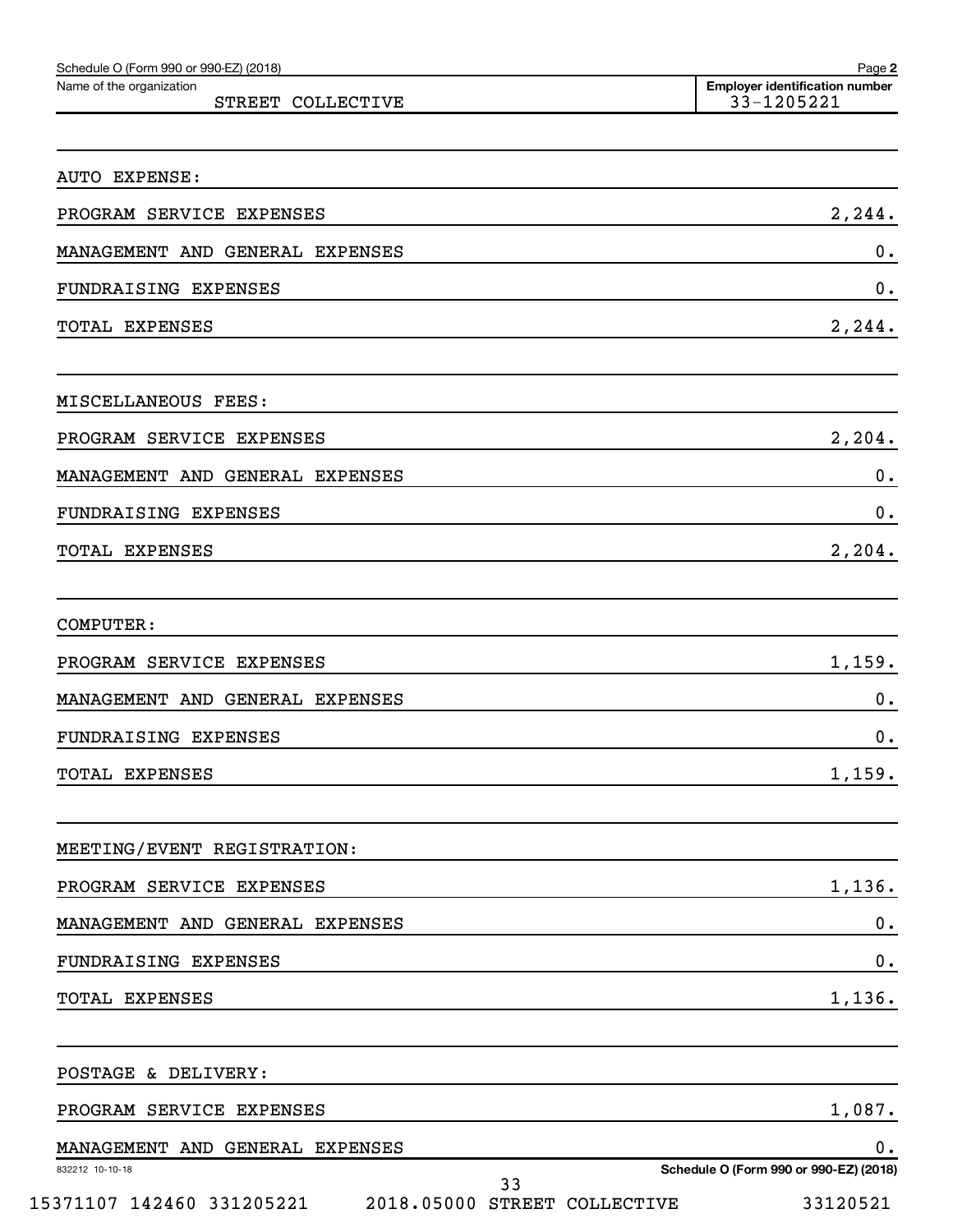| Schedule O (Form 990 or 990-EZ) (2018)                  | Page 2                                              |
|---------------------------------------------------------|-----------------------------------------------------|
| Name of the organization<br>COLLECTIVE<br><b>STREET</b> | <b>Employer identification number</b><br>33-1205221 |
| FUNDRAISING EXPENSES                                    | 0.                                                  |
| <b>TOTAL EXPENSES</b>                                   | 1,087.                                              |
|                                                         |                                                     |
| RECYCLING:                                              |                                                     |
| PROGRAM SERVICE EXPENSES                                | 865.                                                |
| <b>GENERAL</b><br>MANAGEMENT AND<br><b>EXPENSES</b>     | 0.                                                  |
| FUNDRAISING EXPENSES                                    | 0.                                                  |
| <b>TOTAL EXPENSES</b>                                   | 865.                                                |
| <b>REFUND:</b>                                          |                                                     |
| PROGRAM SERVICE EXPENSES                                | 842.                                                |
| MANAGEMENT AND GENERAL EXPENSES                         | 0.                                                  |
| FUNDRAISING EXPENSES                                    | 0.                                                  |
| <b>TOTAL EXPENSES</b>                                   | 842.                                                |
| & SUBSCRIPTIONS:<br><b>DUES</b>                         |                                                     |
| PROGRAM SERVICE EXPENSES                                | 680.                                                |
| MANAGEMENT AND GENERAL EXPENSES                         | 0.                                                  |
| FUNDRAISING EXPENSES                                    | 0.                                                  |
| TOTAL EXPENSES                                          | 680.                                                |
| REPAIRS:                                                |                                                     |
| PROGRAM SERVICE EXPENSES                                | 676.                                                |
| MANAGEMENT AND GENERAL EXPENSES                         | 0.                                                  |
| FUNDRAISING EXPENSES                                    | 0.                                                  |
| TOTAL EXPENSES                                          | 676.                                                |
| MERCHANT PROCESSING FEES:                               |                                                     |
| 832212 10-10-18<br>34                                   | Schedule O (Form 990 or 990-EZ) (2018)              |
| 371107 142460 331205221 2018 05000 STREET COLLECTIVE    | 33120521                                            |

| 000010 | 18 |  |  |
|--------|----|--|--|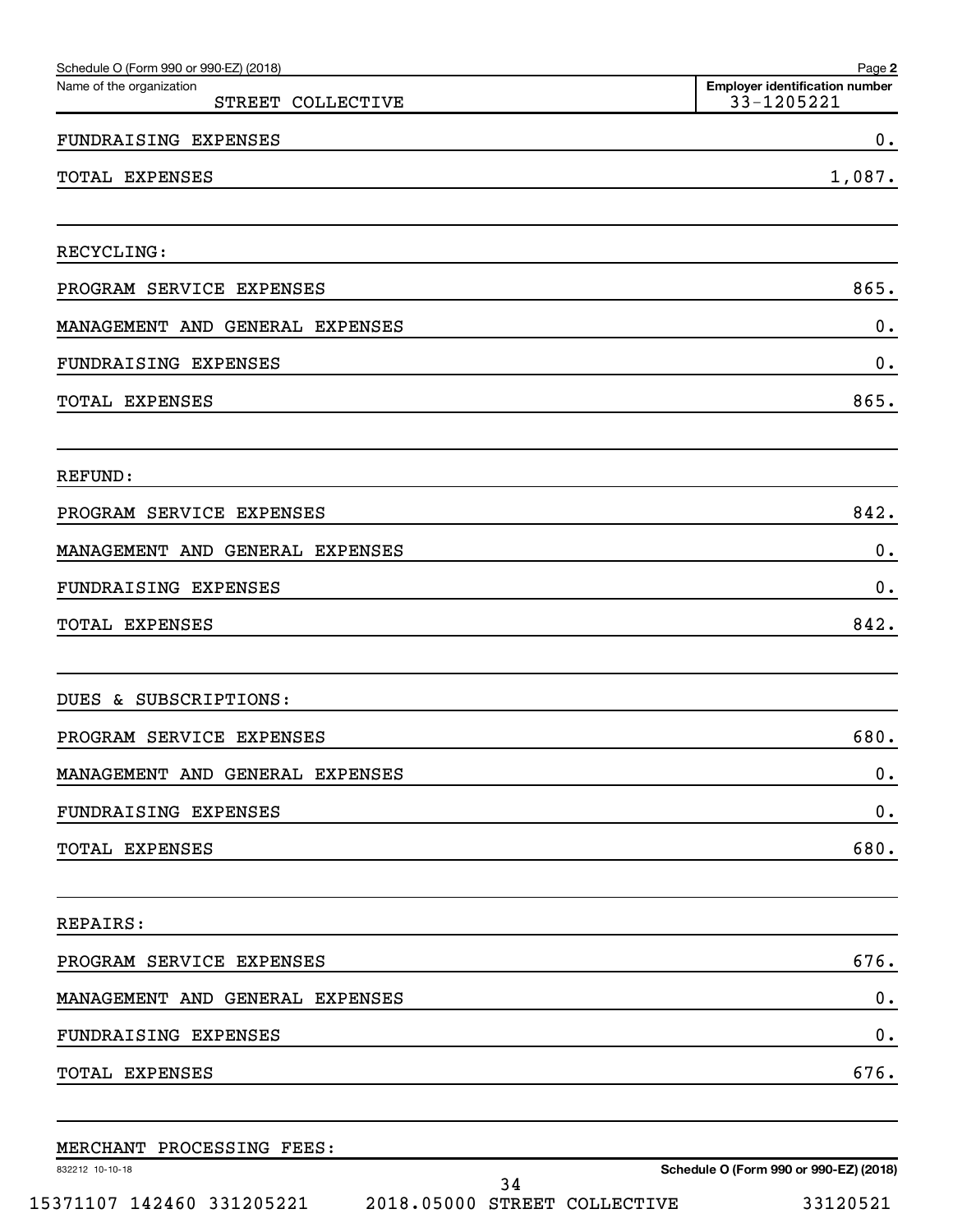| Schedule O (Form 990 or 990-EZ) (2018)                          | Page 2                                              |
|-----------------------------------------------------------------|-----------------------------------------------------|
| Name of the organization<br>STREET COLLECTIVE                   | <b>Employer identification number</b><br>33-1205221 |
| PROGRAM SERVICE EXPENSES                                        | 525.                                                |
| MANAGEMENT AND GENERAL EXPENSES                                 | 0.                                                  |
| FUNDRAISING EXPENSES                                            | 0.                                                  |
| TOTAL EXPENSES                                                  | 525.                                                |
| VENUE RENTAL:                                                   |                                                     |
| PROGRAM SERVICE EXPENSES                                        | 50.                                                 |
| MANAGEMENT AND GENERAL EXPENSES                                 | 0.                                                  |
| FUNDRAISING EXPENSES                                            | 0.                                                  |
| TOTAL EXPENSES                                                  | 50.                                                 |
| TOTAL OTHER EXPENSES ON FORM 990, PART IX, LINE 24E, COL A      | 74,006.                                             |
|                                                                 |                                                     |
| 832212 10-10-18                                                 | Schedule O (Form 990 or 990-EZ) (2018)              |
| 35<br>2018.05000 STREET COLLECTIVE<br>15371107 142460 331205221 | 33120521                                            |